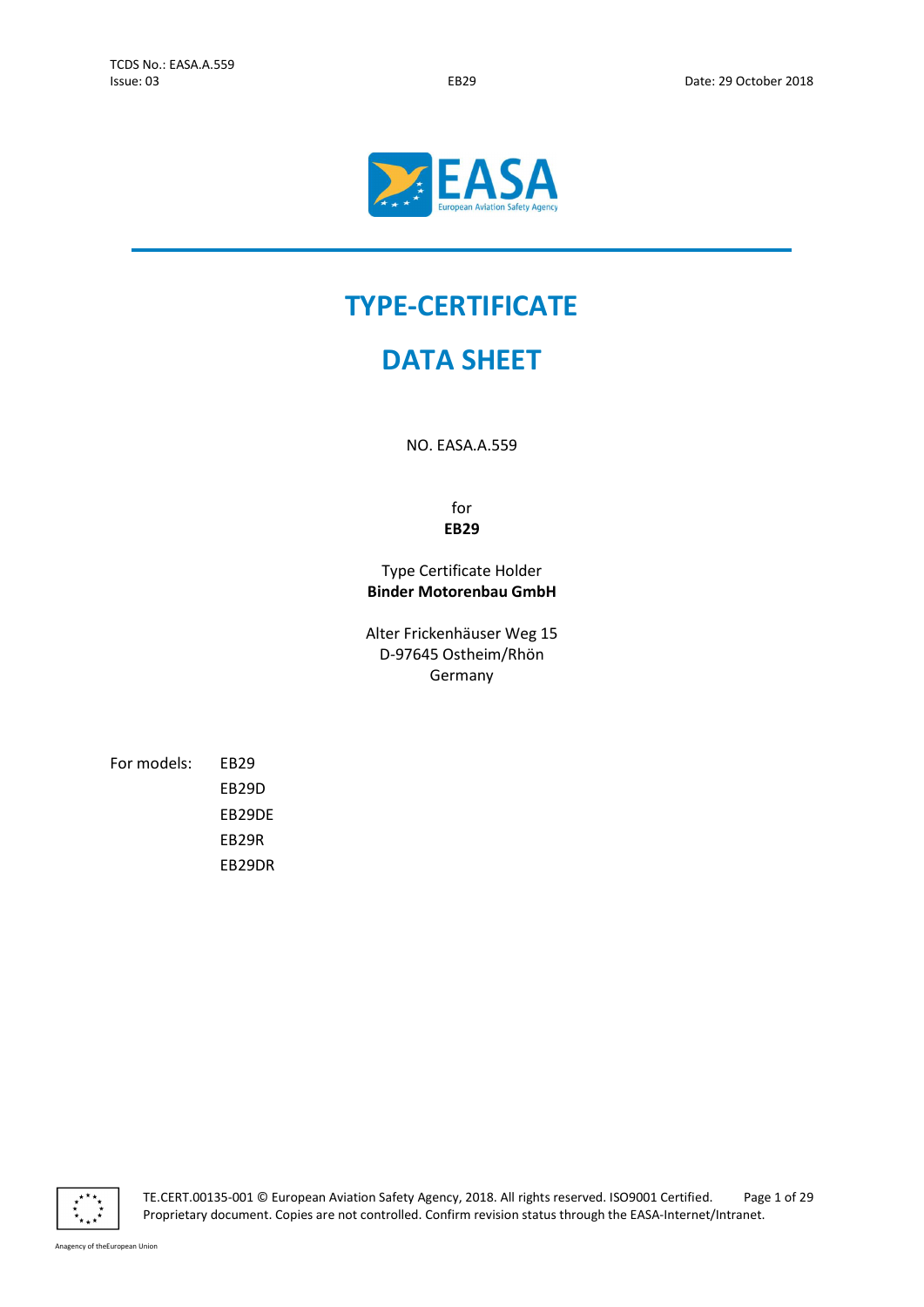Intentionally left blank



TE.CERT.00135-001 © European Aviation Safety Agency, 2018. All rights reserved. ISO9001 Certified. Page 2 of 29 Proprietary document. Copies are not controlled. Confirm revision status through the EASA-Internet/Intranet.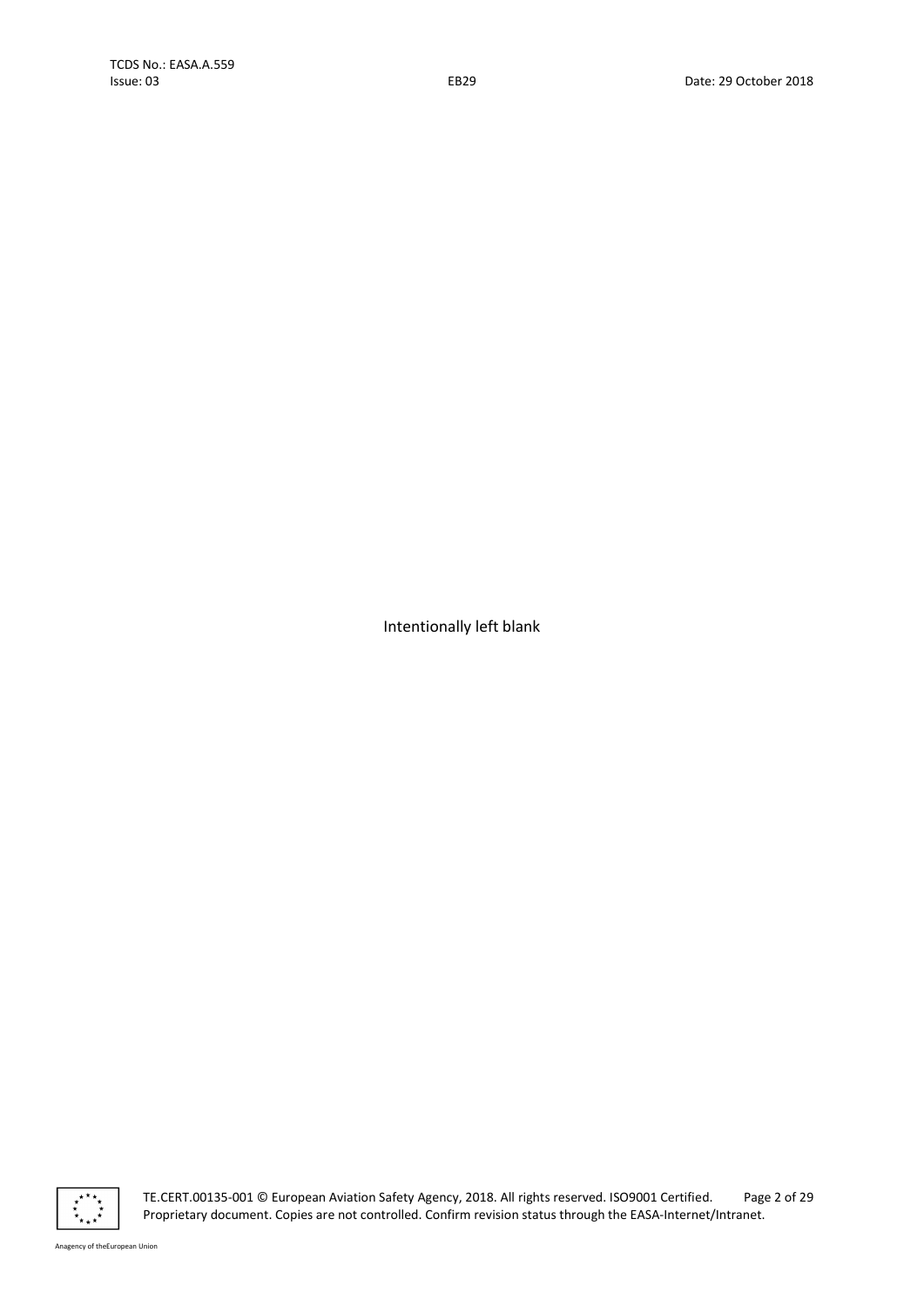# **Contents**

| <b>Section A:</b>                                                                   |
|-------------------------------------------------------------------------------------|
| A.I                                                                                 |
| A.II                                                                                |
| A.III                                                                               |
| A.IV                                                                                |
| A.V                                                                                 |
| <b>Section B:</b>                                                                   |
| B.I                                                                                 |
| B.II                                                                                |
| B.III                                                                               |
| <b>B.IV</b>                                                                         |
| B.V                                                                                 |
| <b>Section C:</b>                                                                   |
| C <sub>1</sub>                                                                      |
| C.II<br>EASA Certification Basis …………………………………………………………………………………… 14                |
| C.III                                                                               |
| C.IV                                                                                |
| C.V                                                                                 |
| <b>Section D:</b>                                                                   |
| D.I                                                                                 |
| D.II                                                                                |
| D.III                                                                               |
| D.IV                                                                                |
| D.V                                                                                 |
| <b>Section E:</b>                                                                   |
| E.I                                                                                 |
| EASA Certification Basis (and manuminuminuminuminuminuminuminuminuminum 24)<br>E.II |
| E.III                                                                               |
| E.IV                                                                                |
| E.V                                                                                 |
| <b>Section F:</b>                                                                   |
| F.I                                                                                 |
| F.H                                                                                 |
| F.III                                                                               |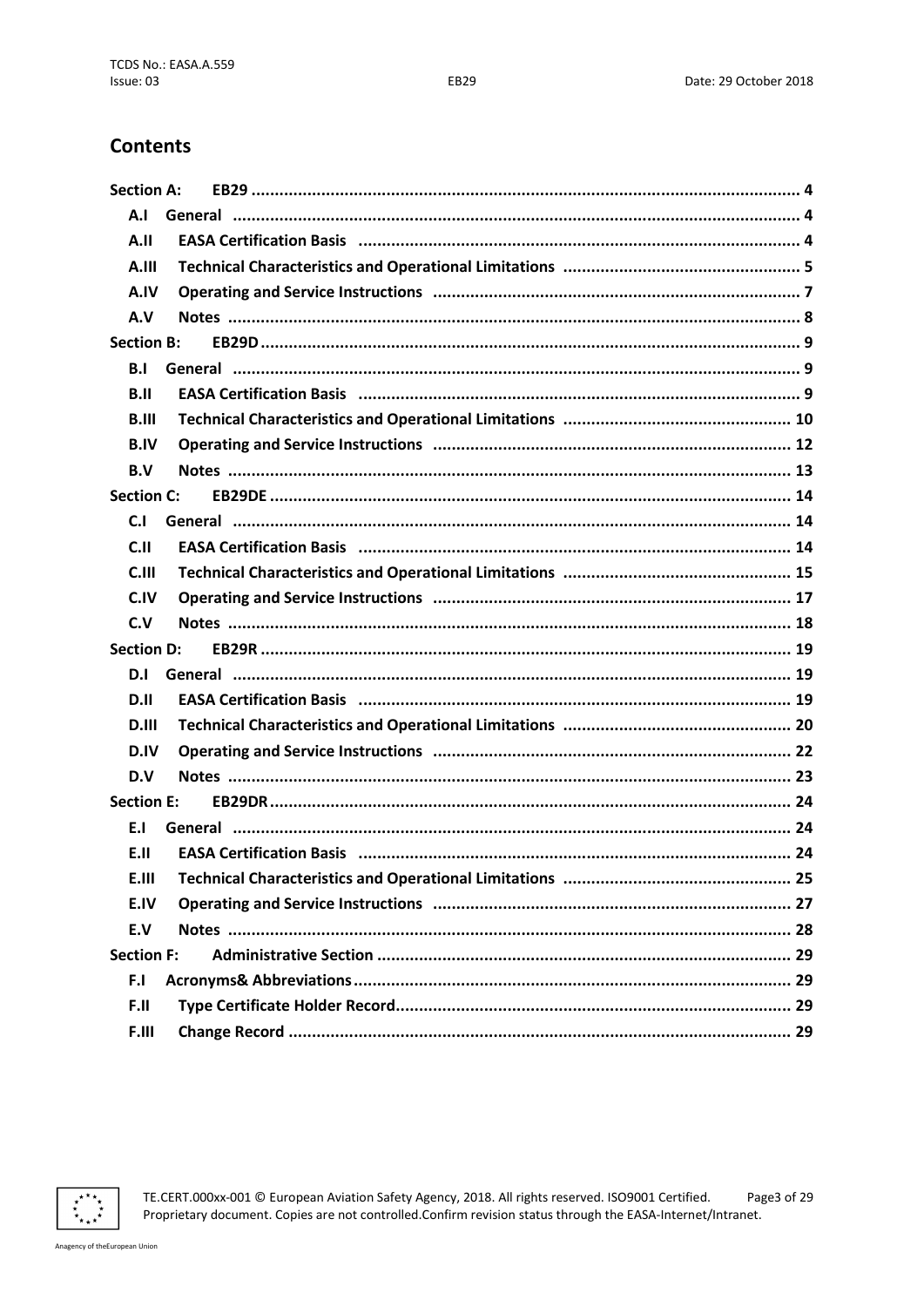# SECTION A: EB29

| A.I   | <b>General</b> Allgemeines                                                                  |  |                                                                                                                                                                               |  |  |  |
|-------|---------------------------------------------------------------------------------------------|--|-------------------------------------------------------------------------------------------------------------------------------------------------------------------------------|--|--|--|
| 1.    | Type/ Model/ Variant                                                                        |  |                                                                                                                                                                               |  |  |  |
|       | 1.1 Type: (Muster)                                                                          |  | EB29                                                                                                                                                                          |  |  |  |
|       | 1.2 Model: (Modell)                                                                         |  | EB29                                                                                                                                                                          |  |  |  |
|       | 1.3 Variant: (Baureihe)                                                                     |  | EB29                                                                                                                                                                          |  |  |  |
| 2.    | Airworthiness Category                                                                      |  | Powered Sailplane, CS-22 - Utility, self-launching                                                                                                                            |  |  |  |
|       | Lufttüchtigkeitskategorie:                                                                  |  | Motorsegler, CS-22 - Utility, eigenstartfähig                                                                                                                                 |  |  |  |
| 3.    | Manufacturer                                                                                |  | Binder Motorenbau GmbH                                                                                                                                                        |  |  |  |
|       | Hersteller:                                                                                 |  | Alter Frickenhäuser Weg 15                                                                                                                                                    |  |  |  |
|       |                                                                                             |  | 97645 Ostheim / Rhön, Germany                                                                                                                                                 |  |  |  |
| 4.    | EASA Type Certification Application Date 25.07.2009<br>Datum der Antragstellung:            |  |                                                                                                                                                                               |  |  |  |
| 5.    | <b>State of Design Authority</b><br>Zulassungsbehörde im Staat des Entwicklers              |  |                                                                                                                                                                               |  |  |  |
| 6.    | State of Design Authority Type Certificate Date<br>Zulassungsdatum im Staat des Entwicklers |  |                                                                                                                                                                               |  |  |  |
| 7.    | <b>EASA Type Certification Date</b><br>Datum der EASA-Musterzulassung:                      |  | 02.02.2012                                                                                                                                                                    |  |  |  |
|       |                                                                                             |  |                                                                                                                                                                               |  |  |  |
| A.II. | <b>EASA Certification Basis</b> Zulassungsbasis                                             |  |                                                                                                                                                                               |  |  |  |
| 1.    | Reference Date for determining                                                              |  |                                                                                                                                                                               |  |  |  |
|       | the applicable requirements<br>Dokument der anzuwendenden Forderungen:                      |  | EASA CRI-A01 dated 26.10.2011<br>Entsprechend CRI A01 vom 26.10.2011                                                                                                          |  |  |  |
| 2.    | Airworthiness Requirements                                                                  |  | Certification Specifications for Sailplanes and Powered                                                                                                                       |  |  |  |
|       | Lufttüchtigkeitsforderungen:                                                                |  | Sailplanes, Amendment 2 issued 5 March 2009 (CS-22)<br>Zulassungsspezifikationen für Segelflugzeuge und Motorsegler, Amendment 2<br>Ausgabe 5. März 2009 (CS-22 vom 5.3.2009) |  |  |  |
| 3.    | <b>Special Conditions</b>                                                                   |  | Special condition CSTMG-01                                                                                                                                                    |  |  |  |
|       | Sonderforderungen:                                                                          |  | <b>Increased Maximum Take-Off Mass</b><br>Sonderforderung CSTMG-01 Erhöhte maximale Abflugmasse                                                                               |  |  |  |
| 4.    | Exemptions<br>Ausnahmen:                                                                    |  | None<br>keine                                                                                                                                                                 |  |  |  |
| 5.    | Deviations                                                                                  |  | - Preliminary Standards for Structural Substantiation of Glass                                                                                                                |  |  |  |
|       | Abweichungen:                                                                               |  | and Carbon Fibre Reinforced Plastic Components for                                                                                                                            |  |  |  |
|       |                                                                                             |  | Sailplanes and Powered Sailplanes, July 1991<br>Richtlinien zur Führung des Festigkeitsnachweises für Bauteile aus Glasfaser- und                                             |  |  |  |
|       |                                                                                             |  | Kohlenstofffaserverstärkten Kunststoffen von Segelflugzeugen und Motorseglern,                                                                                                |  |  |  |
|       |                                                                                             |  | Ausgabe Juli 1991.<br>- Standards for the Substantiation of the Electrical System of                                                                                          |  |  |  |
|       |                                                                                             |  | Powered Sailplanes, Issue September 15, 1992.                                                                                                                                 |  |  |  |
|       |                                                                                             |  | Richtlinie für den Nachweis der elektrischen Anlage in Motorseglern, vom 15.9.1992                                                                                            |  |  |  |
| 6.    | <b>Equivalent Safety Findings</b><br>Nachweis gleicher Sicherheit:                          |  | 22.335(f)                                                                                                                                                                     |  |  |  |
| 7.    | <b>Environmental Protection</b><br>Umweltanforderungen:                                     |  | ICAO Annex 16, Chapter 10                                                                                                                                                     |  |  |  |



TE.CERT.00135-001 © European Aviation Safety Agency, 2018. All rights reserved. ISO9001 Certified. Page 4 of 29 Proprietary document. Copies are not controlled. Confirm revision status through the EASA-Internet/Intranet.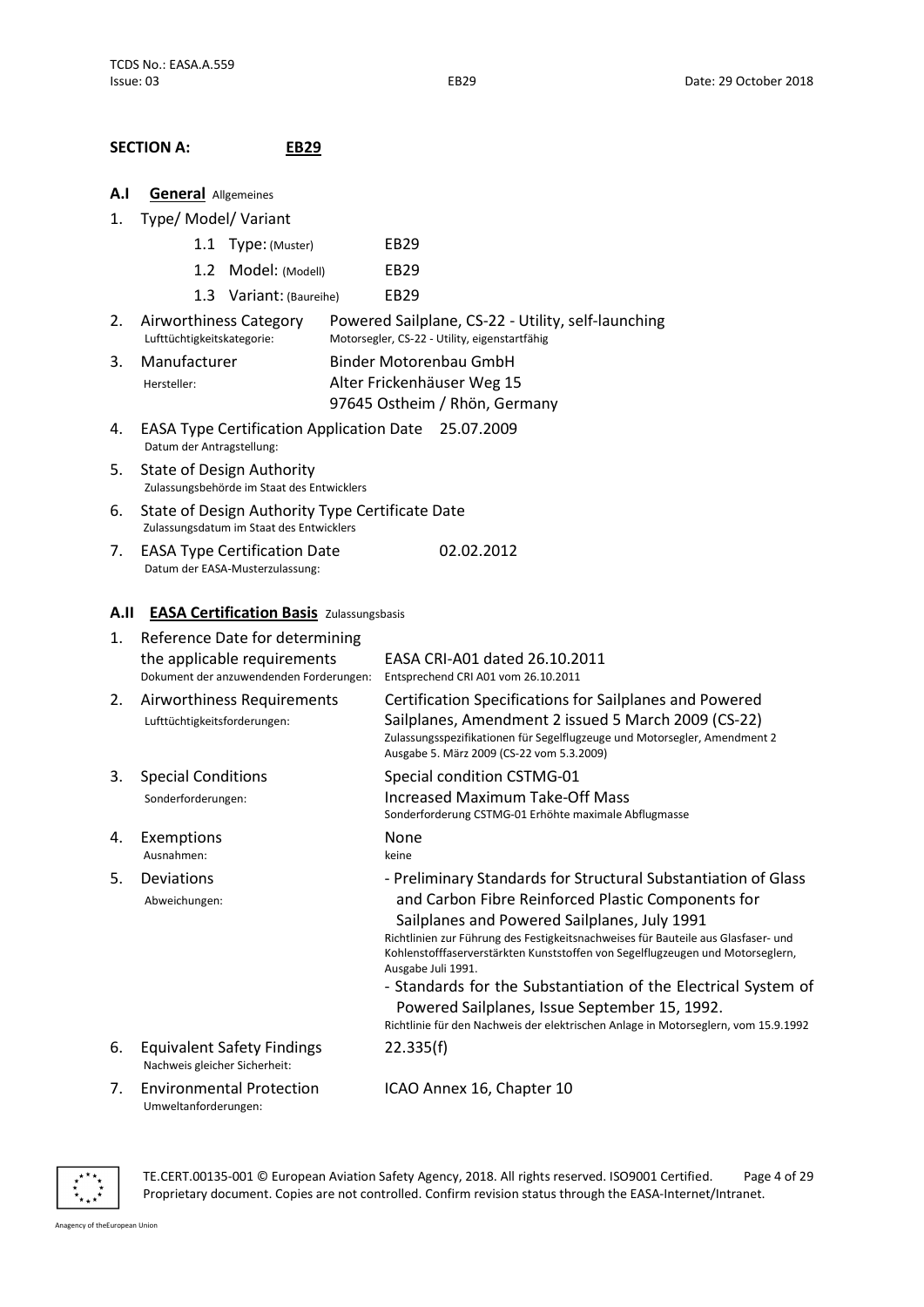## A.III Technical Characteristics and Operational Limitations Technische Merkmale und Betriebsgrenzen

| 1. | <b>Type Design Definition</b><br>Musterdefinition: |     | Drawing list EB29, dated 12. October 2011<br>Zeichnungsliste EB29, vom 12. Oktober 2011                                                                                                                                                                                                                                                                                                                                                                                                                                                                                                                                                                                                                                                                                                                                                                                                                                                                                                                                                                                                                                                                                          |                                                                                                                                                  |                                         |                   |              |                                |                                                                                                                                                                                                                                                                                                                                                                                     |
|----|----------------------------------------------------|-----|----------------------------------------------------------------------------------------------------------------------------------------------------------------------------------------------------------------------------------------------------------------------------------------------------------------------------------------------------------------------------------------------------------------------------------------------------------------------------------------------------------------------------------------------------------------------------------------------------------------------------------------------------------------------------------------------------------------------------------------------------------------------------------------------------------------------------------------------------------------------------------------------------------------------------------------------------------------------------------------------------------------------------------------------------------------------------------------------------------------------------------------------------------------------------------|--------------------------------------------------------------------------------------------------------------------------------------------------|-----------------------------------------|-------------------|--------------|--------------------------------|-------------------------------------------------------------------------------------------------------------------------------------------------------------------------------------------------------------------------------------------------------------------------------------------------------------------------------------------------------------------------------------|
| 2. | Description<br>Beschreibung                        |     |                                                                                                                                                                                                                                                                                                                                                                                                                                                                                                                                                                                                                                                                                                                                                                                                                                                                                                                                                                                                                                                                                                                                                                                  | retractable central landing gear, fixed or optionally steerable tail                                                                             |                                         |                   |              |                                | Single seater, self supporting shoulder-winged, conventional T-type<br>tail-plane, constructed from GFRP, CFRP and AFRP, spring mounted<br>wheel, wing flaps, Schempp-Hirth airbrakes on upper wing surface,<br>retractable powerplant, water ballast tanks in wing and vertical tail.<br>Einsitziger, freitragender Schulterdecker mit gedämpftem Höhenleitwerk in GFK/CFK/Aramid- |
| 3. | Equipment<br>Ausrüstung                            |     | Bauweise, gefedertes, einziehbares Zentralrad, festes oder optional lenkbares Spornrad,<br>Schempp-Hirth-Bremsklappen auf der Flügeloberseite, Wölbklappen, einziehbares Triebwerk,<br>Wasserballasttanks in Flügel und Seitenleitwerk.<br>Min. Equipment:<br>Mindestausrüstung<br>1 Air speed indicator (up to 300 km/h)<br>Geschwindigkeitsmesser (bis zu 300 km/h)<br>1 Altimeter<br>Höhenmesser<br>1 Magnetic compass<br>Magnetkompass<br>1 Dataplate and Trimmsheet, Cockpit Placards, Flight Manual<br>Datenschild und Trimmplan, Beschilderung, Flughandbuch<br>1 VHF Transmitter/Receiver incl. ear protecting Headphones<br>VHF Sende- und Empfangsanlage incl. Gehörschutz-Kopfhörer<br>1 Engine control unit (ILEC) featuring:<br>- RPM indicator<br>- Fuel quantity indicator<br>- Coolant temperature indicator<br>- Engine hour meter<br>Triebwerksbedieneinheit (ILEC) mit Drehzahlmesser, Kraftstoffvorratsanzeiger,<br>Kühlwasserthermometer, Betriebsstundenzähler<br>1 Rear view mirror<br>Rückspiegel<br>1 Engine fire warning<br>Feuerwarnanlage<br>14-Point harness (symmetrical)<br>4-teiliger Anschnallgurt (symmetrisch)<br>1 Parachute or back cushion |                                                                                                                                                  |                                         |                   |              |                                |                                                                                                                                                                                                                                                                                                                                                                                     |
|    |                                                    |     |                                                                                                                                                                                                                                                                                                                                                                                                                                                                                                                                                                                                                                                                                                                                                                                                                                                                                                                                                                                                                                                                                                                                                                                  | Fallschirm oder Rückenkissen<br>Additional Equipment refer to Flight and Maintenance Manual<br>Zusatzausrüstung siehe Flug- und Wartungshandbuch |                                         |                   |              |                                |                                                                                                                                                                                                                                                                                                                                                                                     |
| 4. | <b>Dimensions</b><br>Abmessungen                   |     | Length: Länge<br>Height: Höhe                                                                                                                                                                                                                                                                                                                                                                                                                                                                                                                                                                                                                                                                                                                                                                                                                                                                                                                                                                                                                                                                                                                                                    | 25,3<br>Span: Spannweite<br>15,4<br>Wing Area: Flügelfläche<br>8,03 m<br>$1,76 \; m$                                                             |                                         | 28,3<br>16,5      | 29,3<br>16,8 | m<br>m <sup>2</sup>            |                                                                                                                                                                                                                                                                                                                                                                                     |
| 5. | Engine Antrieb                                     |     |                                                                                                                                                                                                                                                                                                                                                                                                                                                                                                                                                                                                                                                                                                                                                                                                                                                                                                                                                                                                                                                                                                                                                                                  |                                                                                                                                                  |                                         |                   |              |                                |                                                                                                                                                                                                                                                                                                                                                                                     |
|    |                                                    | 5.1 | Model Modell                                                                                                                                                                                                                                                                                                                                                                                                                                                                                                                                                                                                                                                                                                                                                                                                                                                                                                                                                                                                                                                                                                                                                                     |                                                                                                                                                  |                                         | Solo Type 2625/02 |              |                                |                                                                                                                                                                                                                                                                                                                                                                                     |
|    |                                                    | 5.2 | Type Certificate Kennblatt                                                                                                                                                                                                                                                                                                                                                                                                                                                                                                                                                                                                                                                                                                                                                                                                                                                                                                                                                                                                                                                                                                                                                       |                                                                                                                                                  |                                         |                   |              | EASA-Datasheet No.: TCDS E.218 |                                                                                                                                                                                                                                                                                                                                                                                     |
|    |                                                    | 5.3 |                                                                                                                                                                                                                                                                                                                                                                                                                                                                                                                                                                                                                                                                                                                                                                                                                                                                                                                                                                                                                                                                                                                                                                                  | Limitations Betriebsgrenzen                                                                                                                      | Maximum RPM max. Drehzahl<br>6700 1/min |                   |              |                                |                                                                                                                                                                                                                                                                                                                                                                                     |
|    | 5.4                                                |     |                                                                                                                                                                                                                                                                                                                                                                                                                                                                                                                                                                                                                                                                                                                                                                                                                                                                                                                                                                                                                                                                                                                                                                                  | <b>Maximum Continuous Power</b>                                                                                                                  |                                         | 47 kW at          |              |                                | 6500 1/min                                                                                                                                                                                                                                                                                                                                                                          |

max. Dauerleistung



TE.CERT.00135-001 © European Aviation Safety Agency, 2018. All rights reserved. ISO9001 Certified. Page 5 of 29 Proprietary document. Copies are not controlled. Confirm revision status through the EASA-Internet/Intranet.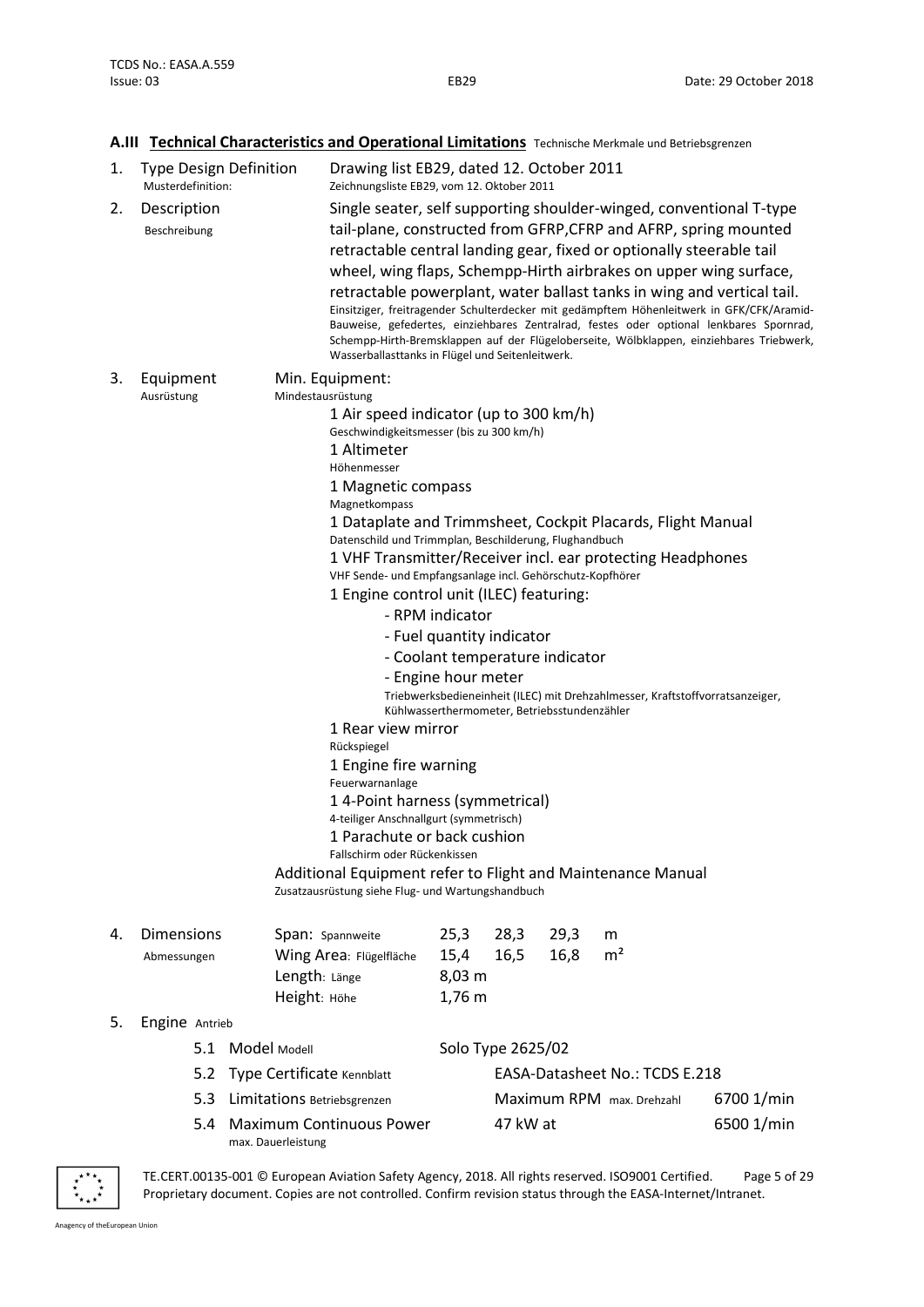6. Propeller Propeller

|    |                                              | 6.1 Model Modell                                                                                                         |                                     | a) Binder:                    |                      |                                                                                         | Type BM-G1-160-R-120<br>b) Technoflug: Type KS-1G-160-R-120 |  |
|----|----------------------------------------------|--------------------------------------------------------------------------------------------------------------------------|-------------------------------------|-------------------------------|----------------------|-----------------------------------------------------------------------------------------|-------------------------------------------------------------|--|
|    |                                              | 6.2 Type Certificate Kennblatt                                                                                           |                                     | a) Binder:                    |                      |                                                                                         | EASA No.: TCDS P.500<br>b) Technoflug: LBA No.: 32.110/18   |  |
|    | 6.3                                          | Number of blades Anzahl Blätter 2                                                                                        |                                     |                               |                      |                                                                                         |                                                             |  |
|    | 6.4                                          | Diameter Durchmesser                                                                                                     |                                     |                               | 160 cm $(+/-0.5$ cm) |                                                                                         |                                                             |  |
|    |                                              | 6.5 Sense of Rotation Drehrichtung                                                                                       |                                     | R                             |                      |                                                                                         |                                                             |  |
| 7. | Fuel capacities Kraftstoffvorrat             |                                                                                                                          |                                     |                               |                      |                                                                                         |                                                             |  |
|    | 7.1                                          | Tank in the fuselage Rumpftank                                                                                           |                                     |                               | 24 ltr               |                                                                                         |                                                             |  |
|    | 7.2                                          | Tank in right wing rechter Flügeltank                                                                                    |                                     |                               |                      | 11 ltr (optional)                                                                       |                                                             |  |
|    | 7.3                                          | Tank in left wing linker Flügeltank                                                                                      |                                     |                               |                      | 11 ltr (optional)                                                                       |                                                             |  |
|    | 7.4                                          | Non-usable fuel nicht ausfliegbarer Kraftstoff 1 ltr                                                                     |                                     |                               |                      |                                                                                         |                                                             |  |
| 8. | Launching Hooks<br>Schleppkupplungen         | Safety Hook "Europa G88", LBA Datasheet No. 60.230/2<br>Sicherheitskupplung "Europa G88", LBA-Kennblattnr. 60.230/2      |                                     |                               |                      |                                                                                         |                                                             |  |
| 9. | Weak Links<br>Sollbruchstellen               | for aerotow: für Flugzeugschlepp                                                                                         |                                     |                               |                      | max. 935 daN                                                                            |                                                             |  |
|    | 10. Load Factors<br>max. Lastvielfaches      | +5,3 $/$ -2,65 (up to VA)<br>+4,0 / -1,5 (up to VNE)                                                                     |                                     |                               |                      |                                                                                         |                                                             |  |
|    | 11. Air Speeds<br>Geschwindigkeiten          | Manoeuvring Speed VA                                                                                                     |                                     |                               |                      |                                                                                         | 180 km/h                                                    |  |
|    |                                              | Manövergeschwindigkeit<br>Never Exceed Speed V <sub>NE</sub><br>Höchstzulässige Geschwindigkeit                          |                                     |                               |                      |                                                                                         | 280 km/h                                                    |  |
|    |                                              | Rough Air Speed VRA<br>bei starker Turbulenz                                                                             |                                     |                               |                      |                                                                                         | 180 km/h                                                    |  |
|    |                                              | Maximum Flaps Extended VFE<br>bei verschiedenen Wölbklappenstellungen                                                    |                                     |                               |                      |                                                                                         |                                                             |  |
|    |                                              |                                                                                                                          |                                     | with flaps at $-2$ ; $-1$ ; 0 |                      |                                                                                         | 280 km/h                                                    |  |
|    |                                              |                                                                                                                          |                                     | with flaps at $+1$ ; $+2$     |                      |                                                                                         | 180 km/h                                                    |  |
|    |                                              |                                                                                                                          | with flaps at L                     |                               |                      |                                                                                         | 140 km/h                                                    |  |
|    |                                              | Max. Aerotow Speed VT<br>bei Flugzeugschlepp                                                                             |                                     |                               |                      |                                                                                         | 170 km/h                                                    |  |
|    |                                              | Max. Gear Operating Speed VLO                                                                                            |                                     |                               |                      |                                                                                         | 180 km/h                                                    |  |
|    |                                              | für Aus- und Einfahren des Triebwerks<br>Max. Engine operating Speed V <sub>NE, Ext</sub><br>mit ausgefahrenem Triebwerk |                                     |                               |                      |                                                                                         | 180 km/h                                                    |  |
|    |                                              | Max. Engine extending/retracting Speed $V_{PO}$<br>zum aus- oder einfahren des Triebwerks                                |                                     |                               |                      |                                                                                         | $115$ km/h                                                  |  |
|    | <b>Betriebsart</b>                           | 12. Approved Operations Capability                                                                                       | <b>VFR Day</b><br>VFR Flüge bei Tag |                               |                      |                                                                                         |                                                             |  |
|    | 13. Maximum Masses<br>Höchstzulässige Massen |                                                                                                                          | Max. Mass:                          | Höchstzulässige Masse         |                      |                                                                                         | 900 kg                                                      |  |
|    |                                              |                                                                                                                          |                                     |                               |                      | Max. Mass of Non-Lifting Parts 385 kg<br>Höchstzulässige Masse der nichttragenden Teile |                                                             |  |
|    | 14. Centre of Gravity Range                  |                                                                                                                          |                                     | <b>Forward Limit</b>          |                      |                                                                                         | 300 mm aft of datum                                         |  |
|    | Schwerpunktsbereich                          |                                                                                                                          |                                     | <b>Rearward Limit</b>         |                      |                                                                                         | 400 mm aft of datum                                         |  |
|    |                                              |                                                                                                                          |                                     |                               |                      |                                                                                         |                                                             |  |

15. Datum leading edge at wing root rib Bezugsebene (BE) Flügelvorderkante an der Wurzelrippe



TE.CERT.00135-001 © European Aviation Safety Agency, 2018. All rights reserved. ISO9001 Certified. Page 6 of 29 Proprietary document. Copies are not controlled. Confirm revision status through the EASA-Internet/Intranet.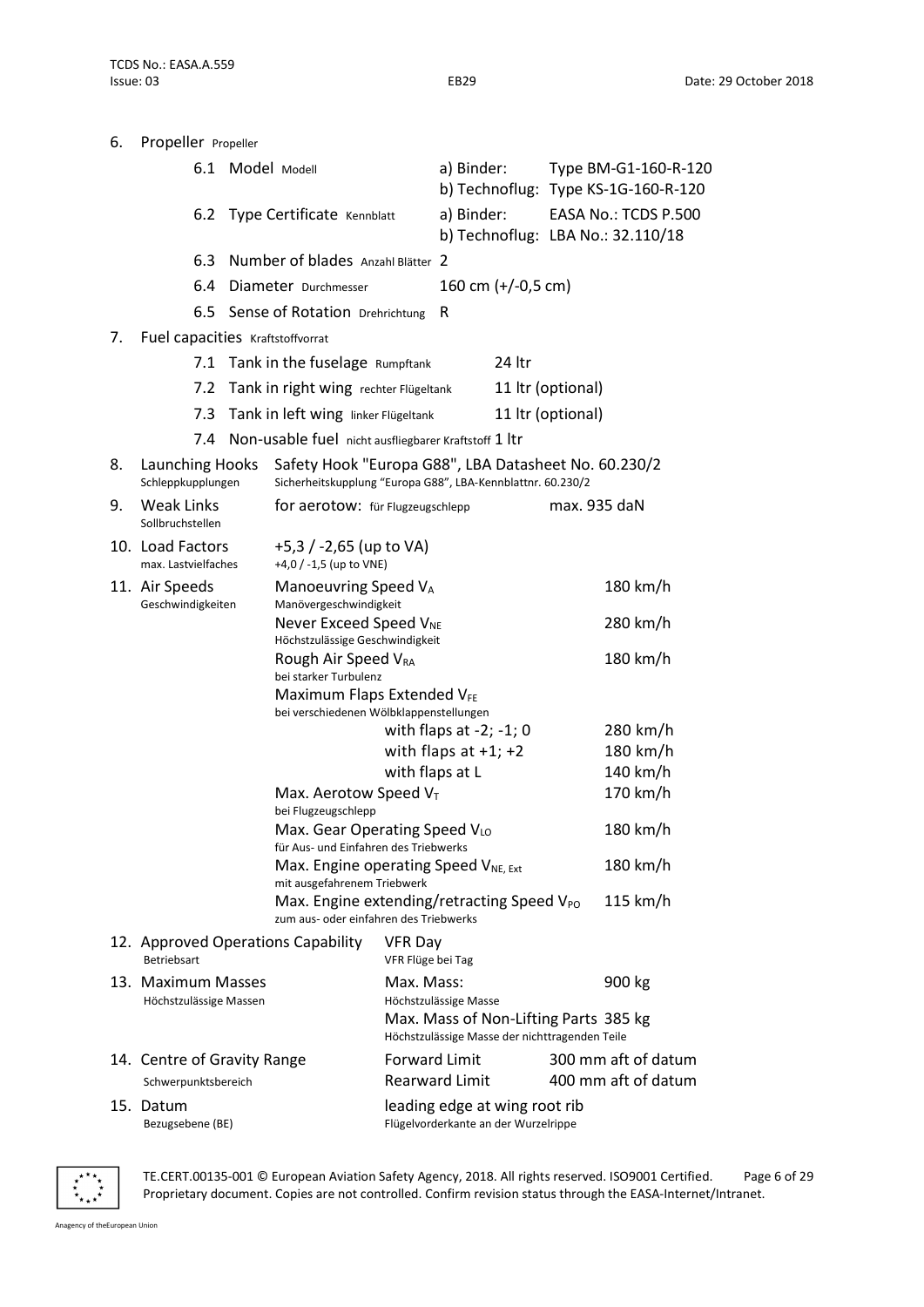| 16. Levelling Means<br>Flugzeuglage                             | under side of rear fuselage boom horizontal<br>Unterseite Rumpfröhre horizontal |
|-----------------------------------------------------------------|---------------------------------------------------------------------------------|
| 17. Control Surface Deflections<br>Ruderausschläge              | Refer to Maintenance Manual<br>siehe Wartungshandbuch                           |
| 18. Minimum Flight Crew<br>Flugbesatzung                        | 1                                                                               |
| 19. Maximum Passenger Seating Cap. -<br>Max. Passagierkapazität |                                                                                 |
| 20. Baggage/Cargo Compartments<br>Gepäck/Laderaum               | Refer to Flight Manual<br>siehe Flughandbuch                                    |
| 21. Lifetime limitations<br>Lebensdauerbegrenzte Teile          | Refer to Maintenance Manual<br>siehe Wartungshandbuch                           |

## A.IV Operating and Service Instructions Betriebs- und Instandhaltungsanweisungen

| 1. | <b>Flight Manual</b><br>Flughandbuch                                                             | Flight Manual for the Motorglider EB29,<br>issue 24 April 2011 or later EASA approved revision<br>Flughandbuch für den Motorsegler EB29, Ausgabe 24 April 2011, EASA-anerkannt                                                                                                                                                                                                                                                                                                            |  |  |  |
|----|--------------------------------------------------------------------------------------------------|-------------------------------------------------------------------------------------------------------------------------------------------------------------------------------------------------------------------------------------------------------------------------------------------------------------------------------------------------------------------------------------------------------------------------------------------------------------------------------------------|--|--|--|
| 2. | <b>Maintenance Manual</b><br>Wartungshandbuch                                                    | Maintenance Manual for the Motorglider EB29,<br>issue 24 April 2011 or later EASA approved revision<br>Wartungshandbuch für den Motorsegler EB29, Ausgabe 24 April 2011                                                                                                                                                                                                                                                                                                                   |  |  |  |
| 3. | <b>Structural Repair Manual</b><br>Reparaturhandbuch                                             | Refer to Maintenance Manual<br>siehe Wartungshandbuch                                                                                                                                                                                                                                                                                                                                                                                                                                     |  |  |  |
| 4. | Betriebs- und Wartungshandbuch des Motors                                                        | Operating Manual and Maintenance Manual for Engine<br>Manual for SOLO engine Type "2625-02", issued by<br>Solo-Kleinmotoren GmbH, Sindelfingen, latest approved version<br>Betriebs-& Wartungshandbuch für Solo Motor 2525-02, jeweils gültige Fassung                                                                                                                                                                                                                                    |  |  |  |
| 5. | Betriebs- und Wartungshandbuch des Propellers                                                    | Operating Manual and Maintenance Manual for Propeller<br>Operation and Maintenance Manual for Binder propeller<br>Type BM-G1-160-R-120, latest approved version<br>Betriebs-& Wartungshandbuch für Binder Propeller BM-G1-160-R-120, jeweils gültige Fassung<br>Or oder<br>Operation and Maintenance Manual for Technoflug propeller<br>Type KS-1G-160-R-120, latest approved version<br>Betriebs-& Wartungshandbuch für Technoflug Propeller KS-1G-160-R-120,<br>jeweils gültige Fassung |  |  |  |
| 6. | Operating Manual for the Launching Hooks<br>Betriebs- und Wartungshandbuch der Schleppkupplungen |                                                                                                                                                                                                                                                                                                                                                                                                                                                                                           |  |  |  |
|    |                                                                                                  | Operation and Maintenance Manual for Tost tow hook Type<br>Europa G 88, latest approved version                                                                                                                                                                                                                                                                                                                                                                                           |  |  |  |

Betriebs- & Wartungshandbuch für Tost Schleppkupplung Europa G 88, jeweils gültige Fassung



TE.CERT.00135-001 © European Aviation Safety Agency, 2018. All rights reserved. ISO9001 Certified. Page 7 of 29 Proprietary document. Copies are not controlled. Confirm revision status through the EASA-Internet/Intranet.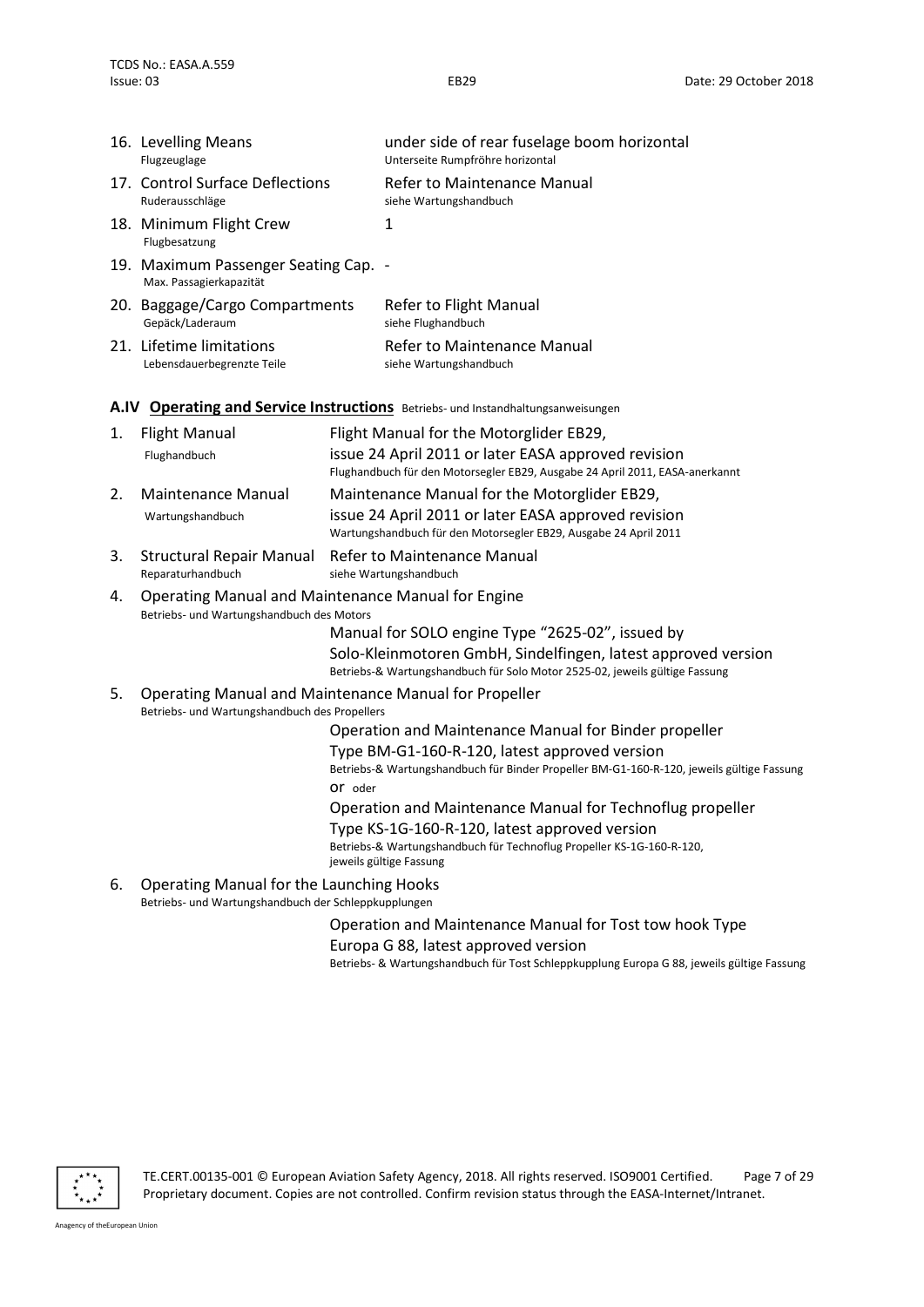#### A.V Notes Bemerkungen

- 1. Manufacturing is confined to industrial production. Herstellung nur im Industriebau zulässig.
- 2. All parts exposed to sun radiation except the areas for markings and registration must have a white colour surface.

Alle Bauteile, die der Sonneneinstrahlung ausgesetzt sind, müssen, mit Ausnahme des Bereichs für Kennzeichen und Farbwarnlackierung gemäß Angabe des Herstellers, eine weiße Oberfläche haben.

- 3. Installation of optional steerable tail wheel permitted according to technical note TM AB-01. Anbau optionaler Lenksporn zulässig gemäß technischer Mitteilung TM AB-01.
- 4. Conversion into model EB29R permitted according to technical note TM EB29-B3. Umrüstung zur Baureihe EB29R zulässig gemäß technischer Mitteilung TM EB29-B3.



TE.CERT.00135-001 © European Aviation Safety Agency, 2018. All rights reserved. ISO9001 Certified. Page 8 of 29 Proprietary document. Copies are not controlled. Confirm revision status through the EASA-Internet/Intranet.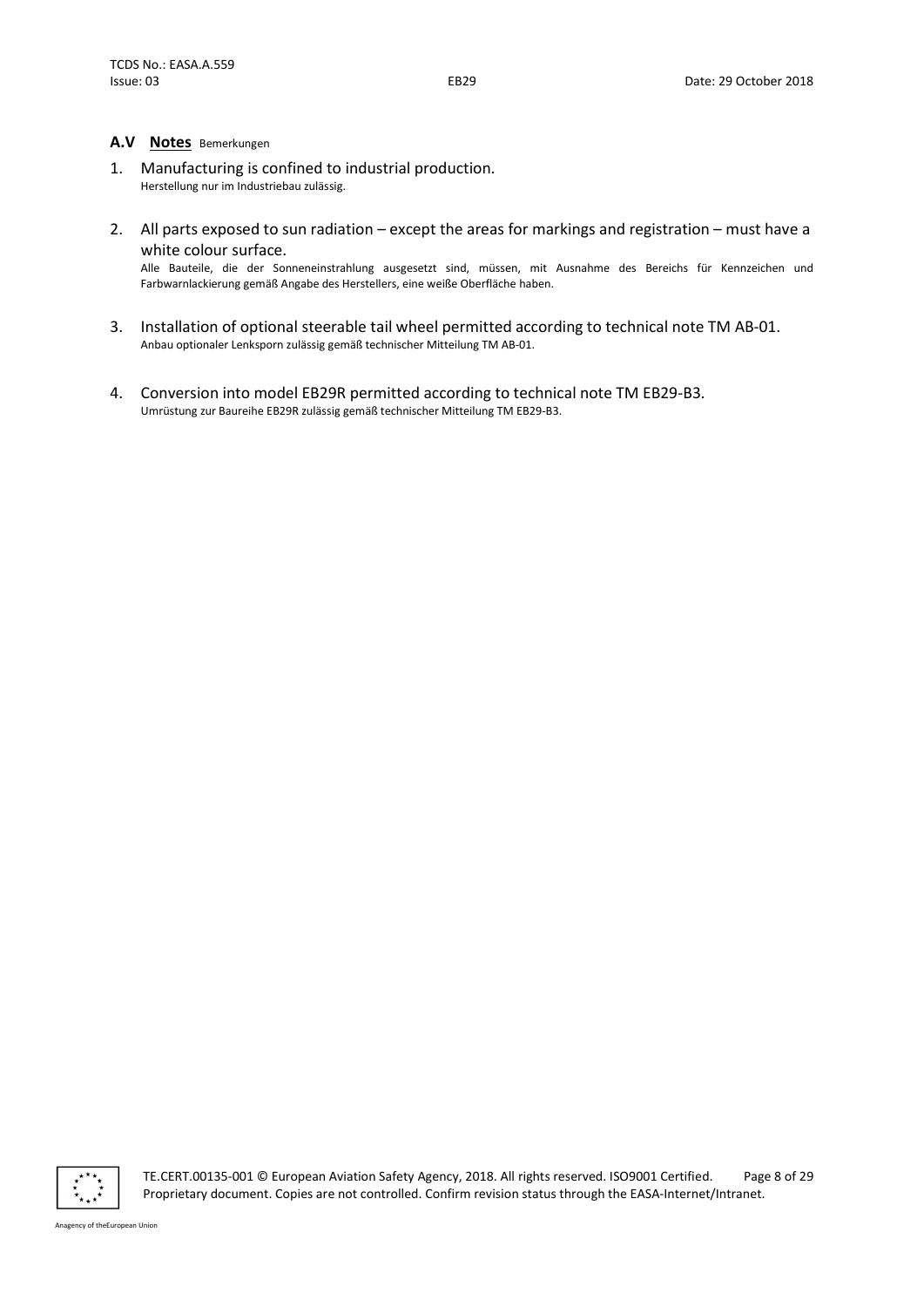# SECTION B: EB29D

| B.I  | <b>General</b> Allgemeines    |                                                                                             |  |                                                                                                                                                                                                                                                                                                                                                                                                                                                                                                                                                                            |  |  |
|------|-------------------------------|---------------------------------------------------------------------------------------------|--|----------------------------------------------------------------------------------------------------------------------------------------------------------------------------------------------------------------------------------------------------------------------------------------------------------------------------------------------------------------------------------------------------------------------------------------------------------------------------------------------------------------------------------------------------------------------------|--|--|
| 1.   | Type/ Model/ Variant          |                                                                                             |  |                                                                                                                                                                                                                                                                                                                                                                                                                                                                                                                                                                            |  |  |
|      |                               | 1.1 Type: (Muster)                                                                          |  | EB29                                                                                                                                                                                                                                                                                                                                                                                                                                                                                                                                                                       |  |  |
|      | $1.2^{\circ}$                 | Model: (Modell)                                                                             |  | EB29D                                                                                                                                                                                                                                                                                                                                                                                                                                                                                                                                                                      |  |  |
|      |                               | 1.3 Variant: (Baureihe)                                                                     |  | EB29D                                                                                                                                                                                                                                                                                                                                                                                                                                                                                                                                                                      |  |  |
| 2.   | Lufttüchtigkeitskategorie:    | Airworthiness Category                                                                      |  | Powered Sailplane, CS-22 - Utility, self-launching<br>Motorsegler, CS-22 - Utility, eigenstartfähig                                                                                                                                                                                                                                                                                                                                                                                                                                                                        |  |  |
| 3.   | Manufacturer<br>Hersteller:   |                                                                                             |  | Binder Motorenbau GmbH<br>Alter Frickenhäuser Weg 15<br>97645 Ostheim / Rhön, Germany                                                                                                                                                                                                                                                                                                                                                                                                                                                                                      |  |  |
| 4.   | Datum der Antragstellung:     |                                                                                             |  | EASA Type Certification Application Date 12.03.2012                                                                                                                                                                                                                                                                                                                                                                                                                                                                                                                        |  |  |
| 5.   |                               | <b>State of Design Authority</b><br>Zulassungsbehörde im Staat des Entwicklers              |  |                                                                                                                                                                                                                                                                                                                                                                                                                                                                                                                                                                            |  |  |
| 6.   |                               | State of Design Authority Type Certificate Date<br>Zulassungsdatum im Staat des Entwicklers |  |                                                                                                                                                                                                                                                                                                                                                                                                                                                                                                                                                                            |  |  |
| 7.   |                               | <b>EASA Type Certification Date</b><br>Datum der EASA-Musterzulassung:                      |  | 28.07.2014                                                                                                                                                                                                                                                                                                                                                                                                                                                                                                                                                                 |  |  |
| B.II |                               | <b>EASA Certification Basis</b> Zulassungsbasis                                             |  |                                                                                                                                                                                                                                                                                                                                                                                                                                                                                                                                                                            |  |  |
| 1.   |                               | Reference Date for determining                                                              |  |                                                                                                                                                                                                                                                                                                                                                                                                                                                                                                                                                                            |  |  |
|      |                               | the applicable requirements<br>Dokument der anzuwendenden Forderungen:                      |  | EASA CRI-A01 dated 10.07.2014<br>Entsprechend CRI A01 vom 10.07.2014                                                                                                                                                                                                                                                                                                                                                                                                                                                                                                       |  |  |
| 2.   |                               | Airworthiness Requirements                                                                  |  | Certification Specifications for Sailplanes and Powered                                                                                                                                                                                                                                                                                                                                                                                                                                                                                                                    |  |  |
|      | Lufttüchtigkeitsforderungen:  |                                                                                             |  | Sailplanes, Amendment 2 issued 5 March 2009 (CS-22)<br>Zulassungsspezifikationen für Segelflugzeuge und Motorsegler, Amendment 2<br>Ausgabe 5. März 2009 (CS-22 vom 5.3.2009)                                                                                                                                                                                                                                                                                                                                                                                              |  |  |
| 3.   | <b>Special Conditions</b>     |                                                                                             |  | Special condition CSTMG-01                                                                                                                                                                                                                                                                                                                                                                                                                                                                                                                                                 |  |  |
|      | Sonderforderungen:            |                                                                                             |  | <b>Increased Maximum Take-Off Mass</b><br>Sonderforderung CSTMG-01 Erhöhte maximale Abflugmasse                                                                                                                                                                                                                                                                                                                                                                                                                                                                            |  |  |
| 4.   | Exemptions<br>Ausnahmen:      |                                                                                             |  | None<br>keine                                                                                                                                                                                                                                                                                                                                                                                                                                                                                                                                                              |  |  |
| 5.   | Deviations<br>Abweichungen:   |                                                                                             |  | - Preliminary Standards for Structural Substantiation of Glass<br>and Carbon Fibre Reinforced Plastic Components for<br>Sailplanes and Powered Sailplanes, July 1991<br>Richtlinien zur Führung des Festigkeitsnachweises für Bauteile aus Glasfaser- und<br>Kohlenstofffaserverstärkten Kunststoffen von Segelflugzeugen und Motorseglern,<br>Ausgabe Juli 1991.<br>- Standards for the Substantiation of the Electrical System of<br>Powered Sailplanes, Issue September 15, 1992.<br>Richtlinie für den Nachweis der elektrischen Anlage in Motorseglern, vom 15.9.1992 |  |  |
| 6.   | Nachweis gleicher Sicherheit: | <b>Equivalent Safety Findings</b>                                                           |  | 22.335(f)                                                                                                                                                                                                                                                                                                                                                                                                                                                                                                                                                                  |  |  |
| 7.   | Umweltanforderungen:          | <b>Environmental Protection</b>                                                             |  | ICAO Annex 16, Chapter 10                                                                                                                                                                                                                                                                                                                                                                                                                                                                                                                                                  |  |  |



TE.CERT.00135-001 © European Aviation Safety Agency, 2018. All rights reserved. ISO9001 Certified. Page 9 of 29 Proprietary document. Copies are not controlled. Confirm revision status through the EASA-Internet/Intranet.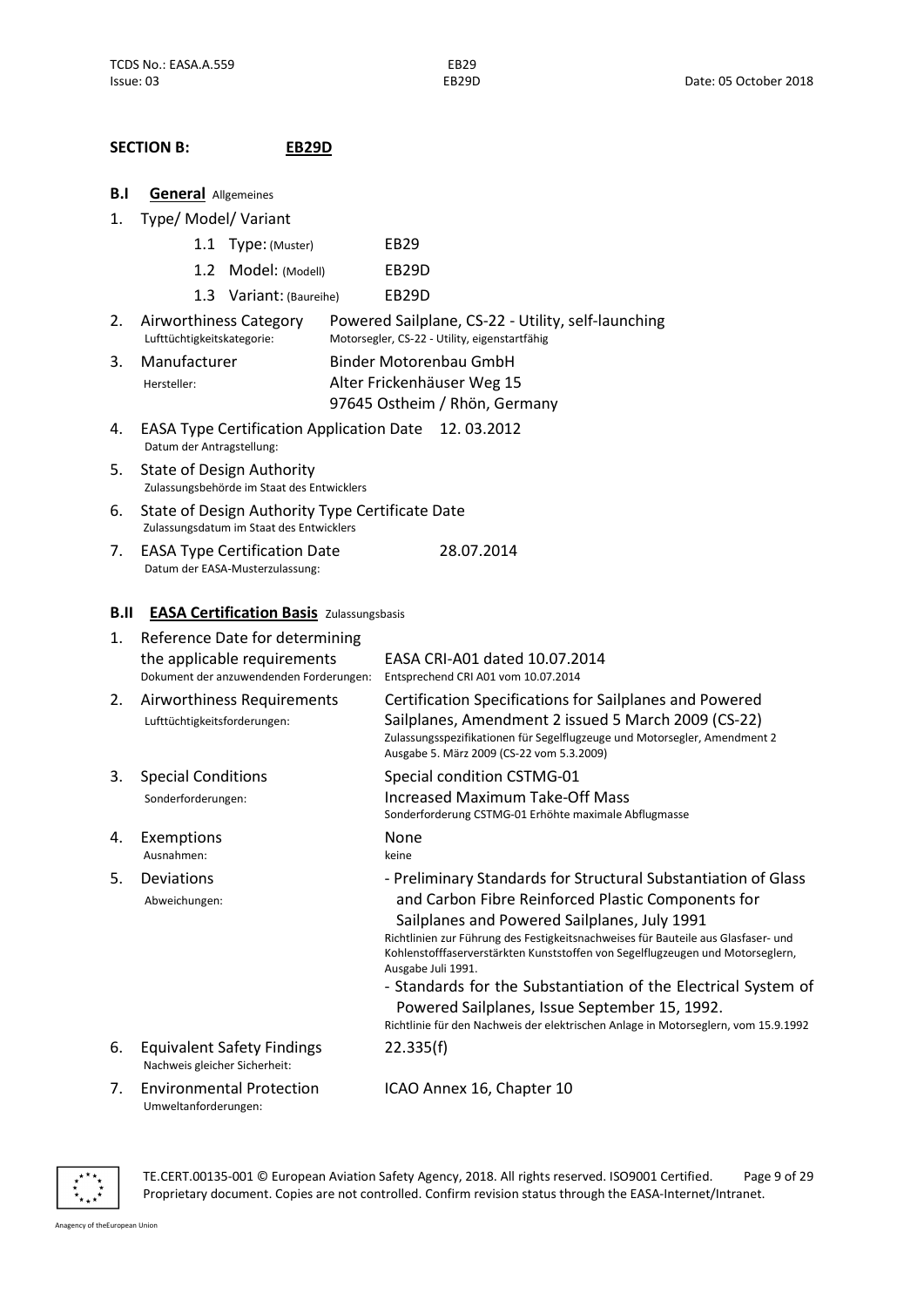## B.III Technical Characteristics and Operational Limitations Technische Merkmale und Betriebsgrenzen

| 1. | <b>Type Design Definition</b><br>Musterdefinition: |                                                                                                                                                                            | Drawing list EB29D, dated 14. July 2014<br>Zeichnungsliste EB29D, vom 04. Juli 2014                                                                                                                                                                                                                                                                                                                                                                                                                                                                                                                                                                                                                                                                                                                                                                                                                                                                             |                                                                                                                                                                                                                                                                                                                                                                                                                                                                                                                                                                                                                                                     |            |  |  |  |  |
|----|----------------------------------------------------|----------------------------------------------------------------------------------------------------------------------------------------------------------------------------|-----------------------------------------------------------------------------------------------------------------------------------------------------------------------------------------------------------------------------------------------------------------------------------------------------------------------------------------------------------------------------------------------------------------------------------------------------------------------------------------------------------------------------------------------------------------------------------------------------------------------------------------------------------------------------------------------------------------------------------------------------------------------------------------------------------------------------------------------------------------------------------------------------------------------------------------------------------------|-----------------------------------------------------------------------------------------------------------------------------------------------------------------------------------------------------------------------------------------------------------------------------------------------------------------------------------------------------------------------------------------------------------------------------------------------------------------------------------------------------------------------------------------------------------------------------------------------------------------------------------------------------|------------|--|--|--|--|
| 2. | Description<br>Beschreibung                        |                                                                                                                                                                            |                                                                                                                                                                                                                                                                                                                                                                                                                                                                                                                                                                                                                                                                                                                                                                                                                                                                                                                                                                 | Double seater, self supporting shoulder-winged, conventional T-type<br>tail-plane, constructed from GFRP, CFRP and AFRP, spring mounted<br>retractable central landing gear, fixed or optionally steerable tail<br>wheel, wing flaps, Schempp-Hirth airbrakes on upper wing surface,<br>retractable powerplant, water ballast tanks in wing and vertical tail.<br>Zweisitziger, freitragender Schulterdecker mit gedämpftem Höhenleitwerk in GFK/CFK/Aramid-<br>Bauweise, gefedertes, einziehbares Zentralrad, festes oder optional lenkbares Spornrad,<br>Schempp-Hirth-Bremsklappen auf der Flügeloberseite, Wölbklappen, einziehbares Triebwerk, |            |  |  |  |  |
| 3. | Equipment<br>Ausrüstung                            | Min. Equipment:<br>Mindestausrüstung<br>2 Altimeter<br>Höhenmesser<br>Magnetkompass<br>Rückspiegel<br>Feuerwarnanlage<br>Zusatzausrüstung siehe Flug- und Wartungshandbuch | Wasserballasttanks in Flügel und Seitenleitwerk.<br>2 Air speed indicator (up to 300 km/h)<br>Geschwindigkeitsmesser (bis zu 300 km/h)<br>1 Magnetic compass<br>1 Dataplate and Trimmsheet, Cockpit Placards, Flight Manual<br>Datenschild und Trimmplan, Beschilderung, Flughandbuch<br>1 VHF Transmitter/Receiver incl. ear protecting Headphones<br>VHF Sende- und Empfangsanlage incl. Gehörschutz-Kopfhörer<br>1 Engine control unit (ILEC) featuring:<br>- RPM indicator<br>- Fuel quantity indicator<br>- Coolant temperature indicator<br>- Engine hour meter<br>Triebwerksbedieneinheit (ILEC) mit Drehzahlmesser, Kraftstoffvorratsanzeiger,<br>Kühlwasserthermometer, Betriebsstundenzähler<br>1 Rear view mirror<br>1 Engine fire warning<br>24-Point harness (symmetrical)<br>4-teiliger Anschnallgurt (symmetrisch)<br>2 Parachute or back cushion<br>Fallschirm oder Rückenkissen<br>Additional Equipment refer to Flight and Maintenance Manual |                                                                                                                                                                                                                                                                                                                                                                                                                                                                                                                                                                                                                                                     |            |  |  |  |  |
| 4. | <b>Dimensions</b><br>Abmessungen                   | Span: Spannweite<br>Wing Area: Flügelfläche<br>Length: Länge<br>Height: Höhe                                                                                               | 28,3<br>25,3<br>16,5<br>15,4<br>8,32 m<br>$1,76 \; m$                                                                                                                                                                                                                                                                                                                                                                                                                                                                                                                                                                                                                                                                                                                                                                                                                                                                                                           | m<br>m <sup>2</sup>                                                                                                                                                                                                                                                                                                                                                                                                                                                                                                                                                                                                                                 |            |  |  |  |  |
| 5. | Engine Antrieb                                     |                                                                                                                                                                            |                                                                                                                                                                                                                                                                                                                                                                                                                                                                                                                                                                                                                                                                                                                                                                                                                                                                                                                                                                 |                                                                                                                                                                                                                                                                                                                                                                                                                                                                                                                                                                                                                                                     |            |  |  |  |  |
|    | 5.1                                                | Model Modell                                                                                                                                                               |                                                                                                                                                                                                                                                                                                                                                                                                                                                                                                                                                                                                                                                                                                                                                                                                                                                                                                                                                                 | Solo Type 2625/02                                                                                                                                                                                                                                                                                                                                                                                                                                                                                                                                                                                                                                   |            |  |  |  |  |
|    | 5.2                                                | Type Certificate Kennblatt                                                                                                                                                 |                                                                                                                                                                                                                                                                                                                                                                                                                                                                                                                                                                                                                                                                                                                                                                                                                                                                                                                                                                 | EASA-Datasheet No.: TCDS E.218                                                                                                                                                                                                                                                                                                                                                                                                                                                                                                                                                                                                                      |            |  |  |  |  |
|    | 5.3                                                | Limitations Betriebsgrenzen                                                                                                                                                |                                                                                                                                                                                                                                                                                                                                                                                                                                                                                                                                                                                                                                                                                                                                                                                                                                                                                                                                                                 | Maximum RPM max. Drehzahl<br>6700 1/min                                                                                                                                                                                                                                                                                                                                                                                                                                                                                                                                                                                                             |            |  |  |  |  |
|    | 5.4                                                | <b>Maximum Continuous Power</b>                                                                                                                                            | 47 kW at                                                                                                                                                                                                                                                                                                                                                                                                                                                                                                                                                                                                                                                                                                                                                                                                                                                                                                                                                        |                                                                                                                                                                                                                                                                                                                                                                                                                                                                                                                                                                                                                                                     | 6500 1/min |  |  |  |  |



TE.CERT.00135-001 © European Aviation Safety Agency, 2018. All rights reserved. ISO9001 Certified. Page 10 of 29 Proprietary document. Copies are not controlled. Confirm revision status through the EASA-Internet/Intranet.

max. Dauerleistung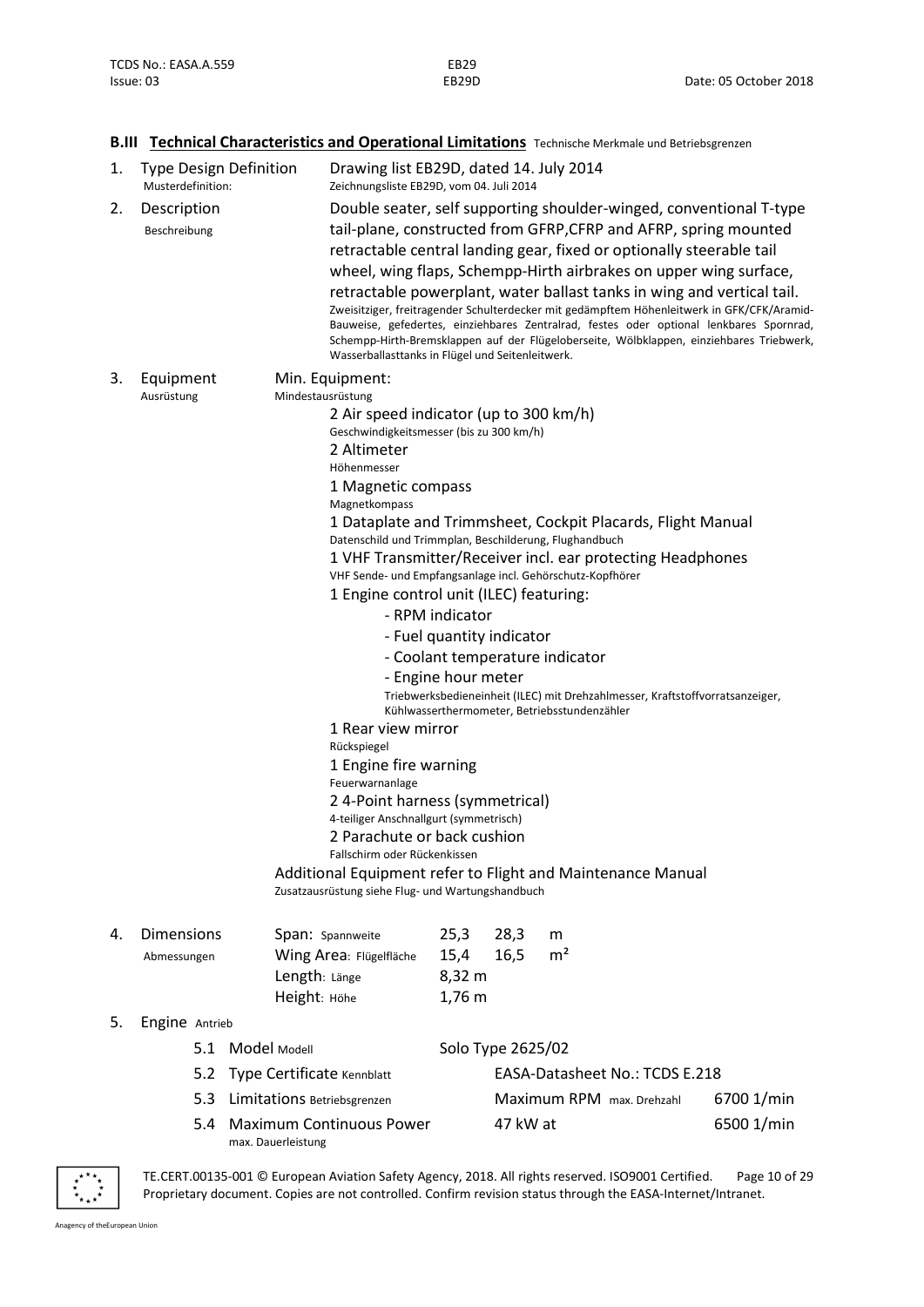| 6. | Propeller Propeller |  |
|----|---------------------|--|
|----|---------------------|--|

|    |                                                                                                                                                                                                                            |  | 6.1 Model Modell                                                                                 |                              | a) Binder:                                                                                                       |                     |                   | Type BM-G1-160-R-120<br>b) Technoflug: Type KS-1G-160-R-120 |
|----|----------------------------------------------------------------------------------------------------------------------------------------------------------------------------------------------------------------------------|--|--------------------------------------------------------------------------------------------------|------------------------------|------------------------------------------------------------------------------------------------------------------|---------------------|-------------------|-------------------------------------------------------------|
|    | 6.2                                                                                                                                                                                                                        |  | Type Certificate Kennblatt                                                                       |                              | a) Binder:                                                                                                       |                     |                   | EASA No.: TCDS P.500<br>b) Technoflug: LBA No.: 32.110/18   |
|    | 6.3                                                                                                                                                                                                                        |  | Number of blades Anzahl Blätter 2                                                                |                              |                                                                                                                  |                     |                   |                                                             |
|    | 6.4                                                                                                                                                                                                                        |  | Diameter Durchmesser                                                                             |                              | 160 cm (+/-0,5 cm)                                                                                               |                     |                   |                                                             |
|    | 6.5                                                                                                                                                                                                                        |  | Sense of Rotation Drehrichtung                                                                   |                              | R                                                                                                                |                     |                   |                                                             |
| 7. | Fuel capacities Kraftstoffvorrat                                                                                                                                                                                           |  |                                                                                                  |                              |                                                                                                                  |                     |                   |                                                             |
|    | 7.1                                                                                                                                                                                                                        |  | Tank in the fuselage Rumpftank                                                                   |                              |                                                                                                                  | 20 ltr              |                   |                                                             |
|    | 7.2                                                                                                                                                                                                                        |  | Tank in right wing rechter Flügeltank                                                            |                              |                                                                                                                  |                     | 18 ltr (optional) |                                                             |
|    | 7.3                                                                                                                                                                                                                        |  | Tank in left wing linker Flügeltank                                                              |                              |                                                                                                                  |                     | 18 ltr (optional) |                                                             |
|    | 7.4                                                                                                                                                                                                                        |  | Non-usable fuel nicht ausfliegbarer Kraftstoff 1 ltr                                             |                              |                                                                                                                  |                     |                   |                                                             |
| 8. | Launching Hooks<br>Safety Hook "Europa G88", LBA Datasheet No. 60.230/2<br>Sicherheitskupplung "Europa G88", LBA-Kennblattnr. 60.230/2<br>Schleppkupplungen<br>Or oder<br>Nose tow Hook "E 85", LBA Datasheet No. 60.230/1 |  |                                                                                                  |                              | Bugkupplung "E 85", LBA-Kennblattnr. 60.230/1                                                                    |                     |                   |                                                             |
| 9. | Weak Links                                                                                                                                                                                                                 |  | for aerotow: für Flugzeugschlepp                                                                 |                              |                                                                                                                  |                     | max. 935 daN      |                                                             |
|    | Sollbruchstellen                                                                                                                                                                                                           |  | for winch tow: für Windenschlepp                                                                 |                              |                                                                                                                  |                     | max. 1100 daN     |                                                             |
|    | 10. Load Factors                                                                                                                                                                                                           |  | +5,3 $/$ -2,65 (up to VA)                                                                        |                              |                                                                                                                  |                     |                   |                                                             |
|    | max. Lastvielfaches                                                                                                                                                                                                        |  | +4,0 $/$ -1,5 (up to VNE)                                                                        |                              |                                                                                                                  |                     |                   |                                                             |
|    | 11. Air Speeds<br>Geschwindigkeiten                                                                                                                                                                                        |  | Manoeuvring Speed VA<br>Manövergeschwindigkeit                                                   |                              |                                                                                                                  |                     | 180 km/h          |                                                             |
|    |                                                                                                                                                                                                                            |  | Never Exceed Speed V <sub>NE</sub><br>Höchstzulässige Geschwindigkeit                            |                              |                                                                                                                  |                     |                   | 280 km/h                                                    |
|    |                                                                                                                                                                                                                            |  | Rough Air Speed VRA<br>bei starker Turbulenz                                                     |                              |                                                                                                                  |                     |                   | 180 km/h                                                    |
|    |                                                                                                                                                                                                                            |  | Maximum Flaps Extended VFE<br>bei verschiedenen Wölbklappenstellungen                            |                              |                                                                                                                  |                     |                   |                                                             |
|    |                                                                                                                                                                                                                            |  |                                                                                                  |                              | with flaps at $-2$ ; $-1$ ; 0                                                                                    |                     |                   | 280 km/h                                                    |
|    |                                                                                                                                                                                                                            |  |                                                                                                  |                              | with flaps at $+1$ ; $+2$                                                                                        |                     |                   | 180 km/h                                                    |
|    |                                                                                                                                                                                                                            |  |                                                                                                  | with flaps at L              |                                                                                                                  |                     |                   | 140 km/h                                                    |
|    |                                                                                                                                                                                                                            |  | Max. Aerotow Speed VT<br>bei Flugzeugschlepp                                                     |                              |                                                                                                                  |                     |                   | 170 km/h                                                    |
|    |                                                                                                                                                                                                                            |  | Max. Gear Operating Speed VLO<br>für Aus- und Einfahren des Triebwerks                           |                              |                                                                                                                  |                     |                   | 180 km/h                                                    |
|    |                                                                                                                                                                                                                            |  | Max. Engine operating Speed V <sub>NE, Ext</sub><br>mit ausgefahrenem Triebwerk                  |                              |                                                                                                                  |                     |                   | 180 km/h                                                    |
|    |                                                                                                                                                                                                                            |  | Max. Engine extending/retracting Speed V <sub>PO</sub><br>zum aus- oder einfahren des Triebwerks |                              |                                                                                                                  |                     |                   | $115$ km/h                                                  |
|    | Betriebsart                                                                                                                                                                                                                |  | 12. Approved Operations Capability                                                               | VFR Day<br>VFR Flüge bei Tag |                                                                                                                  |                     |                   |                                                             |
|    | 13. Maximum Masses                                                                                                                                                                                                         |  |                                                                                                  | Max. Mass:                   |                                                                                                                  |                     |                   | 900 kg                                                      |
|    | Höchstzulässige Massen                                                                                                                                                                                                     |  |                                                                                                  |                              | Höchstzulässige Masse<br>Max. Mass of Non-Lifting Parts 440 kg<br>Höchstzulässige Masse der nichttragenden Teile |                     |                   |                                                             |
|    | 14. Centre of Gravity Range                                                                                                                                                                                                |  |                                                                                                  | <b>Forward Limit</b>         |                                                                                                                  | 240 mm aft of datum |                   |                                                             |



TE.CERT.00135-001 © European Aviation Safety Agency, 2018. All rights reserved. ISO9001 Certified. Page 11 of 29 Proprietary document. Copies are not controlled. Confirm revision status through the EASA-Internet/Intranet.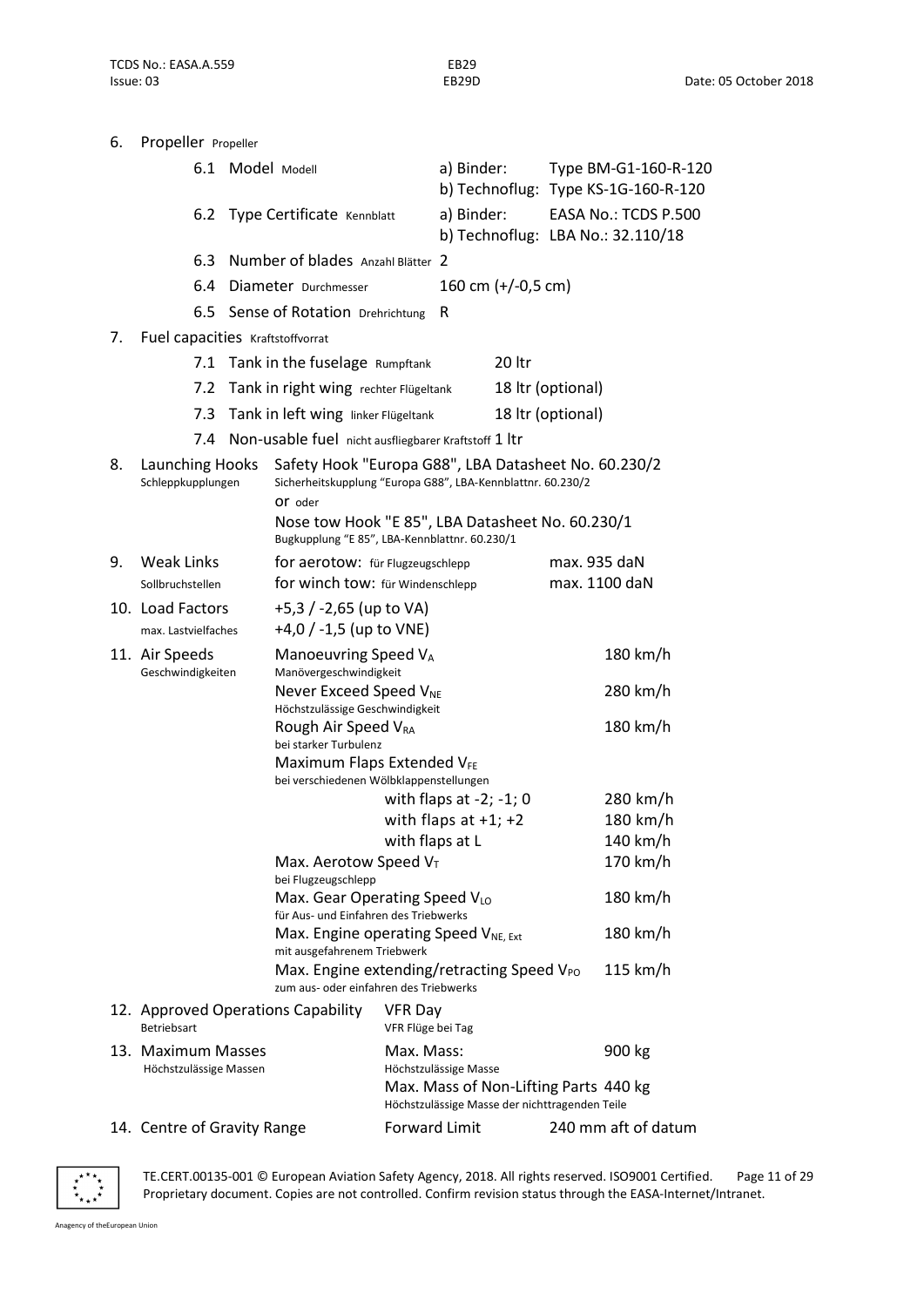| Schwerpunktsbereich                                             | Rearward Limit                                                                  | 400 mm aft of datum |  |  |
|-----------------------------------------------------------------|---------------------------------------------------------------------------------|---------------------|--|--|
| 15. Datum<br>Bezugsebene (BE)                                   | leading edge at wing root rib<br>Flügelvorderkante an der Wurzelrippe           |                     |  |  |
| 16. Levelling Means<br>Flugzeuglage                             | under side of rear fuselage boom horizontal<br>Unterseite Rumpfröhre horizontal |                     |  |  |
| 17. Control Surface Deflections<br>Ruderausschläge              | Refer to Maintenance Manual<br>siehe Wartungshandbuch                           |                     |  |  |
| 18. Minimum Flight Crew<br>Flugbesatzung                        | 1                                                                               |                     |  |  |
| 19. Maximum Passenger Seating Cap. 1<br>Max. Passagierkapazität |                                                                                 |                     |  |  |
| 20. Baggage/Cargo Compartments<br>Gepäck/Laderaum               | Refer to Flight Manual<br>siehe Flughandbuch                                    |                     |  |  |
| 21. Lifetime limitations<br>Lebensdauerbegrenzte Teile          | Refer to Maintenance Manual<br>siehe Wartungshandbuch                           |                     |  |  |

#### B.IV Operating and Service Instructions Betriebs- und Instandhaltungsanweisungen

| 1. | <b>Flight Manual</b><br>Flughandbuch                                                             | Flight Manual for the Motorglider EB29D,<br>issue 23 September 2013 or later EASA approved revision<br>Flughandbuch für den Motorsegler EB29D, Ausgabe 23 Sept. 2013, EASA-anerkannt                                                                                                                                                                                                                                                                                                             |
|----|--------------------------------------------------------------------------------------------------|--------------------------------------------------------------------------------------------------------------------------------------------------------------------------------------------------------------------------------------------------------------------------------------------------------------------------------------------------------------------------------------------------------------------------------------------------------------------------------------------------|
| 2. | Maintenance Manual<br>Wartungshandbuch                                                           | Maintenance Manual for the Motorglider EB29D,<br>issue 23 September 2013 or later EASA approved revision<br>Wartungshandbuch für den Motorsegler EB29D, Ausgabe 23 Sept. 2013                                                                                                                                                                                                                                                                                                                    |
| 3. | <b>Structural Repair Manual</b><br>Reparaturhandbuch                                             | Refer to Maintenance Manual<br>siehe Wartungshandbuch                                                                                                                                                                                                                                                                                                                                                                                                                                            |
| 4. | Betriebs- und Wartungshandbuch des Motors                                                        | <b>Operating Manual and Maintenance Manual for Engine</b><br>Manual for SOLO engine Type "2625-02", issued by<br>Solo-Kleinmotoren GmbH, Sindelfingen, latest approved version<br>Betriebs-& Wartungshandbuch für Solo Motor 2525-02, jeweils gültige Fassung                                                                                                                                                                                                                                    |
| 5. | Betriebs- und Wartungshandbuch des Propellers                                                    | <b>Operating Manual and Maintenance Manual for Propeller</b><br>Operation and Maintenance Manual for Binder propeller<br>Type BM-G1-160-R-120, latest approved version<br>Betriebs-& Wartungshandbuch für Binder Propeller BM-G1-160-R-120, jeweils gültige Fassung<br>Or oder<br>Operation and Maintenance Manual for Technoflug propeller<br>Type KS-1G-160-R-120, latest approved version<br>Betriebs-& Wartungshandbuch für Technoflug Propeller KS-1G-160-R-120,<br>jeweils gültige Fassung |
| 6. | Operating Manual for the Launching Hooks<br>Betriebs- und Wartungshandbuch der Schleppkupplungen |                                                                                                                                                                                                                                                                                                                                                                                                                                                                                                  |
|    |                                                                                                  | Operation and Maintenance Manual for Tost tow hook Type<br>Europa G 88 / E 85, latest approved version                                                                                                                                                                                                                                                                                                                                                                                           |

 Betriebs- & Wartungshandbuch für Tost Schleppkupplung Europa G 88 / E85, jeweils gültige Fassung



TE.CERT.00135-001 © European Aviation Safety Agency, 2018. All rights reserved. ISO9001 Certified. Page 12 of 29 Proprietary document. Copies are not controlled. Confirm revision status through the EASA-Internet/Intranet.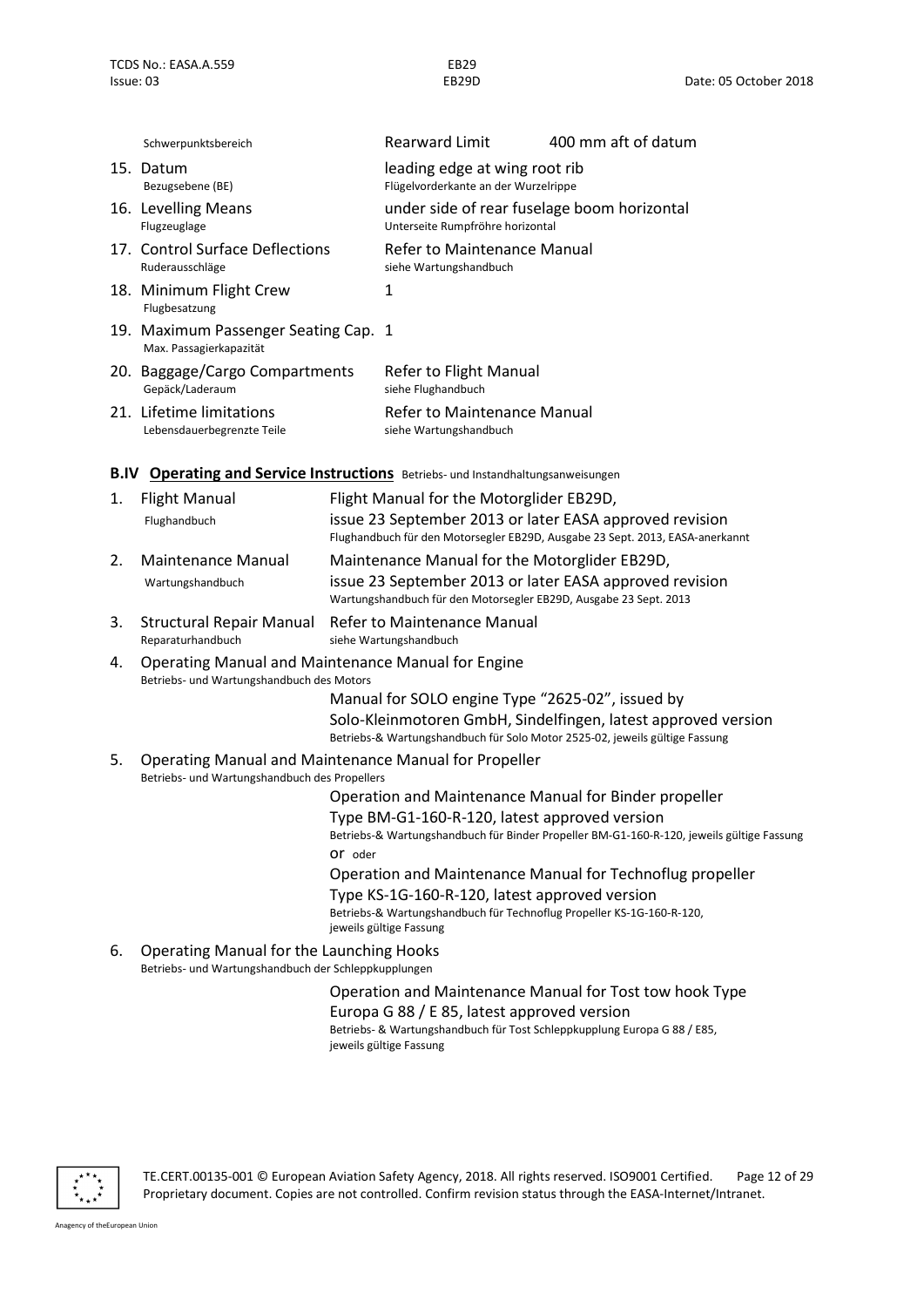#### **B.V** Notes Bemerkungen

- 1. Manufacturing is confined to industrial production. Herstellung nur im Industriebau zulässig.
- 2. All parts exposed to sun radiation except the areas for markings and registration must have a white colour surface.

Alle Bauteile, die der Sonneneinstrahlung ausgesetzt sind, müssen, mit Ausnahme des Bereichs für Kennzeichen und Farbwarnlackierung gemäß Angabe des Herstellers, eine weiße Oberfläche haben.

- 3. Installation of optional steerable tail wheel permitted according to technical note TM AB-01. Anbau optionaler Lenksporn zulässig gemäß technischer Mitteilung TM AB-01.
- 4. Installation of optional nose (only aero-tow) or combination tow hook (aero and winch tow) permitted.

Einbau optionaler Bug- (nur F-Schlepp) oder Kombinationskupplung (F- und Windenschlepp) zulässig.

5. Conversion into model EB29DR permitted according to technical note TM EB29-B3. Umrüstung zur Baureihe EB29DR zulässig gemäß technischer Mitteilung TM EB29-B3.



TE.CERT.00135-001 © European Aviation Safety Agency, 2018. All rights reserved. ISO9001 Certified. Page 13 of 29 Proprietary document. Copies are not controlled. Confirm revision status through the EASA-Internet/Intranet.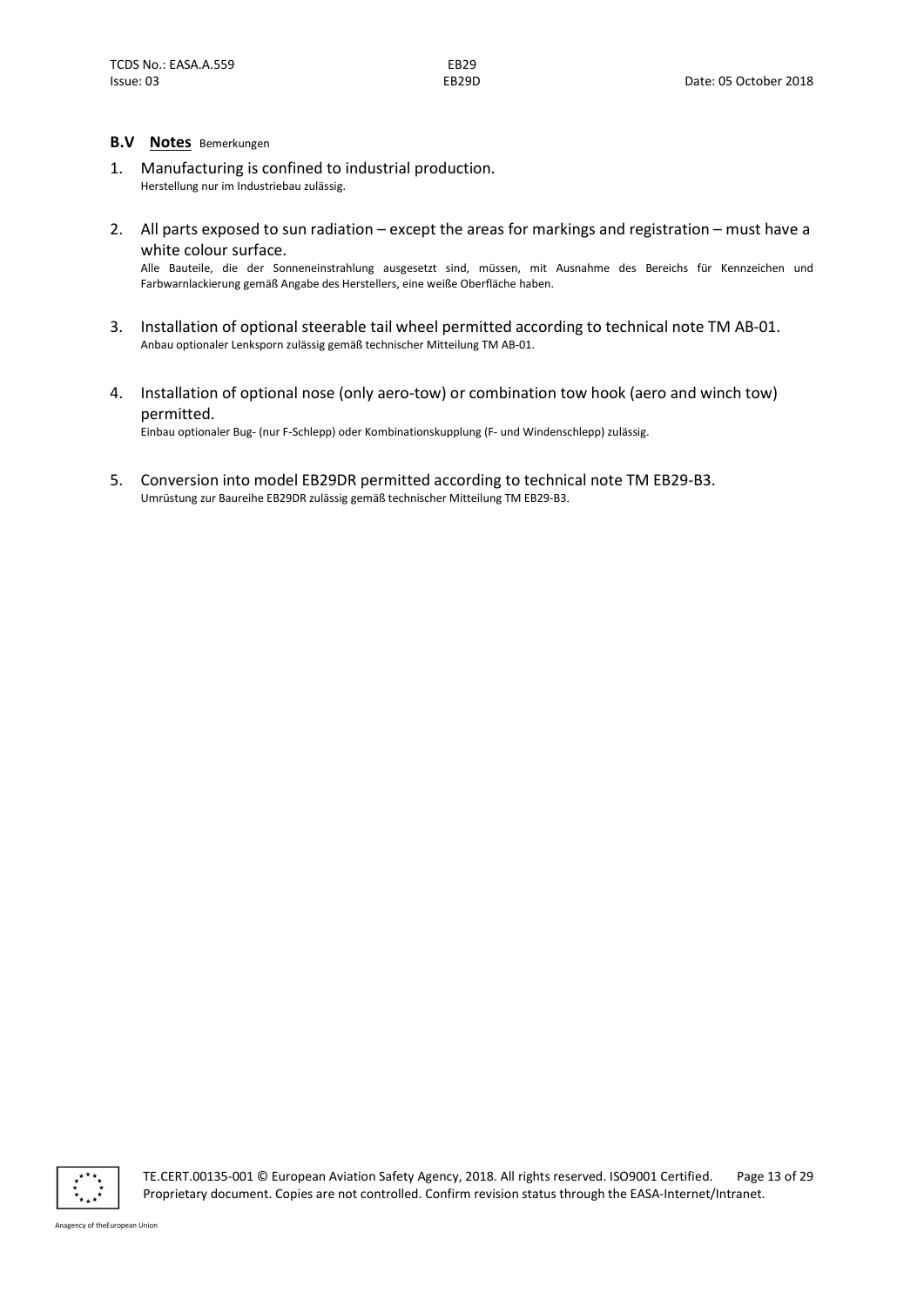# SECTION C: EB29DE

| C.I  | <b>General</b> Allgemeines                           |                                                                                             |  |                                                                                                                                                                                                                                                                                                                                                                   |  |  |
|------|------------------------------------------------------|---------------------------------------------------------------------------------------------|--|-------------------------------------------------------------------------------------------------------------------------------------------------------------------------------------------------------------------------------------------------------------------------------------------------------------------------------------------------------------------|--|--|
| 1.   | Type/ Model/ Variant                                 |                                                                                             |  |                                                                                                                                                                                                                                                                                                                                                                   |  |  |
|      |                                                      | 1.1 Type: (Muster)                                                                          |  | EB29                                                                                                                                                                                                                                                                                                                                                              |  |  |
|      |                                                      | 1.2 Model: (Modell)                                                                         |  | EB29DE                                                                                                                                                                                                                                                                                                                                                            |  |  |
|      | 1.3                                                  | Variant: (Baureihe)                                                                         |  | EB29DE                                                                                                                                                                                                                                                                                                                                                            |  |  |
| 2.   | Airworthiness Category<br>Lufttüchtigkeitskategorie: |                                                                                             |  | Powered Sailplane, CS-22 - Utility, self-launching<br>Motorsegler, CS-22 - Utility, eigenstartfähig                                                                                                                                                                                                                                                               |  |  |
| 3.   | Manufacturer<br>Hersteller:                          |                                                                                             |  | Binder Motorenbau GmbH<br>Alter Frickenhäuser Weg 15<br>97645 Ostheim / Rhön, Germany                                                                                                                                                                                                                                                                             |  |  |
| 4.   | Datum der Antragstellung:                            |                                                                                             |  | EASA Type Certification Application Date 06.08.2016                                                                                                                                                                                                                                                                                                               |  |  |
| 5.   |                                                      | <b>State of Design Authority</b><br>Zulassungsbehörde im Staat des Entwicklers              |  |                                                                                                                                                                                                                                                                                                                                                                   |  |  |
| 6.   |                                                      | State of Design Authority Type Certificate Date<br>Zulassungsdatum im Staat des Entwicklers |  |                                                                                                                                                                                                                                                                                                                                                                   |  |  |
| 7.   |                                                      | <b>EASA Type Certification Date</b><br>Datum der EASA-Musterzulassung:                      |  | 05 October 2018                                                                                                                                                                                                                                                                                                                                                   |  |  |
| C.II |                                                      | <b>EASA Certification Basis Zulassungsbasis</b>                                             |  |                                                                                                                                                                                                                                                                                                                                                                   |  |  |
| 1.   |                                                      | Reference Date for determining                                                              |  |                                                                                                                                                                                                                                                                                                                                                                   |  |  |
|      |                                                      | the applicable requirements<br>Dokument der anzuwendenden Forderungen:                      |  | EASA CRI-A01 dated 17.08.2016<br>Entsprechend CRI A01 vom 17.08.2016                                                                                                                                                                                                                                                                                              |  |  |
| 2.   | Lufttüchtigkeitsforderungen:                         | Airworthiness Requirements                                                                  |  | Certification Specifications for Sailplanes and Powered<br>Sailplanes, Amendment 2 issued 5 March 2009 (CS-22)<br>Zulassungsspezifikationen für Segelflugzeuge und Motorsegler, Amendment 2<br>Ausgabe 5. März 2009 (CS-22 vom 5.3.2009)                                                                                                                          |  |  |
| 3.   | <b>Special Conditions</b>                            |                                                                                             |  | Special condition CSTMG-01                                                                                                                                                                                                                                                                                                                                        |  |  |
|      | Sonderforderungen:                                   |                                                                                             |  | <b>Increased Maximum Take-Off Mass</b><br>Sonderforderung CSTMG-01 Erhöhte maximale Abflugmasse                                                                                                                                                                                                                                                                   |  |  |
|      |                                                      |                                                                                             |  | Special condition CRI E-101<br>Installation of electric power in powered sailplanes<br>Sonderforderung CRI E-101 elektrische Leistungsversorgung im Motorsegler<br>Special condition CRI H-101<br>Electrical Engines for powered sailplanes<br>Sonderforderung CRI H-101 elektrischer Antrieb im Motorsegler                                                      |  |  |
| 4.   | Exemptions<br>Ausnahmen:                             |                                                                                             |  | None<br>keine                                                                                                                                                                                                                                                                                                                                                     |  |  |
| 5.   | Deviations<br>Abweichungen:                          |                                                                                             |  | - Preliminary Standards for Structural Substantiation of Glass<br>and Carbon Fibre Reinforced Plastic Components for<br>Sailplanes and Powered Sailplanes, July 1991<br>Richtlinien zur Führung des Festigkeitsnachweises für Bauteile aus Glasfaser- und<br>Kohlenstofffaserverstärkten Kunststoffen von Segelflugzeugen und Motorseglern,<br>Ausgabe Juli 1991. |  |  |
|      |                                                      |                                                                                             |  |                                                                                                                                                                                                                                                                                                                                                                   |  |  |

6. Equivalent Safety Findings 22.335(f) Nachweis gleicher Sicherheit:



TE.CERT.00135-001 © European Aviation Safety Agency, 2018. All rights reserved. ISO9001 Certified. Page 14 of 29 Proprietary document. Copies are not controlled. Confirm revision status through the EASA-Internet/Intranet.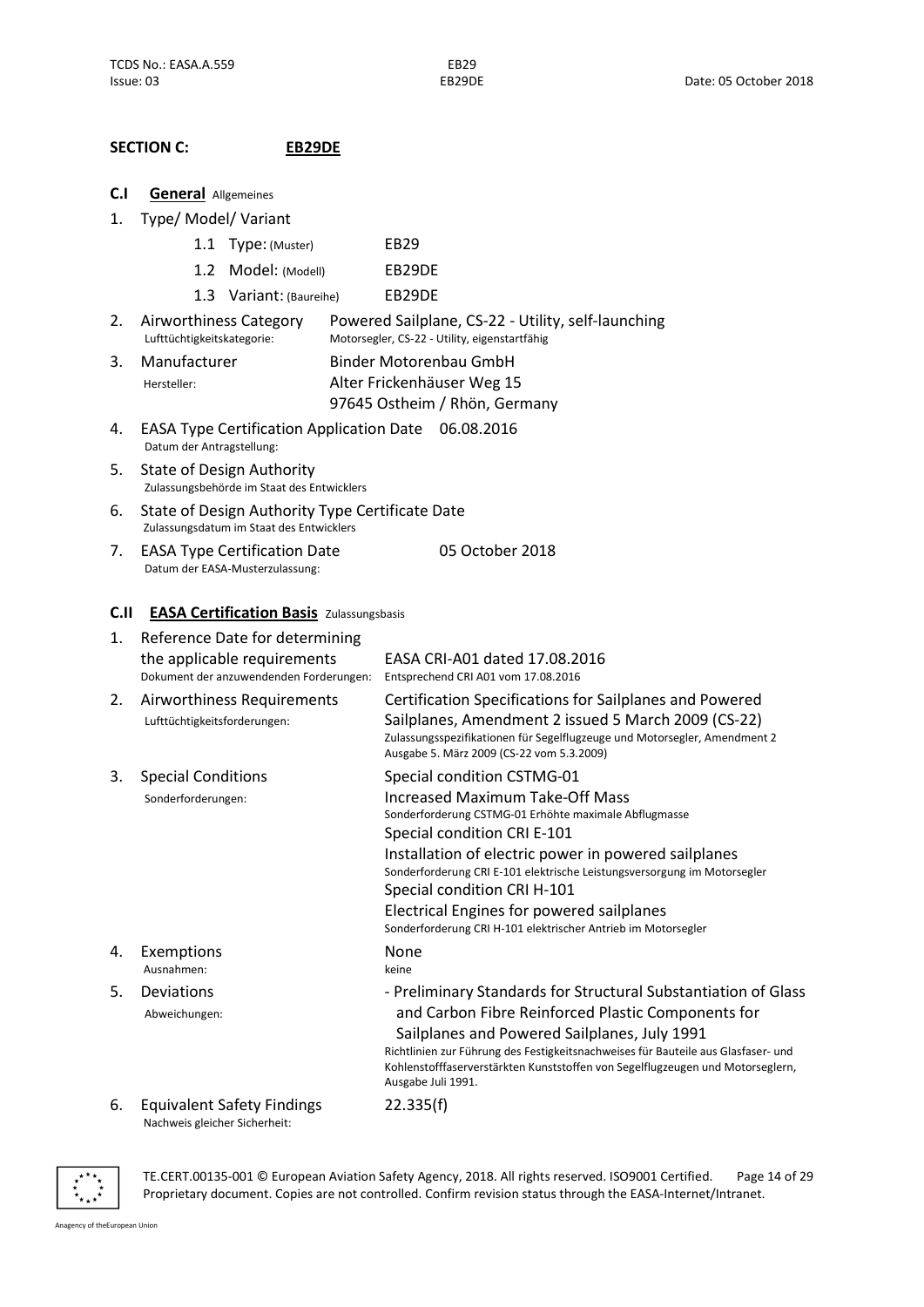| 7.    | Umweltanforderungen:                               | <b>Environmental Protection</b>                                                                                                                                                                                                                                                 | ICAO Annex 16, Chapter 10                                                                                                                                                                                                                                                                                                                                                                                                                                                                                                                                                                                                                                                                                                                                                                       |  |  |  |  |
|-------|----------------------------------------------------|---------------------------------------------------------------------------------------------------------------------------------------------------------------------------------------------------------------------------------------------------------------------------------|-------------------------------------------------------------------------------------------------------------------------------------------------------------------------------------------------------------------------------------------------------------------------------------------------------------------------------------------------------------------------------------------------------------------------------------------------------------------------------------------------------------------------------------------------------------------------------------------------------------------------------------------------------------------------------------------------------------------------------------------------------------------------------------------------|--|--|--|--|
| C.III |                                                    |                                                                                                                                                                                                                                                                                 | Technical Characteristics and Operational Limitations Technische Merkmale und Betriebsgrenzen                                                                                                                                                                                                                                                                                                                                                                                                                                                                                                                                                                                                                                                                                                   |  |  |  |  |
| 1.    | <b>Type Design Definition</b><br>Musterdefinition: |                                                                                                                                                                                                                                                                                 | Drawing list EB29DE, dated 27.02.2017<br>Zeichnungsliste EB29D, vom 27.02.2017                                                                                                                                                                                                                                                                                                                                                                                                                                                                                                                                                                                                                                                                                                                  |  |  |  |  |
| 2.    | Description<br>Beschreibung                        |                                                                                                                                                                                                                                                                                 | Double seater, self supporting shoulder-winged, conventional T-type<br>tail-plane, constructed from GFRP, CFRP and AFRP, spring mounted<br>retractable central landing gear, fixed or optionally steerable tail<br>wheel, wing flaps, Schempp-Hirth airbrakes on upper wing surface,<br>retractable powerplant, water ballast tanks in wing and vertical tail.<br>Zweisitziger, freitragender Schulterdecker mit gedämpftem Höhenleitwerk in GFK/CFK/Aramid-<br>Bauweise, gefedertes, einziehbares Zentralrad, festes oder optional lenkbares Spornrad,<br>Schempp-Hirth-Bremsklappen auf der Flügeloberseite, Wölbklappen, einziehbares Triebwerk,<br>Wasserballasttanks in Flügel und Seitenleitwerk.                                                                                         |  |  |  |  |
| 3.    | Equipment<br>Ausrüstung                            | Min. Equipment:<br>Mindestausrüstung<br>2 Altimeter<br>Höhenmesser<br>1 Magnetic compass<br>Magnetkompass<br>1 Rear view mirror<br>Rückspiegel<br>1 Engine fire warning<br>Feuerwarnanlage<br>Fallschirm oder Rückenkissen<br>Zusatzausrüstung siehe Flug- und Wartungshandbuch | 2 Air speed indicator (up to 300 km/h)<br>Geschwindigkeitsmesser (bis zu 300 km/h)<br>1 Dataplate and Trimmsheet, Cockpit Placards, Flight Manual<br>Datenschild und Trimmplan, Beschilderung, Flughandbuch<br>1 VHF Transmitter/Receiver incl. ear protecting Headphones<br>VHF Sende- und Empfangsanlage incl. Gehörschutz-Kopfhörer<br>1 Engine control unit featuring:<br>- RPM indicator<br>- Energy storage quantity indicator<br>- Coolant temperature indicator<br>- Engine hour meter<br>Triebwerksbedieneinheit mit Drehzahlmesser, Energievorratsanzeiger,<br>Kühlwasserthermometer, Betriebsstundenzähler<br>24-Point harness (symmetrical)<br>4-teiliger Anschnallgurt (symmetrisch)<br>2 Parachute or back cushion<br>Additional Equipment refer to Flight and Maintenance Manual |  |  |  |  |
| 4.    | <b>Dimensions</b><br>Abmessungen                   | Span: Spannweite<br>Wing Area: Flügelfläche<br>Length: Länge<br>Height: Höhe                                                                                                                                                                                                    | 28,3<br>25,3<br>m<br>16,5<br>m <sup>2</sup><br>15,4<br>8,32 m<br>$1,76 \; m$                                                                                                                                                                                                                                                                                                                                                                                                                                                                                                                                                                                                                                                                                                                    |  |  |  |  |
| 5.    | Engine Antrieb                                     |                                                                                                                                                                                                                                                                                 |                                                                                                                                                                                                                                                                                                                                                                                                                                                                                                                                                                                                                                                                                                                                                                                                 |  |  |  |  |
|       | 5.1                                                | Model Modell                                                                                                                                                                                                                                                                    | Enstroj Emrax UHP LC                                                                                                                                                                                                                                                                                                                                                                                                                                                                                                                                                                                                                                                                                                                                                                            |  |  |  |  |
|       | 5.2                                                | Type Certificate Kennblatt                                                                                                                                                                                                                                                      | n/a (accepted as part of the airframe)                                                                                                                                                                                                                                                                                                                                                                                                                                                                                                                                                                                                                                                                                                                                                          |  |  |  |  |

 $*_{***}$ 

TE.CERT.00135-001 © European Aviation Safety Agency, 2018. All rights reserved. ISO9001 Certified. Page 15 of 29 Proprietary document. Copies are not controlled. Confirm revision status through the EASA-Internet/Intranet.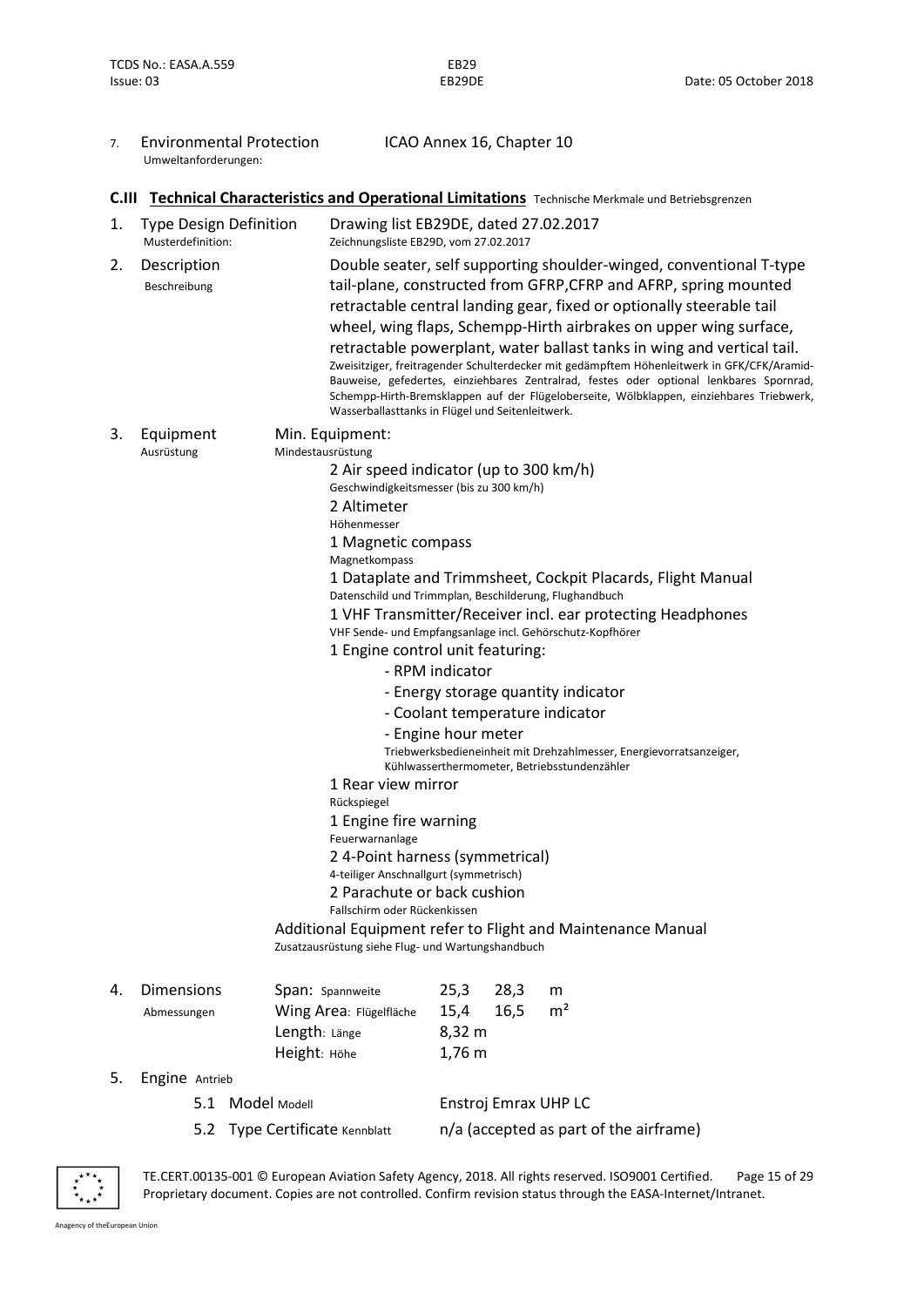|    |                                              | 5.3 Limitations Betriebsgrenzen<br>Betriebsgrenzen                                              | max. Power<br>max. Leistung                                                                       | 52 kW / Maximum RPM 2200 1/min<br>max. Drehzahl      |            |
|----|----------------------------------------------|-------------------------------------------------------------------------------------------------|---------------------------------------------------------------------------------------------------|------------------------------------------------------|------------|
|    | 5.4                                          | <b>Maximum Continuous Power</b><br>max. Dauerleistung                                           |                                                                                                   | 48 kW at                                             | 2050 1/min |
| 6. | Propeller Propeller                          |                                                                                                 |                                                                                                   |                                                      |            |
|    |                                              | 6.1 Model Modell                                                                                |                                                                                                   | Binder: Type BM-G1-160-R-120                         |            |
|    |                                              | 6.2 Type Certificate Kennblatt                                                                  |                                                                                                   | Binder: EASA No.: TCDS P.500                         |            |
|    |                                              | 6.3 Number of blades Anzahl Blätter 2                                                           |                                                                                                   |                                                      |            |
|    | 6.4                                          | Diameter Durchmesser                                                                            | 160 cm $(+/-0.5$ cm)                                                                              |                                                      |            |
|    |                                              | 6.5 Sense of Rotation Drehrichtung                                                              | R                                                                                                 |                                                      |            |
| 7. | Battery Energiespeicher                      |                                                                                                 |                                                                                                   |                                                      |            |
|    |                                              | 7.1 Battery capacity Batteriekapazität                                                          |                                                                                                   | 24.95 kWh                                            |            |
|    | 7.2                                          |                                                                                                 | Non-usable capacity nicht ausfliegbare Kapazität                                                  | 5% (approx. 1.3 kWh)                                 |            |
|    | 7.3                                          |                                                                                                 | max. Battery Temperature max. Batterietemperatur                                                  | $54^{\circ}$ C                                       |            |
| 8. | Launching Hooks<br>Schleppkupplungen         | Or oder                                                                                         | Sicherheitskupplung "Europa G88", LBA-Kennblattnr. 60.230/2                                       | Safety Hook "Europa G88", LBA Datasheet No. 60.230/2 |            |
|    |                                              |                                                                                                 | Nose tow Hook "E 85", LBA Datasheet No. 60.230/1<br>Bugkupplung "E 85", LBA-Kennblattnr. 60.230/1 |                                                      |            |
| 9. | <b>Weak Links</b>                            |                                                                                                 | for aerotow: für Flugzeugschlepp                                                                  | max. 935 daN                                         |            |
|    | Sollbruchstellen                             |                                                                                                 |                                                                                                   |                                                      |            |
|    | 10. Load Factors<br>max. Lastvielfaches      | +5,3 / -2,65 (up to VA)<br>+4,0 $/$ -1,5 (up to VNE)                                            |                                                                                                   |                                                      |            |
|    | 11. Air Speeds                               | Manoeuvring Speed V <sub>A</sub>                                                                |                                                                                                   | 180 km/h                                             |            |
|    | Geschwindigkeiten                            | Manövergeschwindigkeit<br>Never Exceed Speed V <sub>NE</sub><br>Höchstzulässige Geschwindigkeit |                                                                                                   | 280 km/h                                             |            |
|    |                                              | Rough Air Speed V <sub>RA</sub>                                                                 |                                                                                                   | 180 km/h                                             |            |
|    |                                              | bei starker Turbulenz                                                                           |                                                                                                   |                                                      |            |
|    |                                              |                                                                                                 | Maximum Flaps Extended VFE<br>bei verschiedenen Wölbklappenstellungen                             |                                                      |            |
|    |                                              |                                                                                                 | with flaps at $-2$ ; $-1$ ; 0                                                                     | 280 km/h                                             |            |
|    |                                              |                                                                                                 | with flaps at $+1$ ; $+2$                                                                         | 180 km/h                                             |            |
|    |                                              |                                                                                                 | with flaps at L                                                                                   | 140 km/h                                             |            |
|    |                                              | Max. Aerotow Speed $V_T$<br>bei Flugzeugschlepp                                                 |                                                                                                   | 170 km/h                                             |            |
|    |                                              | für Aus- und Einfahren des Triebwerks                                                           | Max. Gear Operating Speed VLO                                                                     | 180 km/h                                             |            |
|    |                                              | mit ausgefahrenem Triebwerk                                                                     | Max. Engine operating Speed $V_{NE, Ext}$                                                         | 160 km/h                                             |            |
|    |                                              |                                                                                                 | Max. Engine extending/retracting Speed $V_{PO}$<br>zum aus- oder einfahren des Triebwerks         | 115 km/h                                             |            |
|    | <b>Betriebsart</b>                           | 12. Approved Operations Capability                                                              | <b>VFR Day</b><br>VFR Flüge bei Tag                                                               |                                                      |            |
|    | 13. Maximum Masses<br>Höchstzulässige Massen |                                                                                                 | Max. Mass:<br>Höchstzulässige Masse                                                               | 900 kg                                               |            |
|    |                                              |                                                                                                 | Höchstzulässige Masse der nichttragenden Teile                                                    | Max. Mass of Non-Lifting Parts 425 kg                |            |



TE.CERT.00135-001 © European Aviation Safety Agency, 2018. All rights reserved. ISO9001 Certified. Page 16 of 29 Proprietary document. Copies are not controlled. Confirm revision status through the EASA-Internet/Intranet.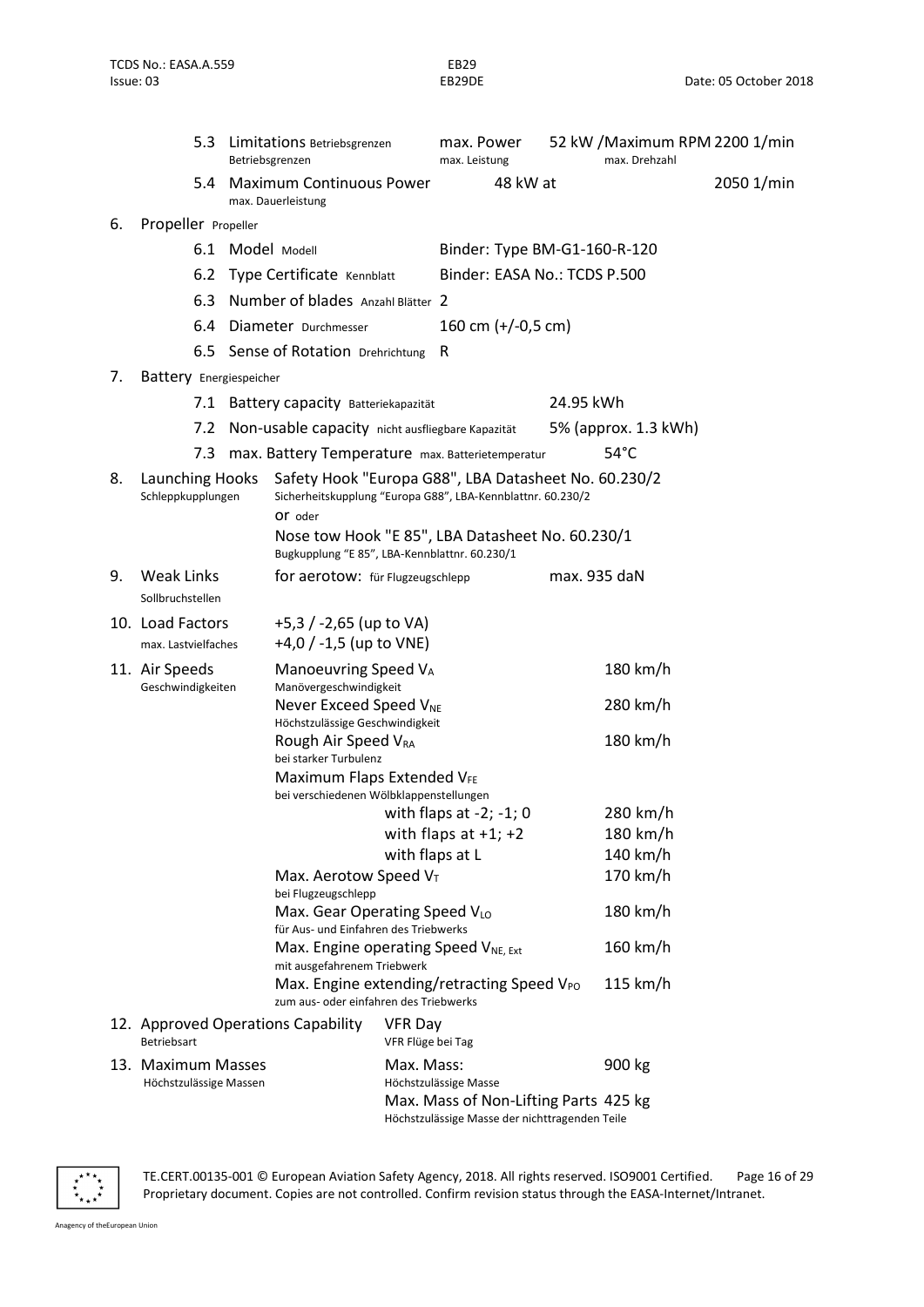| 14. Centre of Gravity Range<br>Schwerpunktsbereich              | 300 mm aft of datum<br><b>Forward Limit</b><br>Rearward Limit<br>400 mm aft of datum |  |  |
|-----------------------------------------------------------------|--------------------------------------------------------------------------------------|--|--|
| 15. Datum<br>Bezugsebene (BE)                                   | leading edge at wing root rib<br>Flügelvorderkante an der Wurzelrippe                |  |  |
| 16. Levelling Means<br>Flugzeuglage                             | under side of rear fuselage boom horizontal<br>Unterseite Rumpfröhre horizontal      |  |  |
| 17. Control Surface Deflections<br>Ruderausschläge              | Refer to Maintenance Manual<br>siehe Wartungshandbuch                                |  |  |
| 18. Minimum Flight Crew<br>Flugbesatzung                        | 1                                                                                    |  |  |
| 19. Maximum Passenger Seating Cap. 1<br>Max. Passagierkapazität |                                                                                      |  |  |
| 20. Baggage/Cargo Compartments<br>Gepäck/Laderaum               | Refer to Flight Manual<br>siehe Flughandbuch                                         |  |  |
| 21. Lifetime limitations<br>Lebensdauerbegrenzte Teile          | Refer to Maintenance Manual<br>siehe Wartungshandbuch                                |  |  |

## C.IV Operating and Service Instructions Betriebs- und Instandhaltungsanweisungen

| 1. | <b>Flight Manual</b><br>Flughandbuch                                                                                                                                                                         | Flight Manual for the Motorglider EB29DE,<br>issue 29 Januar 2018 or later EASA approved revision<br>Flughandbuch für den Motorsegler EB29DE, Ausgabe 29 Jan. 2018, EASA-anerkannt                                                                           |  |  |  |
|----|--------------------------------------------------------------------------------------------------------------------------------------------------------------------------------------------------------------|--------------------------------------------------------------------------------------------------------------------------------------------------------------------------------------------------------------------------------------------------------------|--|--|--|
| 2. | Maintenance Manual<br>Wartungshandbuch                                                                                                                                                                       | Maintenance Manual for the Motorglider EB29DE,<br>issue 29 Januar 2018 or later EASA approved revision<br>Wartungshandbuch für den Motorsegler EB29DE, Ausgabe 29 Jan. 2018                                                                                  |  |  |  |
| 3. | <b>Structural Repair Manual</b><br>Reparaturhandbuch                                                                                                                                                         | Refer to Maintenance Manual<br>siehe Wartungshandbuch                                                                                                                                                                                                        |  |  |  |
| 4. | Operating Manual and Maintenance Manual for Engine<br>Betriebs- und Wartungshandbuch des Motors<br>n/a (included in aircraft flight manual)<br>nicht zutreffend - im Flughandbuch des Motorseglers enthalten |                                                                                                                                                                                                                                                              |  |  |  |
| 5. | Betriebs- und Wartungshandbuch des Propellers                                                                                                                                                                | Operating Manual and Maintenance Manual for Propeller<br>Operation and Maintenance Manual for Binder propeller<br>Type BM-G1-160-R-120, latest approved version<br>Betriebs-& Wartungshandbuch für Binder Propeller BM-G1-160-R-120, jeweils gültige Fassung |  |  |  |
| 6. | Operating Manual for the Launching Hooks<br>Betriebs- und Wartungshandbuch der Schleppkupplungen                                                                                                             |                                                                                                                                                                                                                                                              |  |  |  |
|    |                                                                                                                                                                                                              | Operation and Maintenance Manual for Tost tow hook Type                                                                                                                                                                                                      |  |  |  |

Europa G 88 / E 85, latest approved version

 Betriebs- & Wartungshandbuch für Tost Schleppkupplung Europa G 88 / E85, jeweils gültige Fassung



TE.CERT.00135-001 © European Aviation Safety Agency, 2018. All rights reserved. ISO9001 Certified. Page 17 of 29 Proprietary document. Copies are not controlled. Confirm revision status through the EASA-Internet/Intranet.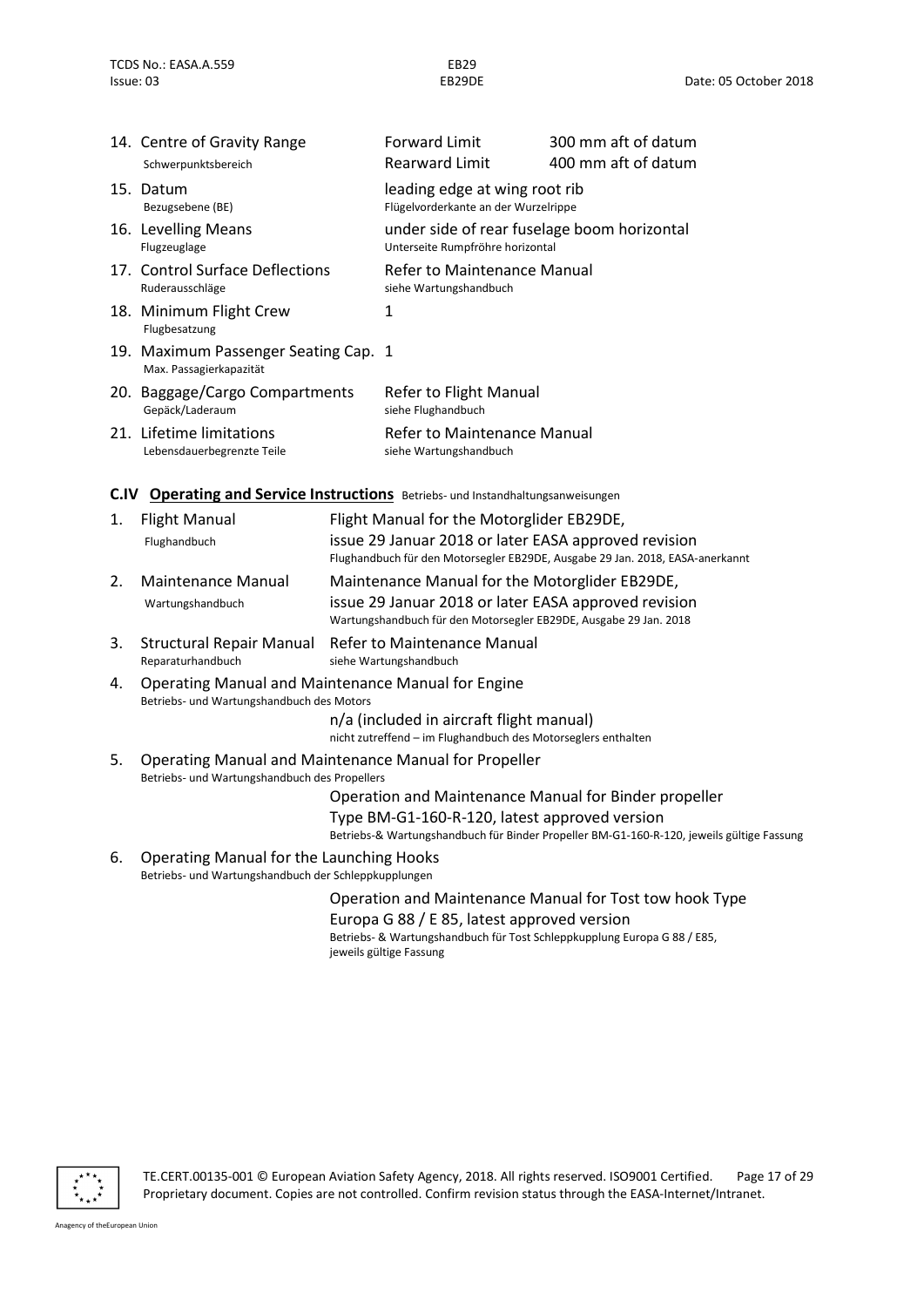#### C.V Notes Bemerkungen

- 1. Manufacturing is confined to industrial production. Herstellung nur im Industriebau zulässig.
- 2. All parts exposed to sun radiation except the areas for markings and registration must have a white colour surface.

Alle Bauteile, die der Sonneneinstrahlung ausgesetzt sind, müssen, mit Ausnahme des Bereichs für Kennzeichen und Farbwarnlackierung gemäß Angabe des Herstellers, eine weiße Oberfläche haben.

- 3. Installation of optional steerable tail wheel permitted according to technical note TM AB-01. Anbau optionaler Lenksporn zulässig gemäß technischer Mitteilung TM AB-01.
- 4. Installation of optional nose (only aero-tow) or combination tow hook (aero and winch tow) permitted.

Einbau optionaler Bug- (nur F-Schlepp) oder Kombinationskupplung (F- und Windenschlepp) zulässig.

5. Model EB29DE is only eligible for rCofA as engine is accepted as part of the aircraft according to PART 21.A.23(b)(2).

Die Baureihe EB29DE kann nur mit einem beschränkten Lufttüchtigkeitszeugnis zugelassen werden, da der Motor Teil des Flugzeuges nach PART 21.A.23(b)(2) ist.



TE.CERT.00135-001 © European Aviation Safety Agency, 2018. All rights reserved. ISO9001 Certified. Page 18 of 29 Proprietary document. Copies are not controlled. Confirm revision status through the EASA-Internet/Intranet.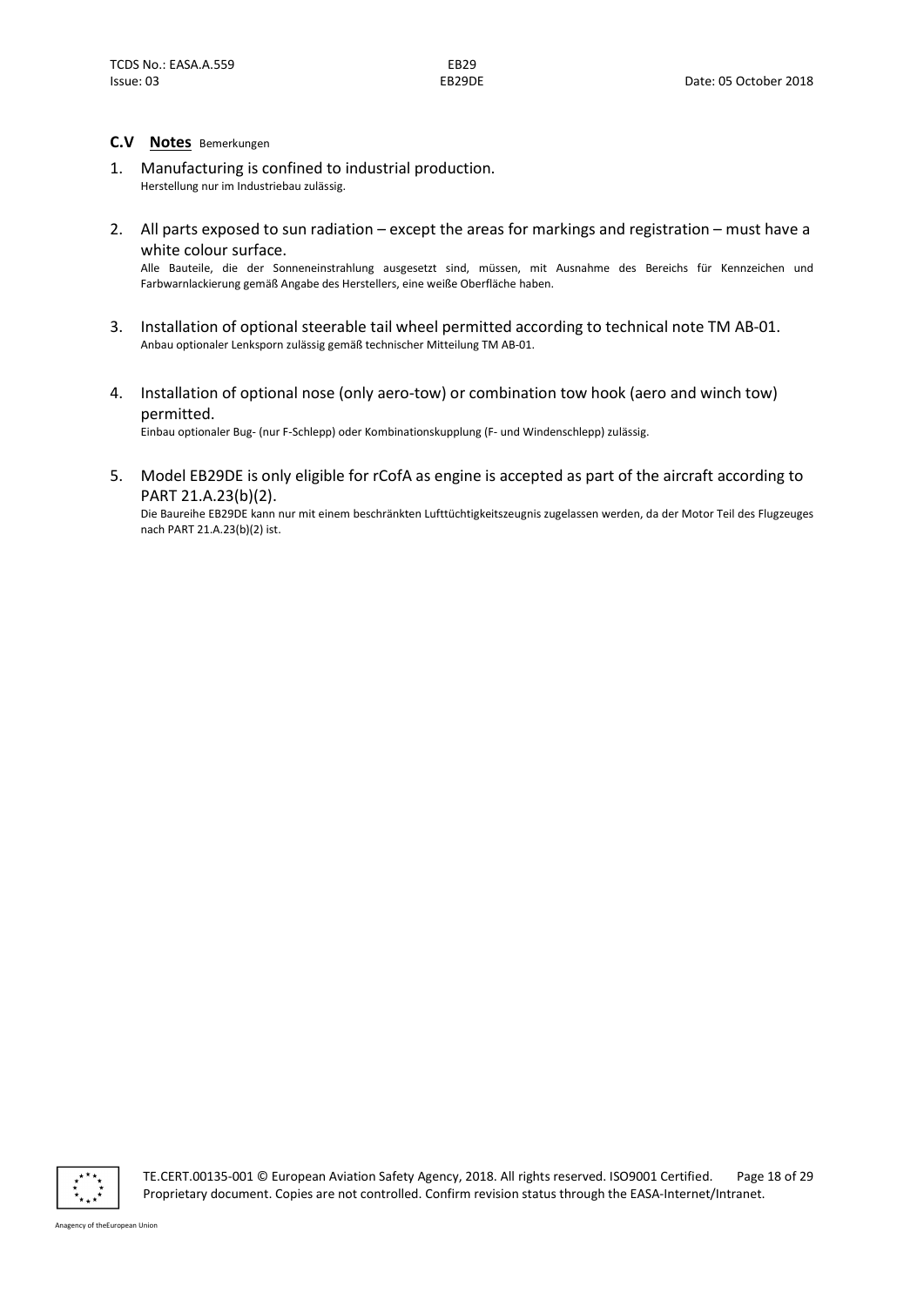# SECTION D: EB29R

| D.I  | <b>General</b> Allgemeines                                                                  |                                                                                                                                                                                                                                                                                                                                                                                                                                                                                                                                                                            |
|------|---------------------------------------------------------------------------------------------|----------------------------------------------------------------------------------------------------------------------------------------------------------------------------------------------------------------------------------------------------------------------------------------------------------------------------------------------------------------------------------------------------------------------------------------------------------------------------------------------------------------------------------------------------------------------------|
| 1.   | Type/ Model/ Variant                                                                        |                                                                                                                                                                                                                                                                                                                                                                                                                                                                                                                                                                            |
|      | 1.1 Type: (Muster)                                                                          | EB29                                                                                                                                                                                                                                                                                                                                                                                                                                                                                                                                                                       |
|      | Model: (Modell)<br>1.2 <sub>1</sub>                                                         | EB29R                                                                                                                                                                                                                                                                                                                                                                                                                                                                                                                                                                      |
|      | 1.3<br>Variant: (Baureihe)                                                                  | EB29R                                                                                                                                                                                                                                                                                                                                                                                                                                                                                                                                                                      |
| 2.   | Airworthiness Category<br>Lufttüchtigkeitskategorie:                                        | Powered Sailplane, CS-22 - Utility, self-launching<br>Motorsegler, CS-22 - Utility, eigenstartfähig                                                                                                                                                                                                                                                                                                                                                                                                                                                                        |
| 3.   | Manufacturer<br>Hersteller:                                                                 | <b>Binder Motorenbau GmbH</b><br>Alter Frickenhäuser Weg 15<br>97645 Ostheim / Rhön, Germany                                                                                                                                                                                                                                                                                                                                                                                                                                                                               |
| 4.   | EASA Type Certification Application Date 07.03.2016<br>Datum der Antragstellung:            |                                                                                                                                                                                                                                                                                                                                                                                                                                                                                                                                                                            |
| 5.   | <b>State of Design Authority</b><br>Zulassungsbehörde im Staat des Entwicklers              |                                                                                                                                                                                                                                                                                                                                                                                                                                                                                                                                                                            |
| 6.   | State of Design Authority Type Certificate Date<br>Zulassungsdatum im Staat des Entwicklers |                                                                                                                                                                                                                                                                                                                                                                                                                                                                                                                                                                            |
| 7.   | <b>EASA Type Certification Date</b><br>Datum der EASA-Musterzulassung:                      | 05 October 2018                                                                                                                                                                                                                                                                                                                                                                                                                                                                                                                                                            |
| D.II | <b>EASA Certification Basis Zulassungsbasis</b>                                             |                                                                                                                                                                                                                                                                                                                                                                                                                                                                                                                                                                            |
| 1.   | Reference Date for determining                                                              |                                                                                                                                                                                                                                                                                                                                                                                                                                                                                                                                                                            |
|      | the applicable requirements<br>Dokument der anzuwendenden Forderungen:                      | EASA CRI-A01 dated 16.03.2016<br>Entsprechend CRI A01 vom 16.03.2016                                                                                                                                                                                                                                                                                                                                                                                                                                                                                                       |
| 2.   | Airworthiness Requirements<br>Lufttüchtigkeitsforderungen:                                  | <b>Certification Specifications for Sailplanes and Powered</b><br>Sailplanes, Amendment 2 issued 5 March 2009 (CS-22)<br>Zulassungsspezifikationen für Segelflugzeuge und Motorsegler, Amendment 2<br>Ausgabe 5. März 2009 (CS-22 vom 5.3.2009)                                                                                                                                                                                                                                                                                                                            |
| 3.   | <b>Special Conditions</b><br>Sonderforderungen:                                             | none<br>keine                                                                                                                                                                                                                                                                                                                                                                                                                                                                                                                                                              |
| 4.   | Exemptions<br>Ausnahmen:                                                                    | None<br>keine                                                                                                                                                                                                                                                                                                                                                                                                                                                                                                                                                              |
| 5.   | Deviations<br>Abweichungen:                                                                 | - Preliminary Standards for Structural Substantiation of Glass<br>and Carbon Fibre Reinforced Plastic Components for<br>Sailplanes and Powered Sailplanes, July 1991<br>Richtlinien zur Führung des Festigkeitsnachweises für Bauteile aus Glasfaser- und<br>Kohlenstofffaserverstärkten Kunststoffen von Segelflugzeugen und Motorseglern,<br>Ausgabe Juli 1991.<br>- Standards for the Substantiation of the Electrical System of<br>Powered Sailplanes, Issue September 15, 1992.<br>Richtlinie für den Nachweis der elektrischen Anlage in Motorseglern, vom 15.9.1992 |
| 6.   | <b>Equivalent Safety Findings</b><br>Nachweis gleicher Sicherheit:                          | 22.335(f)                                                                                                                                                                                                                                                                                                                                                                                                                                                                                                                                                                  |
| 7.   | <b>Environmental Protection</b>                                                             | ICAO Annex 16, Chapter 10                                                                                                                                                                                                                                                                                                                                                                                                                                                                                                                                                  |



TE.CERT.00135-001 © European Aviation Safety Agency, 2018. All rights reserved. ISO9001 Certified. Page 19 of 29 Proprietary document. Copies are not controlled. Confirm revision status through the EASA-Internet/Intranet.

Umweltanforderungen: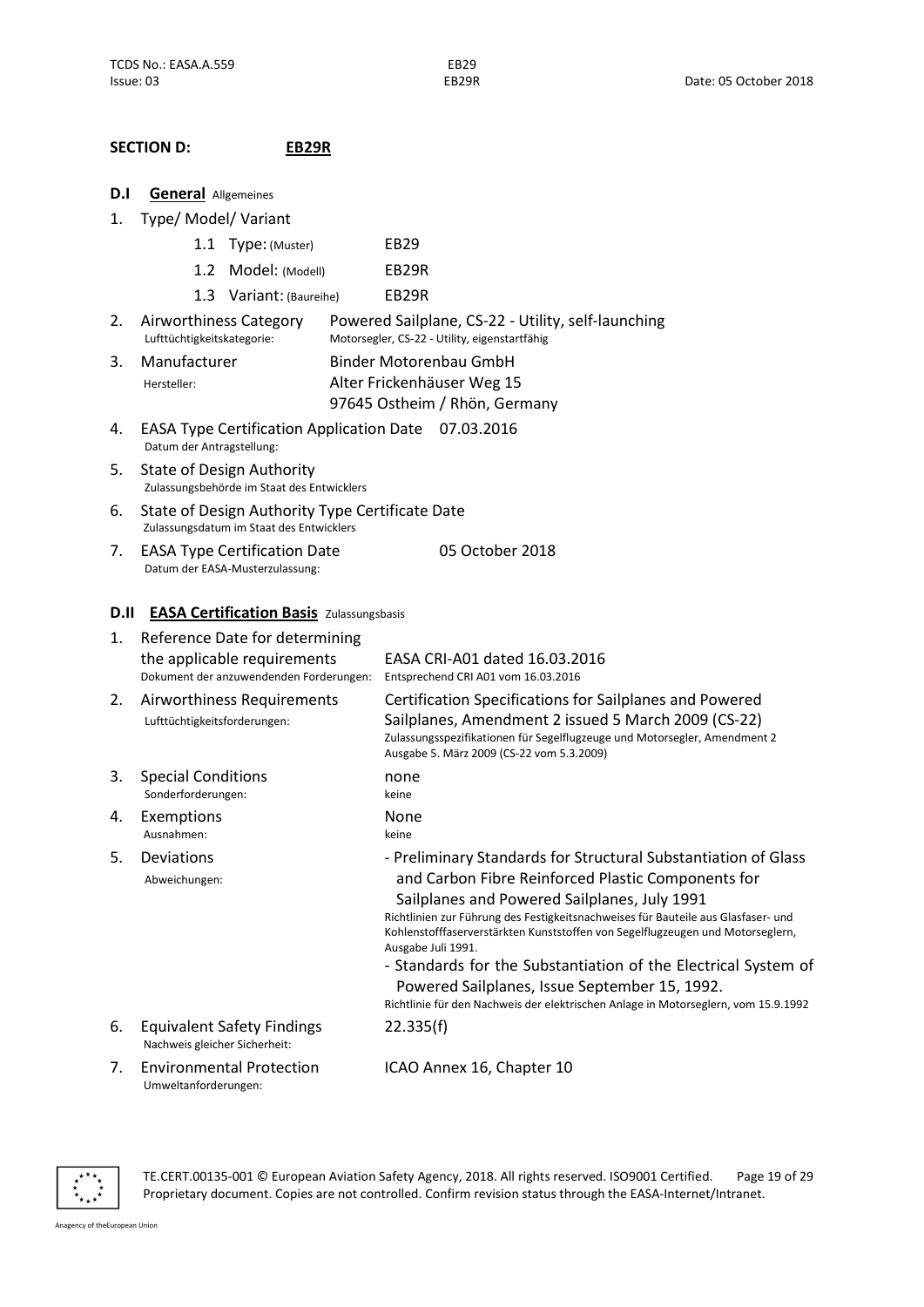## D.III Technical Characteristics and Operational Limitations Technische Merkmale und Betriebsgrenzen

| 1. | <b>Type Design Definition</b><br>Drawing list EB29R, dated 22. May 2018<br>Musterdefinition:<br>Zeichnungsliste EB29R, vom 22. Mai 2018 |                               |                                                                                                                                                                                                                                                                                                                                                                                                                                                              |                                        |                                                                                                                                                                                                                                                                                                                                                                                                                                                                                                                                                                                                                                                                                                                      |            |
|----|-----------------------------------------------------------------------------------------------------------------------------------------|-------------------------------|--------------------------------------------------------------------------------------------------------------------------------------------------------------------------------------------------------------------------------------------------------------------------------------------------------------------------------------------------------------------------------------------------------------------------------------------------------------|----------------------------------------|----------------------------------------------------------------------------------------------------------------------------------------------------------------------------------------------------------------------------------------------------------------------------------------------------------------------------------------------------------------------------------------------------------------------------------------------------------------------------------------------------------------------------------------------------------------------------------------------------------------------------------------------------------------------------------------------------------------------|------------|
| 2. | Description<br>Beschreibung                                                                                                             |                               | and vertical tail.                                                                                                                                                                                                                                                                                                                                                                                                                                           |                                        | Single seater, self supporting shoulder-winged, conventional T-type<br>tail-plane, constructed from GFRP, CFRP and AFRP, spring mounted<br>retractable central landing gear, fixed or optionally steerable and<br>retractable tail wheel, wing flaps, Schempp-Hirth airbrakes on upper<br>wing surface, retractable powerplant, water ballast tanks in wing<br>Einsitziger, freitragender Schulterdecker mit gedämpftem Höhenleitwerk in GFK/CFK/Aramid-<br>Bauweise, gefedertes, einziehbares Zentralrad, festes oder optional lenkbares und einziehbares<br>Spornrad, Schempp-Hirth-Bremsklappen auf der Flügeloberseite, Wölbklappen, einziehbares<br>Triebwerk, Wasserballasttanks in Flügel und Seitenleitwerk. |            |
| 3. | Equipment<br>Ausrüstung                                                                                                                 | Mindestausrüstung             | Min. Equipment:<br>Geschwindigkeitsmesser (bis zu 300 km/h)<br>1 Altimeter<br>Höhenmesser<br>1 Magnetic compass<br>Magnetkompass<br>1 Engine control unit (ILEC) featuring:<br>1 Rear view mirror<br>Rückspiegel<br>1 Engine fire warning<br>Feuerwarnanlage<br>14-Point harness (symmetrical)<br>4-teiliger Anschnallgurt (symmetrisch)<br>1 Parachute or back cushion<br>Fallschirm oder Rückenkissen<br>Zusatzausrüstung siehe Flug- und Wartungshandbuch | - RPM indicator<br>- Engine hour meter | 1 Air speed indicator (up to 300 km/h)<br>1 Dataplate and Trimmsheet, Cockpit Placards, Flight Manual<br>Datenschild und Trimmplan, Beschilderung, Flughandbuch<br>1 VHF Transmitter/Receiver incl. ear protecting Headphones<br>VHF Sende- und Empfangsanlage incl. Gehörschutz-Kopfhörer<br>- Fuel quantity indicator<br>- Coolant temperature indicator<br>Triebwerksbedieneinheit (ILEC) mit Drehzahlmesser, Kraftstoffvorratsanzeiger,<br>Kühlwasserthermometer, Betriebsstundenzähler<br>Additional Equipment refer to Flight and Maintenance Manual                                                                                                                                                           |            |
| 4. | Dimensions<br>Abmessungen                                                                                                               | Length: Länge<br>Height: Höhe | Span: Spannweite<br>Wing Area: Flügelfläche                                                                                                                                                                                                                                                                                                                                                                                                                  | 28,0<br>14,9<br>8,03 m<br>$1,76 \; m$  | m<br>m <sup>2</sup>                                                                                                                                                                                                                                                                                                                                                                                                                                                                                                                                                                                                                                                                                                  |            |
| 5. | Engine Antrieb                                                                                                                          |                               |                                                                                                                                                                                                                                                                                                                                                                                                                                                              |                                        |                                                                                                                                                                                                                                                                                                                                                                                                                                                                                                                                                                                                                                                                                                                      |            |
|    | 5.1                                                                                                                                     | Model Modell                  |                                                                                                                                                                                                                                                                                                                                                                                                                                                              |                                        | Solo Type 2625/02                                                                                                                                                                                                                                                                                                                                                                                                                                                                                                                                                                                                                                                                                                    |            |
|    | 5.2                                                                                                                                     | Type Certificate Kennblatt    |                                                                                                                                                                                                                                                                                                                                                                                                                                                              |                                        | EASA-Datasheet No.: TCDS E.218                                                                                                                                                                                                                                                                                                                                                                                                                                                                                                                                                                                                                                                                                       |            |
|    | 5.3                                                                                                                                     | Limitations Betriebsgrenzen   |                                                                                                                                                                                                                                                                                                                                                                                                                                                              |                                        | Maximum RPM max. Drehzahl                                                                                                                                                                                                                                                                                                                                                                                                                                                                                                                                                                                                                                                                                            | 6700 1/min |



TE.CERT.00135-001 © European Aviation Safety Agency, 2018. All rights reserved. ISO9001 Certified. Page 20 of 29 Proprietary document. Copies are not controlled. Confirm revision status through the EASA-Internet/Intranet.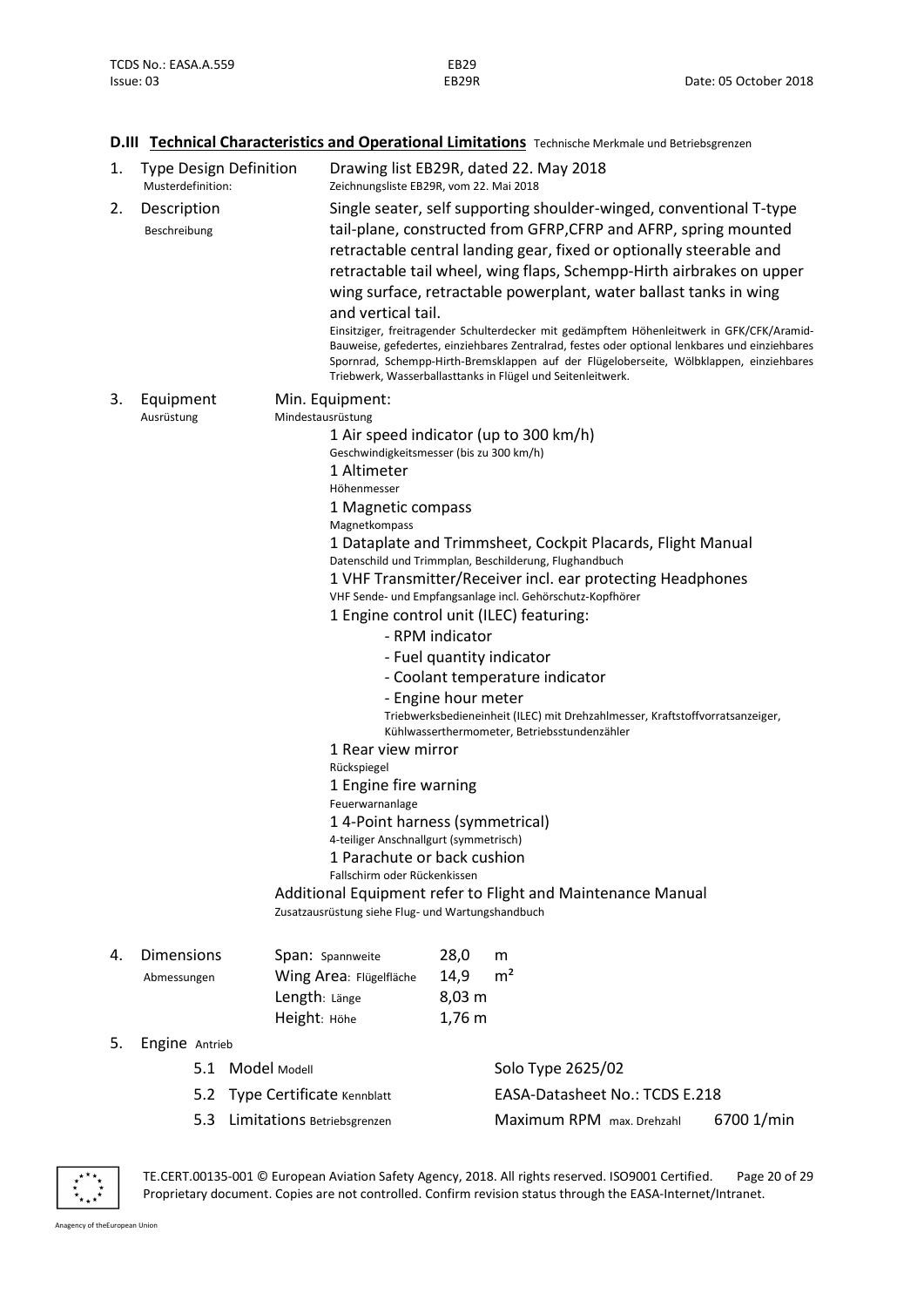|    |                                                                                                   | 5.4 Maximum Continuous Power<br>max. Dauerleistung                     |                                     | 47 kW at                                                                                                            |                  |                                            | 6500 1/min |
|----|---------------------------------------------------------------------------------------------------|------------------------------------------------------------------------|-------------------------------------|---------------------------------------------------------------------------------------------------------------------|------------------|--------------------------------------------|------------|
| 6. | Propeller Propeller                                                                               |                                                                        |                                     |                                                                                                                     |                  |                                            |            |
|    | 6.1 Model Modell                                                                                  |                                                                        |                                     | a) Binder:<br>b) Technoflug: Type KS-1G-160-R-120                                                                   |                  | Type BM-G1-160-R-120                       |            |
|    |                                                                                                   | 6.2 Type Certificate Kennblatt                                         |                                     | a) Binder:<br>b) Technoflug: LBA No.: 32.110/18                                                                     |                  | EASA No.: TCDS P.500                       |            |
|    |                                                                                                   | 6.3 Number of blades Anzahl Blätter 2                                  |                                     |                                                                                                                     |                  |                                            |            |
|    | 6.4                                                                                               | Diameter Durchmesser                                                   |                                     | 160 cm $(+/-0.5$ cm)                                                                                                |                  |                                            |            |
|    |                                                                                                   | 6.5 Sense of Rotation Drehrichtung                                     |                                     | R                                                                                                                   |                  |                                            |            |
| 7. | Fuel capacities Kraftstoffvorrat                                                                  |                                                                        |                                     |                                                                                                                     |                  |                                            |            |
|    |                                                                                                   | 7.1 Tank in the fuselage Rumpftank                                     |                                     |                                                                                                                     | 23 ltr           |                                            |            |
|    | 7.2                                                                                               | additional fuselage Tank zusätzl. Rumpftank                            |                                     |                                                                                                                     | 5 ltr (optional) |                                            |            |
|    | 7.3                                                                                               | Non-usable fuel nicht ausfliegbarer Kraftstoff                         |                                     |                                                                                                                     | 1 ltr            |                                            |            |
| 8. | Launching Hooks<br>Schleppkupplungen                                                              |                                                                        |                                     | Safety Hook "Europa G88", LBA Datasheet No. 60.230/2<br>Sicherheitskupplung "Europa G88", LBA-Kennblattnr. 60.230/2 |                  |                                            |            |
| 9. | Weak Links<br>Sollbruchstellen                                                                    | for aerotow: für Flugzeugschlepp                                       |                                     |                                                                                                                     | max. 935 daN     |                                            |            |
|    | +5,3 $/$ -2,65 (up to VA)<br>10. Load Factors<br>+4,0 $/$ -1,5 (up to VNE)<br>max. Lastvielfaches |                                                                        |                                     |                                                                                                                     |                  |                                            |            |
|    | 11. Air Speeds<br>Manoeuvring Speed VA<br>Geschwindigkeiten<br>Manövergeschwindigkeit             |                                                                        |                                     |                                                                                                                     |                  | 180 km/h                                   |            |
|    |                                                                                                   | Never Exceed Speed V <sub>NE</sub><br>Höchstzulässige Geschwindigkeit  |                                     |                                                                                                                     |                  | 280 km/h                                   |            |
|    |                                                                                                   | Rough Air Speed V <sub>RA</sub><br>bei starker Turbulenz               |                                     |                                                                                                                     |                  | 180 km/h                                   |            |
|    |                                                                                                   | Maximum Flaps Extended VFE                                             |                                     |                                                                                                                     |                  |                                            |            |
|    |                                                                                                   | bei verschiedenen Wölbklappenstellungen                                |                                     | with flaps at $-3$ , $-2$ ; $-1$ ; 0                                                                                |                  | 270 km/h                                   |            |
|    |                                                                                                   |                                                                        |                                     | with flaps at $+1$ ; $+2$                                                                                           |                  | 180 km/h                                   |            |
|    |                                                                                                   |                                                                        | with flaps at L                     |                                                                                                                     |                  | 140 km/h                                   |            |
|    |                                                                                                   | Max. Aerotow Speed V <sub>T</sub><br>bei Flugzeugschlepp               |                                     |                                                                                                                     |                  | 170 km/h                                   |            |
|    |                                                                                                   | Max. Gear Operating Speed VLO<br>für Aus- und Einfahren des Triebwerks |                                     |                                                                                                                     |                  | 180 km/h                                   |            |
|    | Max. Engine operating Speed $V_{NE. Ext}$<br>mit ausgefahrenem Triebwerk                          |                                                                        |                                     |                                                                                                                     |                  | 160 km/h                                   |            |
|    |                                                                                                   | zum aus- oder einfahren des Triebwerks                                 |                                     | Max. Engine extending/retracting Speed V <sub>PO</sub>                                                              |                  | $115$ km/h                                 |            |
|    | <b>Betriebsart</b>                                                                                | 12. Approved Operations Capability                                     | <b>VFR Day</b><br>VFR Flüge bei Tag |                                                                                                                     |                  |                                            |            |
|    | 13. Maximum Masses<br>Höchstzulässige Massen                                                      |                                                                        | Max. Mass:                          | Höchstzulässige Masse                                                                                               |                  | 850 kg                                     |            |
|    |                                                                                                   |                                                                        |                                     | Max. Mass of Non-Lifting Parts 385 kg<br>Höchstzulässige Masse der nichttragenden Teile                             |                  |                                            |            |
|    | 14. Centre of Gravity Range<br>Schwerpunktsbereich                                                |                                                                        | <b>Forward Limit</b>                | <b>Rearward Limit</b>                                                                                               |                  | 300 mm aft of datum<br>400 mm aft of datum |            |
|    | 15. Datum                                                                                         |                                                                        |                                     | leading edge at wing root rib                                                                                       |                  |                                            |            |



TE.CERT.00135-001 © European Aviation Safety Agency, 2018. All rights reserved. ISO9001 Certified. Page 21 of 29 Proprietary document. Copies are not controlled. Confirm revision status through the EASA-Internet/Intranet.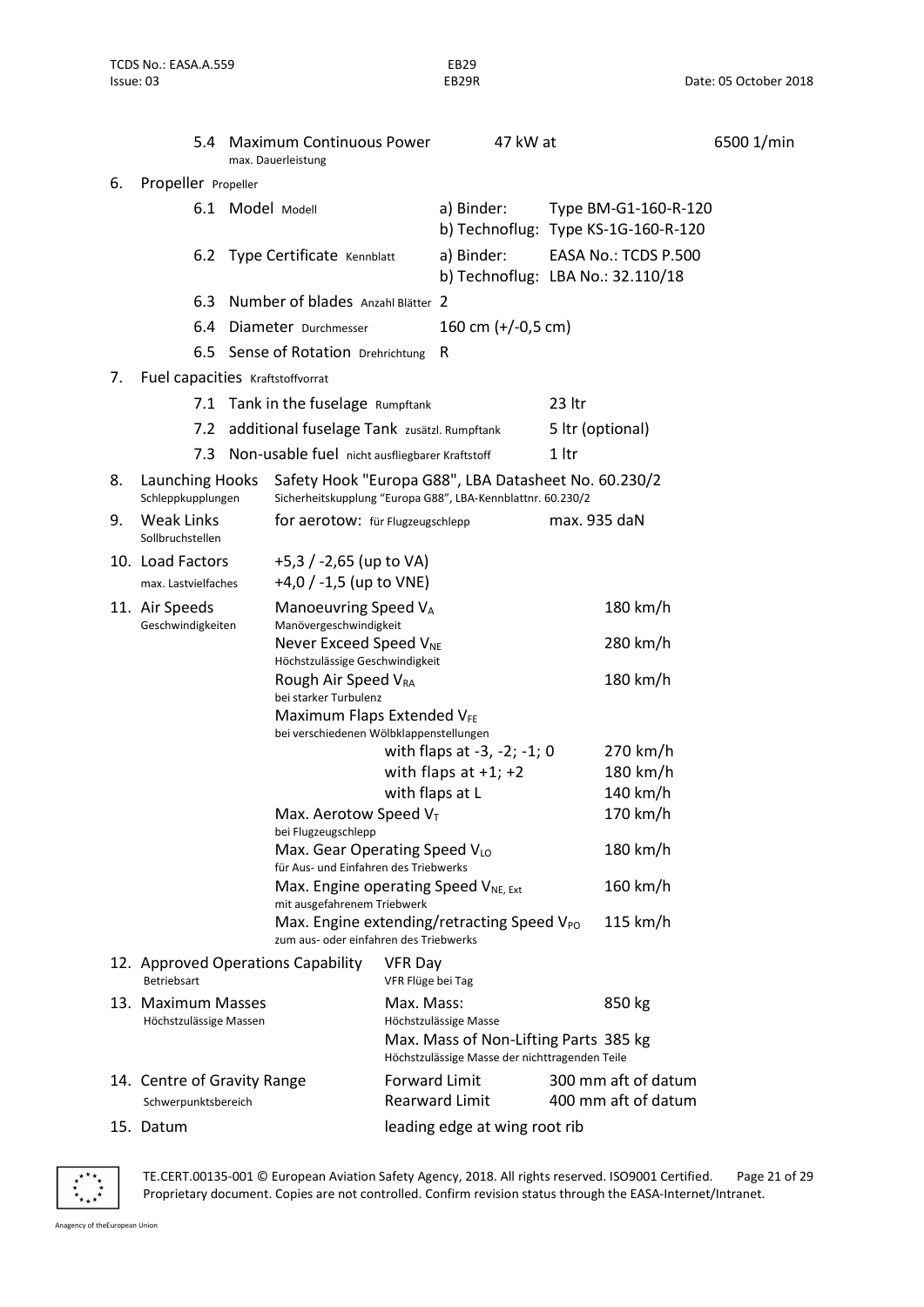| Bezugsebene (BE)                                                | Flügelvorderkante an der Wurzelrippe                                            |
|-----------------------------------------------------------------|---------------------------------------------------------------------------------|
| 16. Levelling Means<br>Flugzeuglage                             | under side of rear fuselage boom horizontal<br>Unterseite Rumpfröhre horizontal |
| 17. Control Surface Deflections<br>Ruderausschläge              | Refer to Maintenance Manual<br>siehe Wartungshandbuch                           |
| 18. Minimum Flight Crew<br>Flugbesatzung                        | 1                                                                               |
| 19. Maximum Passenger Seating Cap. -<br>Max. Passagierkapazität |                                                                                 |
| 20. Baggage/Cargo Compartments<br>Gepäck/Laderaum               | Refer to Flight Manual<br>siehe Flughandbuch                                    |
| 21. Lifetime limitations                                        | Refer to Maintenance Manual                                                     |

#### D.IV Operating and Service Instructions Betriebs- und Instandhaltungsanweisungen

Lebensdauerbegrenzte Teile siehe Wartungshandbuch

| 1. | <b>Flight Manual</b><br>Flughandbuch                                                                    | Flight Manual for the Motorglider EB29R,<br>issue 08 May 2018 or later EASA approved revision<br>Flughandbuch für den Motorsegler EB29R, Ausgabe 08 Mai 2018, EASA-anerkannt                                                                                                                                                                                                                                                                                                              |
|----|---------------------------------------------------------------------------------------------------------|-------------------------------------------------------------------------------------------------------------------------------------------------------------------------------------------------------------------------------------------------------------------------------------------------------------------------------------------------------------------------------------------------------------------------------------------------------------------------------------------|
| 2. | <b>Maintenance Manual</b><br>Wartungshandbuch                                                           | Maintenance Manual for the Motorglider EB29R,<br>issue 08 Mai 2018 or later EASA approved revision<br>Wartungshandbuch für den Motorsegler EB29R, Ausgabe 08 Mai 2018                                                                                                                                                                                                                                                                                                                     |
| 3. | <b>Structural Repair Manual</b><br>Reparaturhandbuch                                                    | Refer to Maintenance Manual<br>siehe Wartungshandbuch                                                                                                                                                                                                                                                                                                                                                                                                                                     |
| 4. | Betriebs- und Wartungshandbuch des Motors                                                               | Operating Manual and Maintenance Manual for Engine<br>Manual for SOLO engine Type "2625-02", issued by<br>Solo-Kleinmotoren GmbH, Sindelfingen, latest approved version<br>Betriebs-& Wartungshandbuch für Solo Motor 2525-02, jeweils gültige Fassung                                                                                                                                                                                                                                    |
| 5. | Betriebs- und Wartungshandbuch des Propellers                                                           | Operating Manual and Maintenance Manual for Propeller<br>Operation and Maintenance Manual for Binder propeller<br>Type BM-G1-160-R-120, latest approved version<br>Betriebs-& Wartungshandbuch für Binder Propeller BM-G1-160-R-120, jeweils gültige Fassung<br>Or oder<br>Operation and Maintenance Manual for Technoflug propeller<br>Type KS-1G-160-R-120, latest approved version<br>Betriebs-& Wartungshandbuch für Technoflug Propeller KS-1G-160-R-120,<br>jeweils gültige Fassung |
| 6. | <b>Operating Manual for the Launching Hooks</b><br>Betriebs- und Wartungshandbuch der Schleppkupplungen |                                                                                                                                                                                                                                                                                                                                                                                                                                                                                           |
|    |                                                                                                         | Operation and Maintenance Manual for Tost tow hook Type                                                                                                                                                                                                                                                                                                                                                                                                                                   |

Europa G 88, latest approved version

Betriebs- & Wartungshandbuch für Tost Schleppkupplung Europa G 88, jeweils gültige Fassung



TE.CERT.00135-001 © European Aviation Safety Agency, 2018. All rights reserved. ISO9001 Certified. Page 22 of 29 Proprietary document. Copies are not controlled. Confirm revision status through the EASA-Internet/Intranet.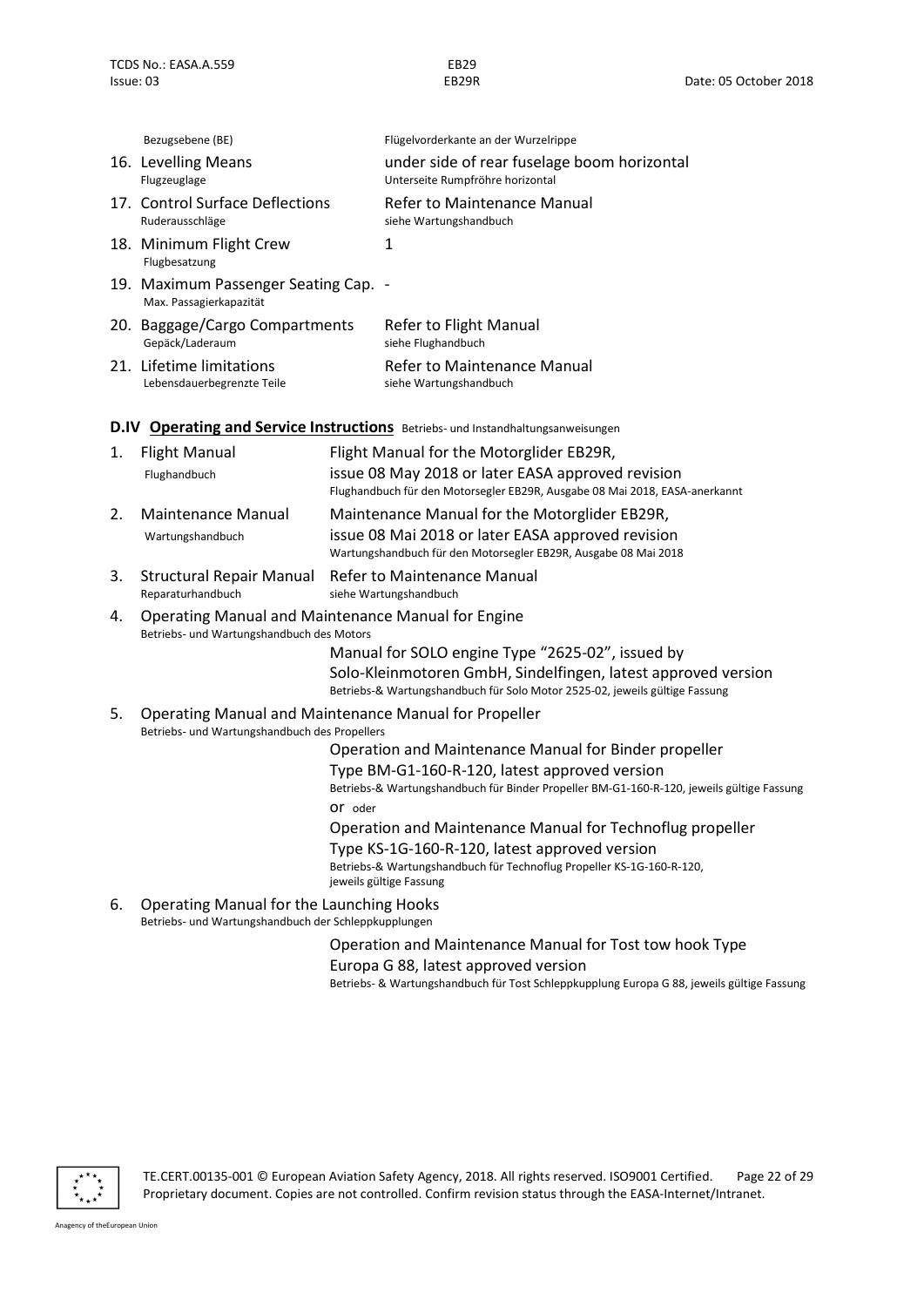#### D.V Notes Bemerkungen

- 1. Manufacturing is confined to industrial production. Herstellung nur im Industriebau zulässig.
- 2. All parts exposed to sun radiation except the areas for markings and registration must have a white colour surface.

Alle Bauteile, die der Sonneneinstrahlung ausgesetzt sind, müssen, mit Ausnahme des Bereichs für Kennzeichen und Farbwarnlackierung gemäß Angabe des Herstellers, eine weiße Oberfläche haben.

- 3. Installation of optional steerable tail wheel permitted according to technical note TM AB-01. Anbau optionaler Lenksporn zulässig gemäß technischer Mitteilung TM AB-01.
- 4. Installation of optional retractable and steerable tail wheel permitted according to technical note TM EB29-B2.

Anbau optionales lenkbares und einziehbares Spornrad zulässig gemäß technischer Mitteilung TM EB29-B2.



TE.CERT.00135-001 © European Aviation Safety Agency, 2018. All rights reserved. ISO9001 Certified. Page 23 of 29 Proprietary document. Copies are not controlled. Confirm revision status through the EASA-Internet/Intranet.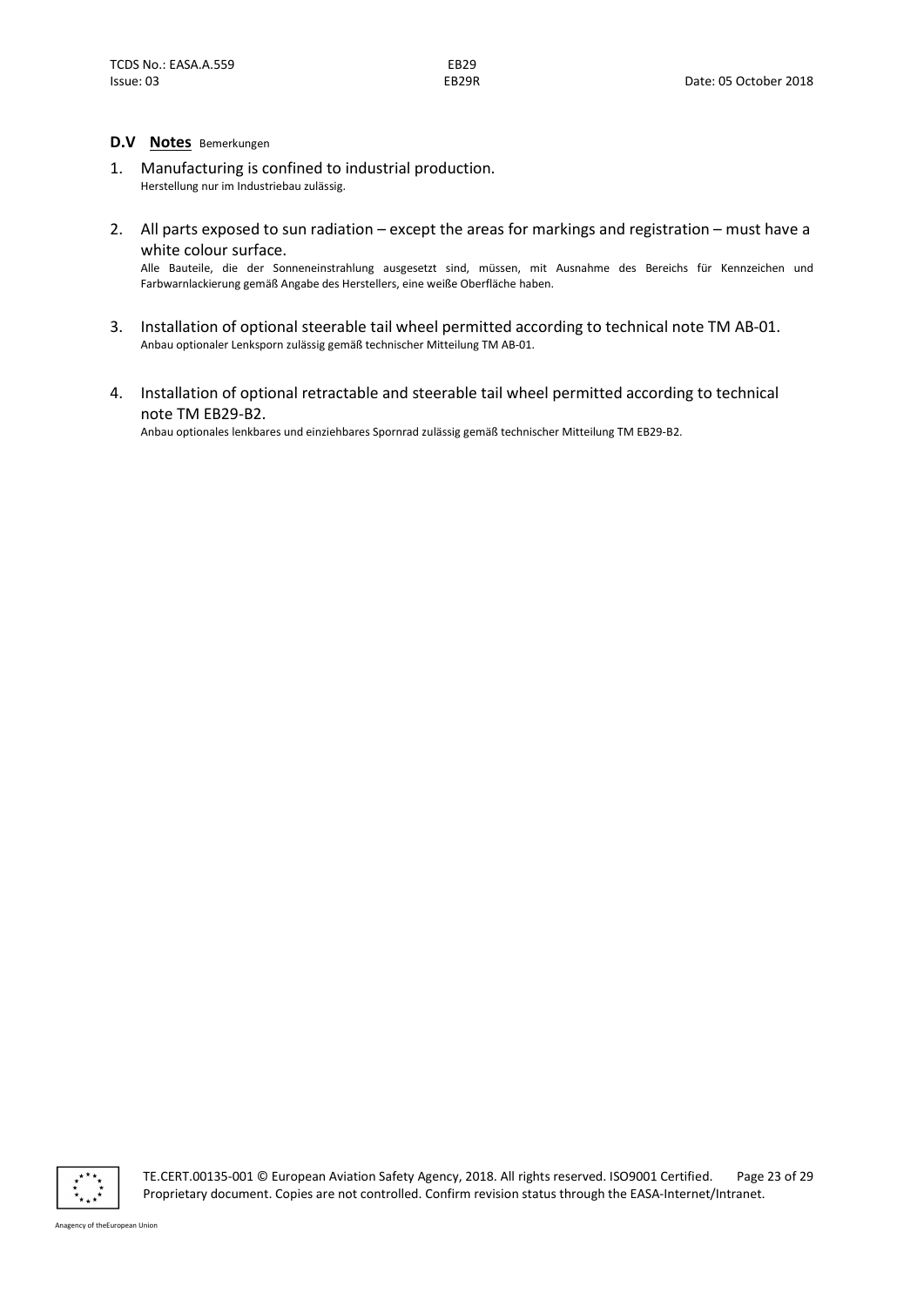# SECTION E: EB29DR

| E.I                          | <b>General</b> Allgemeines                                                           |                                                                                             |  |                                                                                                                                                                                                                                           |  |
|------------------------------|--------------------------------------------------------------------------------------|---------------------------------------------------------------------------------------------|--|-------------------------------------------------------------------------------------------------------------------------------------------------------------------------------------------------------------------------------------------|--|
| 1.                           | Type/ Model/ Variant                                                                 |                                                                                             |  |                                                                                                                                                                                                                                           |  |
|                              |                                                                                      | 1.1 Type: (Muster)                                                                          |  | EB29                                                                                                                                                                                                                                      |  |
|                              | 1.2 <sub>1</sub>                                                                     | Model: (Modell)                                                                             |  | EB29DR                                                                                                                                                                                                                                    |  |
|                              | 1.3 <sub>1</sub><br>Variant: (Baureihe)                                              |                                                                                             |  | EB29DR                                                                                                                                                                                                                                    |  |
| 2.                           | Lufttüchtigkeitskategorie:                                                           | Airworthiness Category                                                                      |  | Powered Sailplane, CS-22 - Utility, self-launching<br>Motorsegler, CS-22 - Utility, eigenstartfähig                                                                                                                                       |  |
| 3.                           | Manufacturer                                                                         |                                                                                             |  | Binder Motorenbau GmbH                                                                                                                                                                                                                    |  |
|                              | Hersteller:                                                                          |                                                                                             |  | Alter Frickenhäuser Weg 15<br>97645 Ostheim / Rhön, Germany                                                                                                                                                                               |  |
| 4.                           | Datum der Antragstellung:                                                            |                                                                                             |  | EASA Type Certification Application Date 07.08.2015                                                                                                                                                                                       |  |
| 5.                           |                                                                                      | <b>State of Design Authority</b><br>Zulassungsbehörde im Staat des Entwicklers              |  |                                                                                                                                                                                                                                           |  |
| 6.                           |                                                                                      | State of Design Authority Type Certificate Date<br>Zulassungsdatum im Staat des Entwicklers |  |                                                                                                                                                                                                                                           |  |
| 7.                           | 24.08.2018<br><b>EASA Type Certification Date</b><br>Datum der EASA-Musterzulassung: |                                                                                             |  |                                                                                                                                                                                                                                           |  |
| E.II                         | <b>EASA Certification Basis Zulassungsbasis</b>                                      |                                                                                             |  |                                                                                                                                                                                                                                           |  |
| 1.                           | Reference Date for determining                                                       |                                                                                             |  |                                                                                                                                                                                                                                           |  |
|                              |                                                                                      | the applicable requirements<br>Dokument der anzuwendenden Forderungen:                      |  | EASA CRI-A01 dated 16.03.2016<br>Entsprechend CRI A01 vom 16.03.2016                                                                                                                                                                      |  |
| 2.                           |                                                                                      | Airworthiness Requirements                                                                  |  | Certification Specifications for Sailplanes and Powered                                                                                                                                                                                   |  |
| Lufttüchtigkeitsforderungen: |                                                                                      |                                                                                             |  | Sailplanes, Amendment 2 issued 5 March 2009 (CS-22)<br>Zulassungsspezifikationen für Segelflugzeuge und Motorsegler, Amendment 2<br>Ausgabe 5. März 2009 (CS-22 vom 5.3.2009)                                                             |  |
| 3.                           | <b>Special Conditions</b><br>Sonderforderungen:                                      |                                                                                             |  | None<br>keine                                                                                                                                                                                                                             |  |
| 4.                           | Exemptions<br>Ausnahmen:                                                             |                                                                                             |  | None<br>keine                                                                                                                                                                                                                             |  |
| 5.                           | Deviations                                                                           |                                                                                             |  | - Preliminary Standards for Structural Substantiation of Glass                                                                                                                                                                            |  |
|                              | Abweichungen:                                                                        |                                                                                             |  | and Carbon Fibre Reinforced Plastic Components for                                                                                                                                                                                        |  |
|                              |                                                                                      |                                                                                             |  | Sailplanes and Powered Sailplanes, July 1991<br>Richtlinien zur Führung des Festigkeitsnachweises für Bauteile aus Glasfaser- und<br>Kohlenstofffaserverstärkten Kunststoffen von Segelflugzeugen und Motorseglern,<br>Ausgabe Juli 1991. |  |
|                              |                                                                                      |                                                                                             |  | - Standards for the Substantiation of the Electrical System of                                                                                                                                                                            |  |
|                              |                                                                                      |                                                                                             |  | Powered Sailplanes, Issue September 15, 1992.<br>Richtlinie für den Nachweis der elektrischen Anlage in Motorseglern, vom 15.9.1992                                                                                                       |  |
| 6.                           | Nachweis gleicher Sicherheit:                                                        | <b>Equivalent Safety Findings</b>                                                           |  | 22.335(f)                                                                                                                                                                                                                                 |  |
| 7.                           |                                                                                      | <b>Environmental Protection</b>                                                             |  | ICAO Annex 16, Chapter 10                                                                                                                                                                                                                 |  |



TE.CERT.00135-001 © European Aviation Safety Agency, 2018. All rights reserved. ISO9001 Certified. Page 24 of 29 Proprietary document. Copies are not controlled. Confirm revision status through the EASA-Internet/Intranet.

Umweltanforderungen: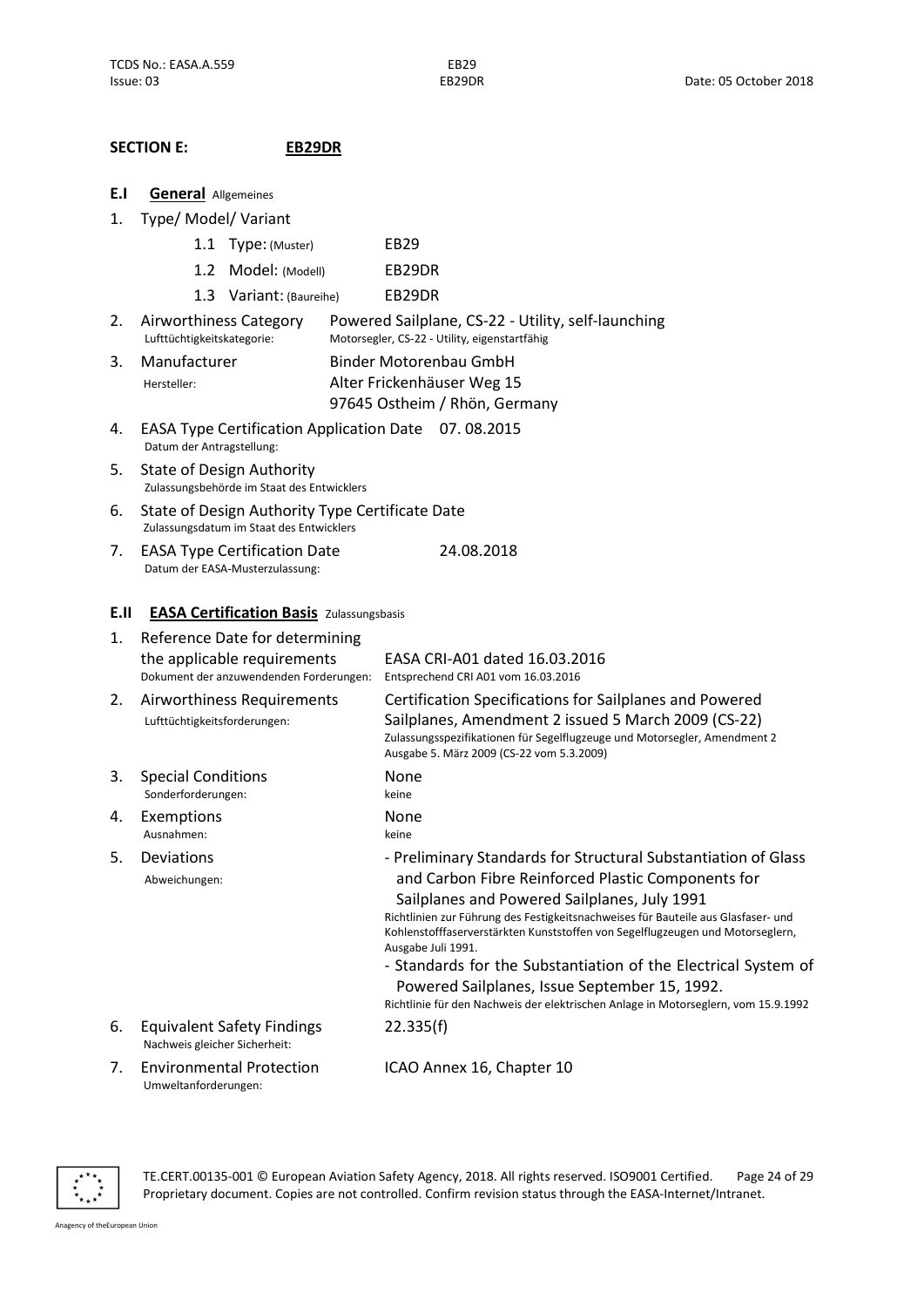# E.III Technical Characteristics and Operational Limitations Technische Merkmale und Betriebsgrenzen

| 1. | <b>Type Design Definition</b><br>Musterdefinition: |                                                                                                                                                                                                                                                                                                                                                                                                                                        | Drawing list EB29DR, dated 22. May 2018<br>Zeichnungsliste EB29DR, vom 22. Mai 2018 |                                                                                                                                                                                                                                                                                                                                                                                                                                                                                                                                                                                                                                                                                                                       |            |  |  |  |
|----|----------------------------------------------------|----------------------------------------------------------------------------------------------------------------------------------------------------------------------------------------------------------------------------------------------------------------------------------------------------------------------------------------------------------------------------------------------------------------------------------------|-------------------------------------------------------------------------------------|-----------------------------------------------------------------------------------------------------------------------------------------------------------------------------------------------------------------------------------------------------------------------------------------------------------------------------------------------------------------------------------------------------------------------------------------------------------------------------------------------------------------------------------------------------------------------------------------------------------------------------------------------------------------------------------------------------------------------|------------|--|--|--|
| 2. | Description<br>Beschreibung                        | and vertical tail.                                                                                                                                                                                                                                                                                                                                                                                                                     |                                                                                     | Double seater, self supporting shoulder-winged, conventional T-type<br>tail-plane, constructed from GFRP, CFRP and AFRP, spring mounted<br>retractable central landing gear, fixed or optionally steerable and<br>retractable tail wheel, wing flaps, Schempp-Hirth airbrakes on upper<br>wing surface, retractable powerplant, water ballast tanks in wing<br>Zweisitziger, freitragender Schulterdecker mit gedämpftem Höhenleitwerk in GFK/CFK/Aramid-<br>Bauweise, gefedertes, einziehbares Zentralrad, festes oder optional lenkbares und einziehbares<br>Spornrad, Schempp-Hirth-Bremsklappen auf der Flügeloberseite, Wölbklappen, einziehbares<br>Triebwerk, Wasserballasttanks in Flügel und Seitenleitwerk. |            |  |  |  |
| 3. | Equipment<br>Ausrüstung                            | Min. Equipment:<br>Mindestausrüstung<br>Geschwindigkeitsmesser (bis zu 300 km/h)<br>2 Altimeter<br>Höhenmesser<br>1 Magnetic compass<br>Magnetkompass<br>1 Rear view mirror<br>Rückspiegel<br>1 Engine fire warning<br>Feuerwarnanlage<br>24-Point harness (symmetrical)<br>4-teiliger Anschnallgurt (symmetrisch)<br>2 Parachute or back cushion<br>Fallschirm oder Rückenkissen<br>Zusatzausrüstung siehe Flug- und Wartungshandbuch | - RPM indicator<br>- Fuel quantity indicator<br>- Engine hour meter                 | 2 Air speed indicator (up to 300 km/h)<br>1 Dataplate and Trimmsheet, Cockpit Placards, Flight Manual<br>Datenschild und Trimmplan, Beschilderung, Flughandbuch<br>1 VHF Transmitter/Receiver incl. ear protecting Headphones<br>VHF Sende- und Empfangsanlage incl. Gehörschutz-Kopfhörer<br>1 Engine control unit (ILEC) featuring:<br>- Coolant temperature indicator<br>Triebwerksbedieneinheit (ILEC) mit Drehzahlmesser, Kraftstoffvorratsanzeiger,<br>Kühlwasserthermometer, Betriebsstundenzähler<br>Additional Equipment refer to Flight and Maintenance Manual                                                                                                                                              |            |  |  |  |
| 4. | <b>Dimensions</b><br>Abmessungen                   | Span: Spannweite<br>Wing Area: Flügelfläche<br>Length: Länge<br>Height: Höhe                                                                                                                                                                                                                                                                                                                                                           | 28,0<br>14,9<br>8,32 m<br>$1,76 \; m$                                               | m<br>m <sup>2</sup>                                                                                                                                                                                                                                                                                                                                                                                                                                                                                                                                                                                                                                                                                                   |            |  |  |  |
| 5. | Engine Antrieb                                     |                                                                                                                                                                                                                                                                                                                                                                                                                                        |                                                                                     |                                                                                                                                                                                                                                                                                                                                                                                                                                                                                                                                                                                                                                                                                                                       |            |  |  |  |
|    | 5.1                                                | Model Modell                                                                                                                                                                                                                                                                                                                                                                                                                           |                                                                                     | Solo Type 2625/02                                                                                                                                                                                                                                                                                                                                                                                                                                                                                                                                                                                                                                                                                                     |            |  |  |  |
|    | 5.2                                                | Type Certificate Kennblatt                                                                                                                                                                                                                                                                                                                                                                                                             |                                                                                     | EASA-Datasheet No.: TCDS E.218                                                                                                                                                                                                                                                                                                                                                                                                                                                                                                                                                                                                                                                                                        |            |  |  |  |
|    | 5.3                                                | Limitations Betriebsgrenzen                                                                                                                                                                                                                                                                                                                                                                                                            |                                                                                     | Maximum RPM max. Drehzahl                                                                                                                                                                                                                                                                                                                                                                                                                                                                                                                                                                                                                                                                                             | 6700 1/min |  |  |  |



TE.CERT.00135-001 © European Aviation Safety Agency, 2018. All rights reserved. ISO9001 Certified. Page 25 of 29 Proprietary document. Copies are not controlled. Confirm revision status through the EASA-Internet/Intranet.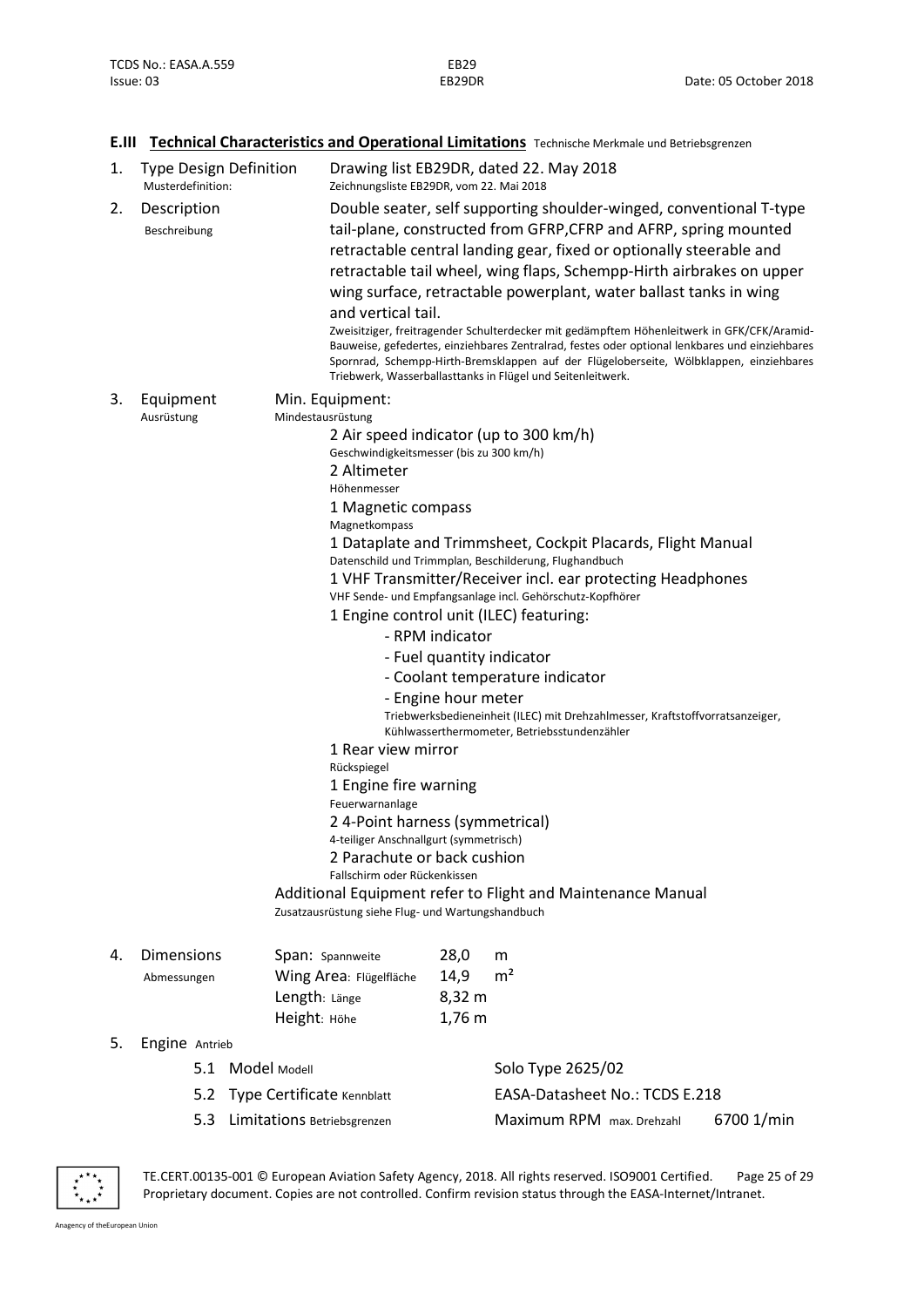|    |                                                          | 5.4 Maximum Continuous Power<br>47 kW at<br>max. Dauerleistung                                |                                                                          |                                                                                                                                                                         | 6500 1/min       |                      |  |
|----|----------------------------------------------------------|-----------------------------------------------------------------------------------------------|--------------------------------------------------------------------------|-------------------------------------------------------------------------------------------------------------------------------------------------------------------------|------------------|----------------------|--|
| 6. | Propeller Propeller                                      |                                                                                               |                                                                          |                                                                                                                                                                         |                  |                      |  |
|    |                                                          | 6.1 Model Modell                                                                              |                                                                          | a) Binder:<br>b) Technoflug: Type KS-1G-160-R-120                                                                                                                       |                  | Type BM-G1-160-R-120 |  |
|    |                                                          | 6.2 Type Certificate Kennblatt                                                                |                                                                          | a) Binder:<br>b) Technoflug: LBA No.: 32.110/18                                                                                                                         |                  | EASA No.: TCDS P.500 |  |
|    |                                                          | 6.3 Number of blades Anzahl Blätter 2                                                         |                                                                          |                                                                                                                                                                         |                  |                      |  |
|    |                                                          | 6.4 Diameter Durchmesser                                                                      |                                                                          | 160 cm $(+/-0.5$ cm)                                                                                                                                                    |                  |                      |  |
|    |                                                          | 6.5 Sense of Rotation Drehrichtung                                                            |                                                                          | R                                                                                                                                                                       |                  |                      |  |
| 7. | Fuel capacities Kraftstoffvorrat                         |                                                                                               |                                                                          |                                                                                                                                                                         |                  |                      |  |
|    |                                                          |                                                                                               | 7.1 Tank in the fuselage Rumpftank                                       |                                                                                                                                                                         | 20 ltr           |                      |  |
|    | 7.2                                                      | additional fuselage Tank zusätzl. Rumpftank                                                   |                                                                          |                                                                                                                                                                         | 5 ltr (optional) |                      |  |
|    | 7.3                                                      | Non-usable fuel nicht ausfliegbarer Kraftstoff                                                |                                                                          |                                                                                                                                                                         | 1 ltr            |                      |  |
| 8. | Launching Hooks<br>Schleppkupplungen<br>Or oder          |                                                                                               |                                                                          | Safety Hook "Europa G88", LBA Datasheet No. 60.230/2<br>Sicherheitskupplung "Europa G88", LBA-Kennblattnr. 60.230/2<br>Nose tow Hook "E 85", LBA Datasheet No. 60.230/1 |                  |                      |  |
|    |                                                          | Bugkupplung "E 85", LBA-Kennblattnr. 60.230/1                                                 |                                                                          |                                                                                                                                                                         |                  |                      |  |
| 9. | <b>Weak Links</b>                                        | for aerotow: für Flugzeugschlepp                                                              |                                                                          |                                                                                                                                                                         | max. 935 daN     |                      |  |
|    | Sollbruchstellen                                         | for winch tow: für Windenschlepp                                                              |                                                                          |                                                                                                                                                                         | max. 1100 daN    |                      |  |
|    | 10. Load Factors                                         | +5,3 / -2,65 (up to VA)<br>+4,0 $/$ -1,5 (up to VNE)                                          |                                                                          |                                                                                                                                                                         |                  |                      |  |
|    | max. Lastvielfaches                                      |                                                                                               |                                                                          |                                                                                                                                                                         |                  | 180 km/h             |  |
|    | 11. Air Speeds<br>Geschwindigkeiten                      | Manoeuvring Speed V <sub>A</sub><br>Manövergeschwindigkeit                                    |                                                                          |                                                                                                                                                                         |                  |                      |  |
|    |                                                          | Never Exceed Speed V <sub>NE</sub><br>Höchstzulässige Geschwindigkeit                         |                                                                          |                                                                                                                                                                         |                  | 280 km/h             |  |
|    |                                                          | Rough Air Speed VRA<br>bei starker Turbulenz                                                  |                                                                          |                                                                                                                                                                         |                  | 180 km/h             |  |
|    |                                                          | Maximum Flaps Extended VFE                                                                    |                                                                          |                                                                                                                                                                         |                  |                      |  |
|    |                                                          | bei verschiedenen Wölbklappenstellungen                                                       |                                                                          | with flaps at -3, -2; -1; 0                                                                                                                                             |                  | 280 km/h             |  |
|    |                                                          |                                                                                               |                                                                          | with flaps at $+1$ ; $+2$                                                                                                                                               |                  | 180 km/h             |  |
|    |                                                          |                                                                                               |                                                                          | with flaps at L                                                                                                                                                         |                  | 140 km/h             |  |
|    |                                                          | Max. Aerotow Speed $V_T$                                                                      |                                                                          |                                                                                                                                                                         |                  | 170 km/h             |  |
|    |                                                          | bei Flugzeugschlepp<br>Max. Gear Operating Speed VLO<br>für Aus- und Einfahren des Triebwerks |                                                                          |                                                                                                                                                                         |                  | 180 km/h             |  |
|    |                                                          |                                                                                               | Max. Engine operating Speed $V_{NE, Ext}$<br>mit ausgefahrenem Triebwerk |                                                                                                                                                                         |                  | 160 km/h             |  |
|    |                                                          | zum aus- oder einfahren des Triebwerks                                                        |                                                                          | Max. Engine extending/retracting Speed $V_{PO}$                                                                                                                         |                  | 115 km/h             |  |
|    | 12. Approved Operations Capability<br><b>Betriebsart</b> |                                                                                               | <b>VFR Day</b><br>VFR Flüge bei Tag                                      |                                                                                                                                                                         |                  |                      |  |
|    | 13. Maximum Masses<br>Höchstzulässige Massen             |                                                                                               | Max. Mass:                                                               | Höchstzulässige Masse                                                                                                                                                   |                  | 850 kg               |  |
|    |                                                          |                                                                                               |                                                                          | Max. Mass of Non-Lifting Parts 455 kg<br>Höchstzulässige Masse der nichttragenden Teile                                                                                 |                  |                      |  |



TE.CERT.00135-001 © European Aviation Safety Agency, 2018. All rights reserved. ISO9001 Certified. Page 26 of 29 Proprietary document. Copies are not controlled. Confirm revision status through the EASA-Internet/Intranet.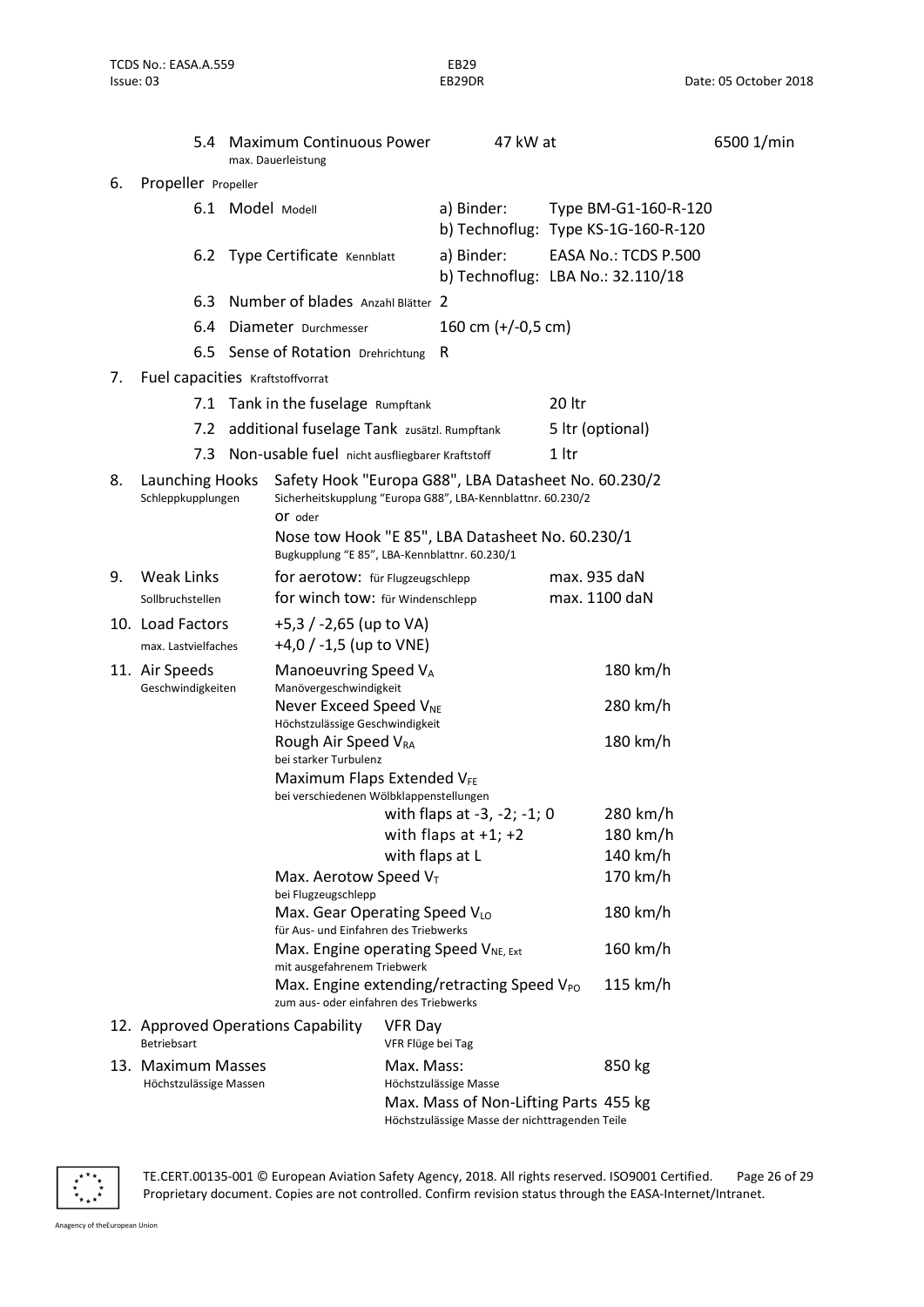|                                                                                              | 14. Centre of Gravity Range<br>Schwerpunktsbereich              | <b>Forward Limit</b><br>Rearward Limit                                          | 240 mm aft of datum<br>400 mm aft of datum |  |  |
|----------------------------------------------------------------------------------------------|-----------------------------------------------------------------|---------------------------------------------------------------------------------|--------------------------------------------|--|--|
|                                                                                              | 15. Datum<br>Bezugsebene (BE)                                   | leading edge at wing root rib<br>Flügelvorderkante an der Wurzelrippe           |                                            |  |  |
|                                                                                              | 16. Levelling Means<br>Flugzeuglage                             | under side of rear fuselage boom horizontal<br>Unterseite Rumpfröhre horizontal |                                            |  |  |
|                                                                                              | 17. Control Surface Deflections<br>Ruderausschläge              | Refer to Maintenance Manual<br>siehe Wartungshandbuch                           |                                            |  |  |
|                                                                                              | 18. Minimum Flight Crew<br>Flugbesatzung                        | 1                                                                               |                                            |  |  |
|                                                                                              | 19. Maximum Passenger Seating Cap. 1<br>Max. Passagierkapazität |                                                                                 |                                            |  |  |
|                                                                                              | 20. Baggage/Cargo Compartments<br>Gepäck/Laderaum               | Refer to Flight Manual<br>siehe Flughandbuch                                    |                                            |  |  |
|                                                                                              | 21. Lifetime limitations<br>Lebensdauerbegrenzte Teile          | Refer to Maintenance Manual<br>siehe Wartungshandbuch                           |                                            |  |  |
| E.IV l<br><b>Operating and Service Instructions</b> Betriebs- und Instandhaltungsanweisungen |                                                                 |                                                                                 |                                            |  |  |

| 1. | <b>Flight Manual</b> | Flight Manual for the Motorglider EB29DR,                                                                                         |  |  |
|----|----------------------|-----------------------------------------------------------------------------------------------------------------------------------|--|--|
|    | Flughandbuch         | issue 08 May 2018 or later EASA approved revision<br>Flughandbuch für den Motorsegler EB29DR, Ausgabe 08 Mai 2018, EASA-anerkannt |  |  |
|    |                      |                                                                                                                                   |  |  |
| 2. | Maintenance Manual   | Maintenance Manual for the Motorglider EB29DR,                                                                                    |  |  |
|    | Wartungshandbuch     | issue 08 May 2018 or later EASA approved revision                                                                                 |  |  |
|    |                      | Wartungshandbuch für den Motorsegler EB29DR, Ausgabe 08 Mai 2018                                                                  |  |  |
|    |                      |                                                                                                                                   |  |  |

- 3. Structural Repair Manual Refer to Maintenance Manual Reparaturhandbuch siehe Wartungshandbuch
- 4. Operating Manual and Maintenance Manual for Engine Betriebs- und Wartungshandbuch des Motors

 Manual for SOLO engine Type "2625-02", issued by Solo-Kleinmotoren GmbH, Sindelfingen, latest approved version Betriebs-& Wartungshandbuch für Solo Motor 2525-02, jeweils gültige Fassung

5. Operating Manual and Maintenance Manual for Propeller Betriebs- und Wartungshandbuch des Propellers

Operation and Maintenance Manual for Binder propeller

#### Type BM-G1-160-R-120, latest approved version

 Betriebs-& Wartungshandbuch für Binder Propeller BM-G1-160-R-120, jeweils gültige Fassung or oder

 Operation and Maintenance Manual for Technoflug propeller Type KS-1G-160-R-120, latest approved version Betriebs-& Wartungshandbuch für Technoflug Propeller KS-1G-160-R-120,

jeweils gültige Fassung

6. Operating Manual for the Launching Hooks Betriebs- und Wartungshandbuch der Schleppkupplungen

# Operation and Maintenance Manual for Tost tow hook Type

Europa G 88 / E 85, latest approved version

 Betriebs- & Wartungshandbuch für Tost Schleppkupplung Europa G 88 / E85, jeweils gültige Fassung



TE.CERT.00135-001 © European Aviation Safety Agency, 2018. All rights reserved. ISO9001 Certified. Page 27 of 29 Proprietary document. Copies are not controlled. Confirm revision status through the EASA-Internet/Intranet.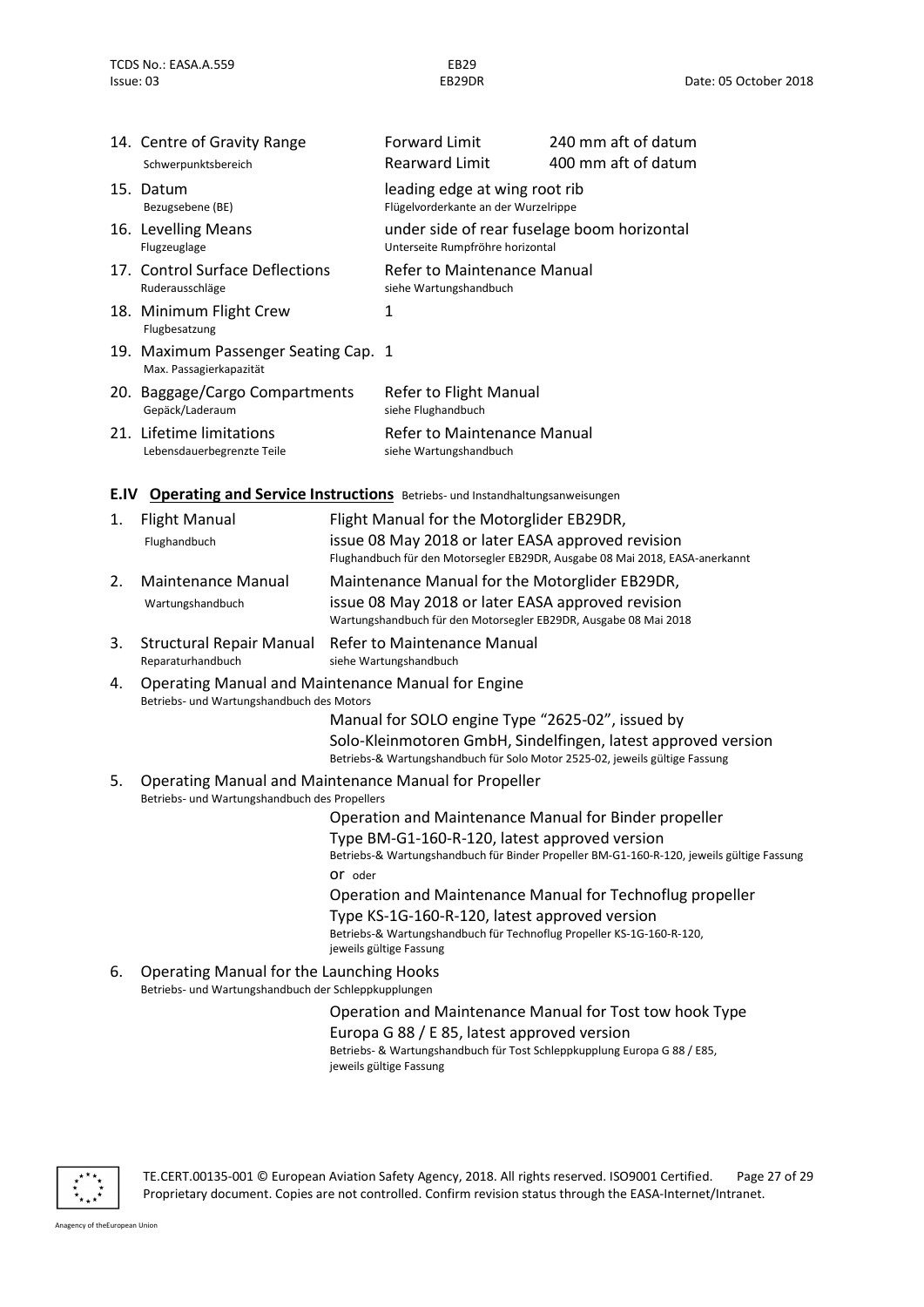#### E.V Notes Bemerkungen

- 1. Manufacturing is confined to industrial production. Herstellung nur im Industriebau zulässig.
- 2. All parts exposed to sun radiation except the areas for markings and registration must have a white colour surface.

Alle Bauteile, die der Sonneneinstrahlung ausgesetzt sind, müssen, mit Ausnahme des Bereichs für Kennzeichen und Farbwarnlackierung gemäß Angabe des Herstellers, eine weiße Oberfläche haben.

- 3. Installation of optional steerable tail wheel permitted according to technical note TM AB-01. Anbau optionaler Lenksporn zulässig gemäß technischer Mitteilung TM AB-01.
- 4. Installation of optional nose (only aero-tow) or combination tow hook (aero and winch tow) permitted.

Einbau optionaler Bug- (nur F-Schlepp) oder Kombinationskupplung (F- und Windenschlepp) zulässig.

5. Installation of optional retractable and steerable tail wheel permitted according to technical note TM EB29-B2.

Anbau optionales lenkbares und einziehbares Spornrad zulässig gemäß technischer Mitteilung TM EB29-B2.



TE.CERT.00135-001 © European Aviation Safety Agency, 2018. All rights reserved. ISO9001 Certified. Page 28 of 29 Proprietary document. Copies are not controlled. Confirm revision status through the EASA-Internet/Intranet.